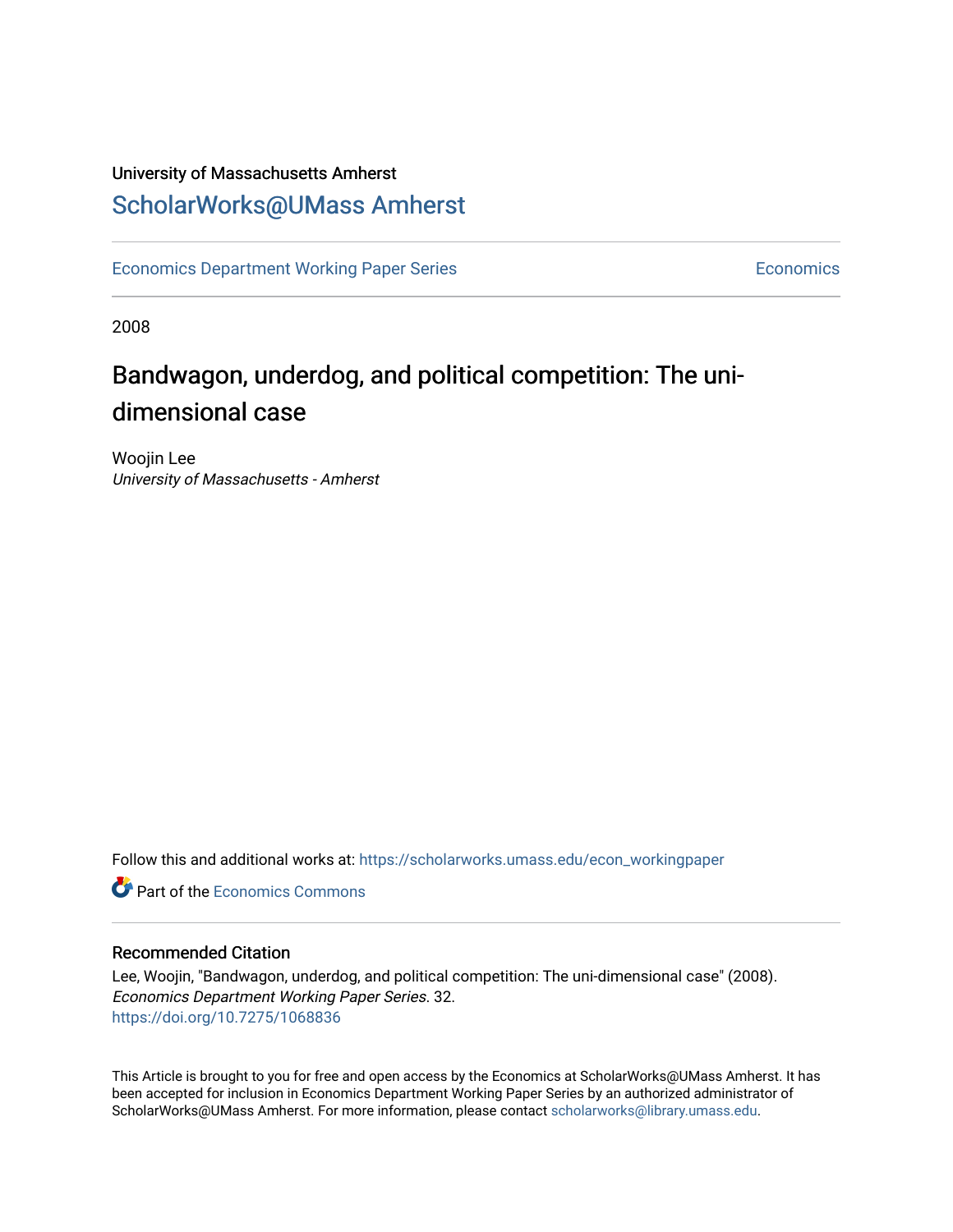# **DEPARTMENT OF ECONOMICS**

# **Working Paper**

**Bandwagon, underdog, and political competition: The uni-dimensional case** 

by

Woojin Lee

Working Paper 2008-07 Revised version



## **UNIVERSITY OF MASSACHUSETTS AMHERST**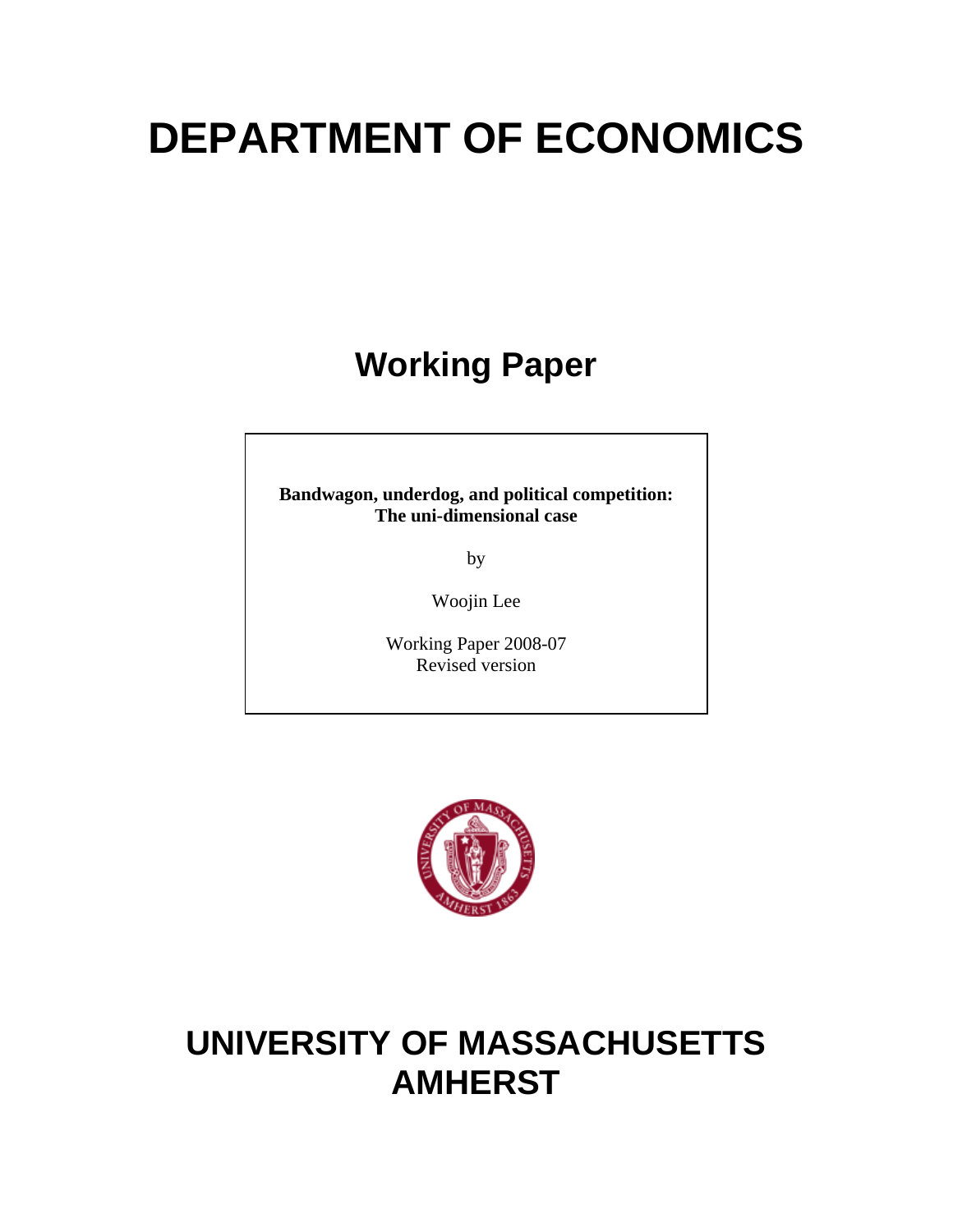#### **Bandwagon, underdog, and political competition:**

#### **The uni-dimensional case**

April 18, 2008

[First version: February 28, 2008]

Woojin Lee

Department of Economics

University of Massachusetts

Amherst, MA 01002

woojin.lee@econs.umass.edu

I thank John Roemer for his comments, which improved the paper significantly.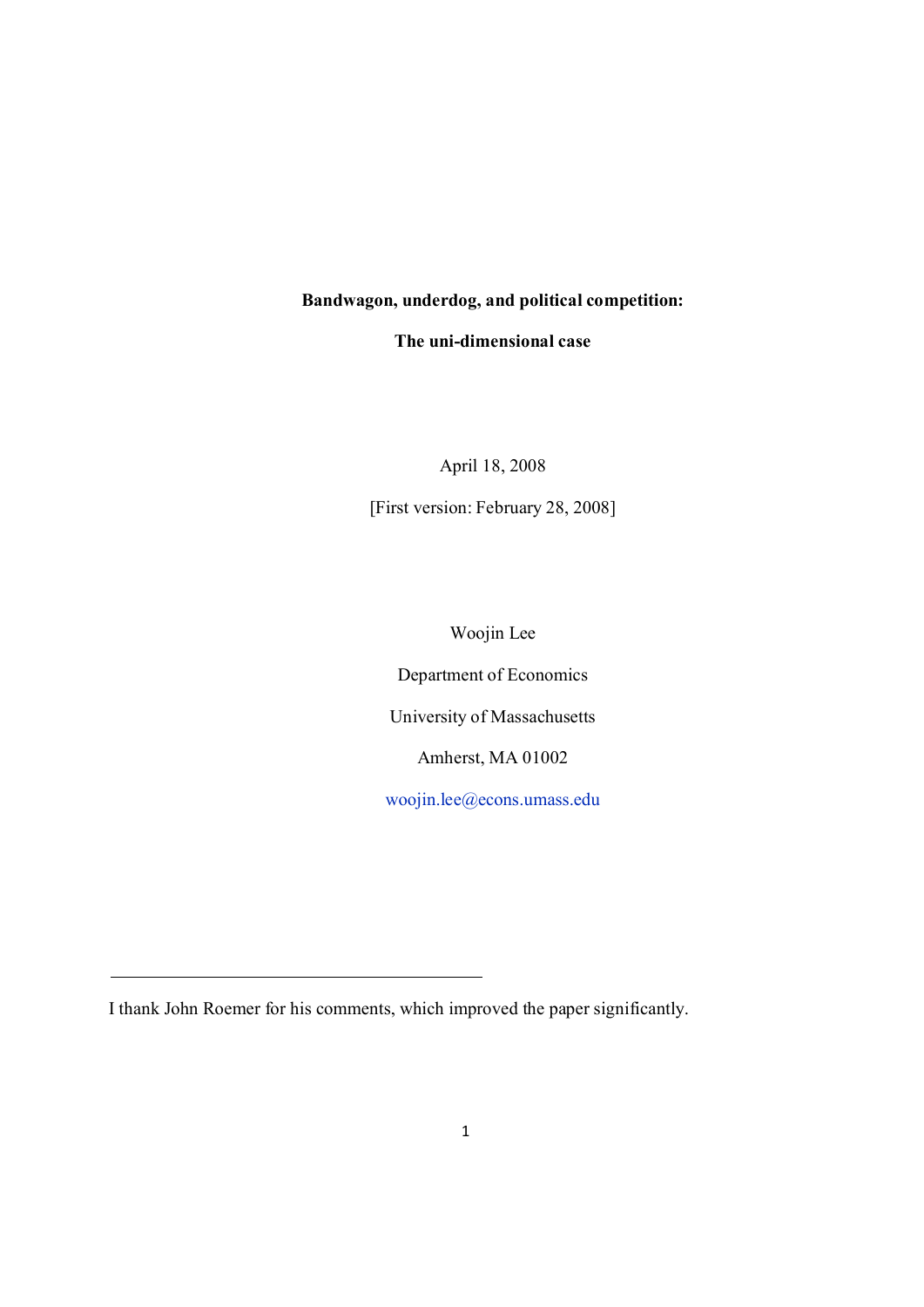#### **Abstract**

The present paper studies the effects of bandwagon and underdog on the political equilibrium of two-party competition models. We adapt the generalized Wittman-Roemer model of political competition for voter conformism, which views political competition as the one between parties with factions of the opportunists and the militants that Nash-bargain one another, and consider three special cases of the general model: the Hotelling-Downs model, the classical Wittman-Roemer model, and what we call the ideological-party model.

In the Hotelling-Downs model, where the militants have no bargaining power in both parties, political parties put forth an *identical* policy at the equilibrium, regardless of the type of voter conformism, and this is the only equilibrium. Thus neither bandwagon nor underdog has any effect on the Hotelling-Downs political equilibrium.

In both the ideological-party and classical Wittman-Roemer models, parties propose *differentiated* policies at the equilibrium, and the extent of policy differentiation depends on the degree of voter conformism. In these models, multiple equilibria generically exist when the bandwagon effect is sufficiently strong. We characterize the relationship between the extent of voter conformism and equilibrium party platforms in dynamically stable equilibria of these models.

#### **JEL Categories:** D3, D7, H2

**Keywords:** bandwagon, underdog, Nash-bargaining, Hotelling-Downs model, Wittman-Roemer model, ideological-party model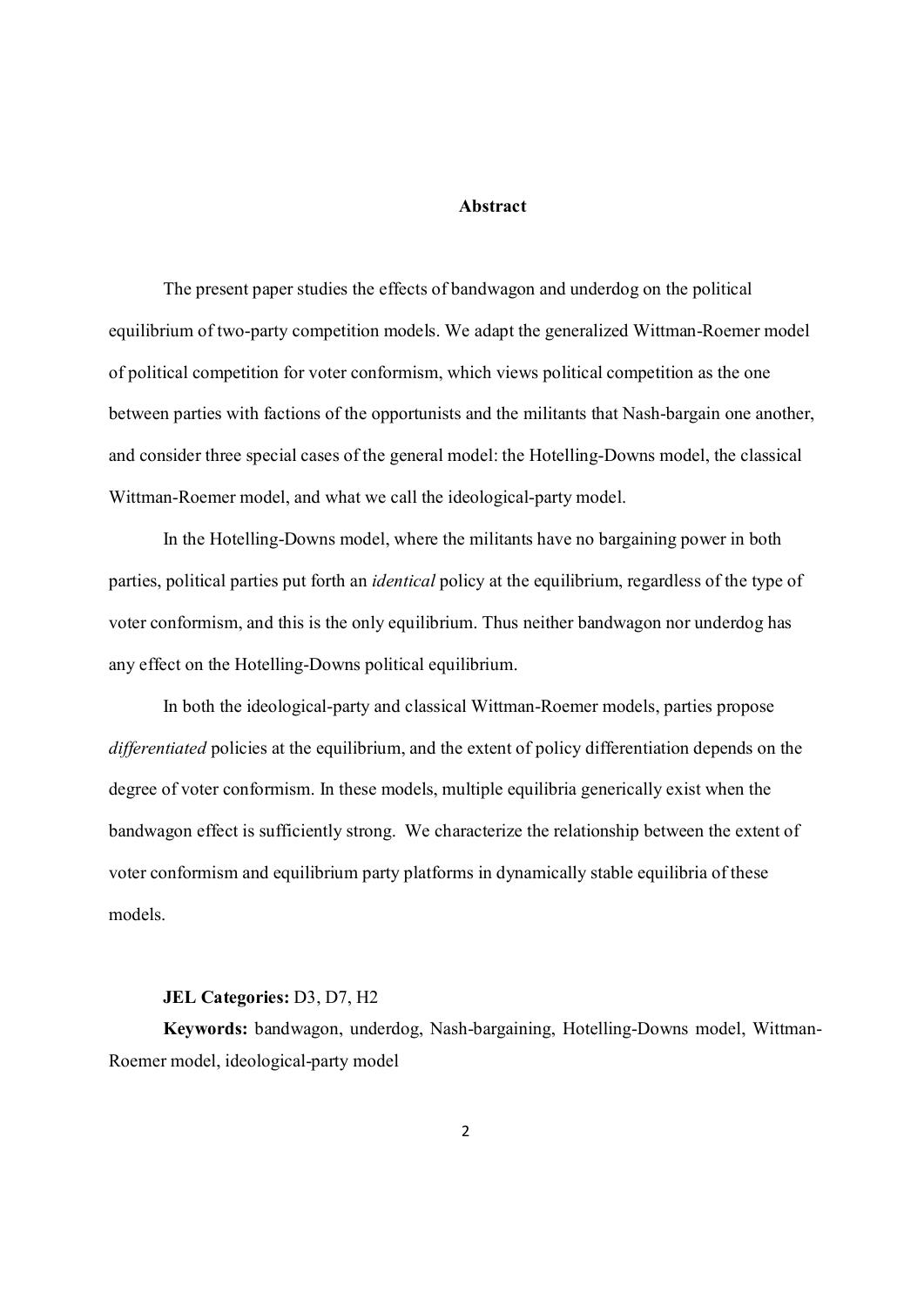#### 1. Introduction

In almost all democracies, opinion polls have become an integral part of national elections. Public opinion polls provide aggregate information to the public about the views of their fellow citizens. By doing so, they may sometimes influence the behavior of voters and thus who will be elected. In turn, opinion polls may influence announced policies of candidates as well.

The various theories about how this happens can be divided into three categories: 'voter conformism,' 'strategic voting,' and 'participation/abstention.'

A well-known example of voter conformism is the *bandwagon effect*. The bandwagon effect occurs when the poll prompts voters to back the candidate shown to be winning in the poll, thus increasing his/her chances of being on the winner's side in the end. The idea that voters are susceptible to such an effect is old, and has remained persistent in spite of much debate on its empirical existence. Bartels (1985, 1988), for instance, shows that voters are motivated in part by a desire to vote for the winning candidate. The opposite of the bandwagon effect is the *underdog effect*; this occurs when people support, out of sympathy, the candidate perceived to be 'losing' the elections. In a meta-study of research on this topic, Irwin and van Holsteyn (2002) show that from the 1980s onward, empirical evidence for the existence of the bandwagon effect is found more often than for the underdog effect.<sup>1</sup>

<sup>&</sup>lt;sup>1</sup> There have been at least two explanations for the existence of voter conformism. The first consists in assuming that polls may exert a normative influence over voters; when voters perceive the existence of a *social norm* – defined by a majority preference expressed in polls in the case of a bandwagon effect – they may feel compelled to abandon their views and comply with such norms, to avoid perhaps cognitive dissonance. The second, which seems more compelling, consists in assuming that individuals may be influenced by polls because they use revealed public preferences as *information* about the correct option to take. Considering they have strong incentives to minimize the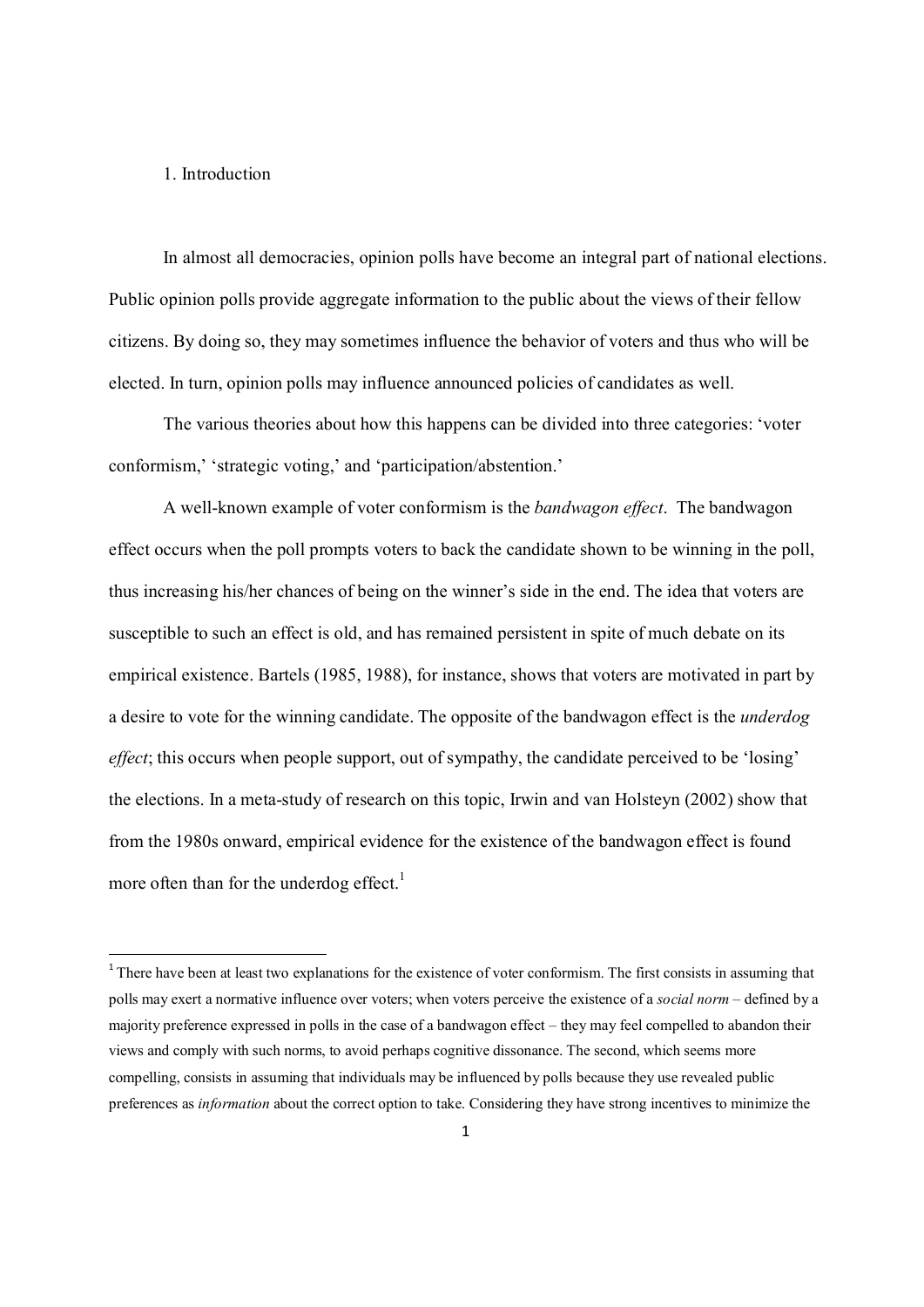The second category of theories on the effect of polls on voting concerns *strategic voting*. These theories are based on the idea that voters will sometimes not choose the candidate they prefer the most, but another, less-preferred, candidate from strategic considerations. An example can be found in the UK general election of 1997. Then Cabinet Minister, Michael Portillo's constituency of Enfield was believed to be a safe seat, but opinion polls showed that the Labour candidate Stephen Twigg was steadily gaining support, which may have prompted supporters of other parties to vote for Twigg in order to remove Portillo.

The third category of theories concerns *voter participation/abstention*. It is often suggested that supporters of the candidate shown to be significantly lagging behind may give up casting their ballots, resulting in a landslide victory of another candidate. In the South Korean presidential election of 2007, when a conservative candidate, M.B. Lee, achieved a landslide victory over a liberal candidate, D.Y. Chung, with the vote shares of 48.7% versus 26.1%, it was widely believed that anti-Lee voters had abstained significantly, concluding from several preelection polls that Chung would have no chance of winning even if they would cast votes for him. (Indeed the voting rate was 63%, the lowest one since 1987.) But the opposite of this phenomenon may happen as well. A well-known example is the *boomerang effect* where the likely supporters of the candidate shown to be winning feel that they are 'home and dry' and that their vote is not required, thus allowing another candidate to win.

Since Leibenstein's (1950) pioneering work on consumer conformism, there have been many studies on the effect of conformism on economic behavior; see Akerlof (1997), Banerjee (1992), Bernheim (1994), Birkchandani et al. (1992), and Schelling (1974). There are also some

costs of acquiring the information necessary to make right choices (Downs, 1957), voters may rely upon 'information shortcuts,' such as group references, party identification, or knowledge about where other voters stand on issues.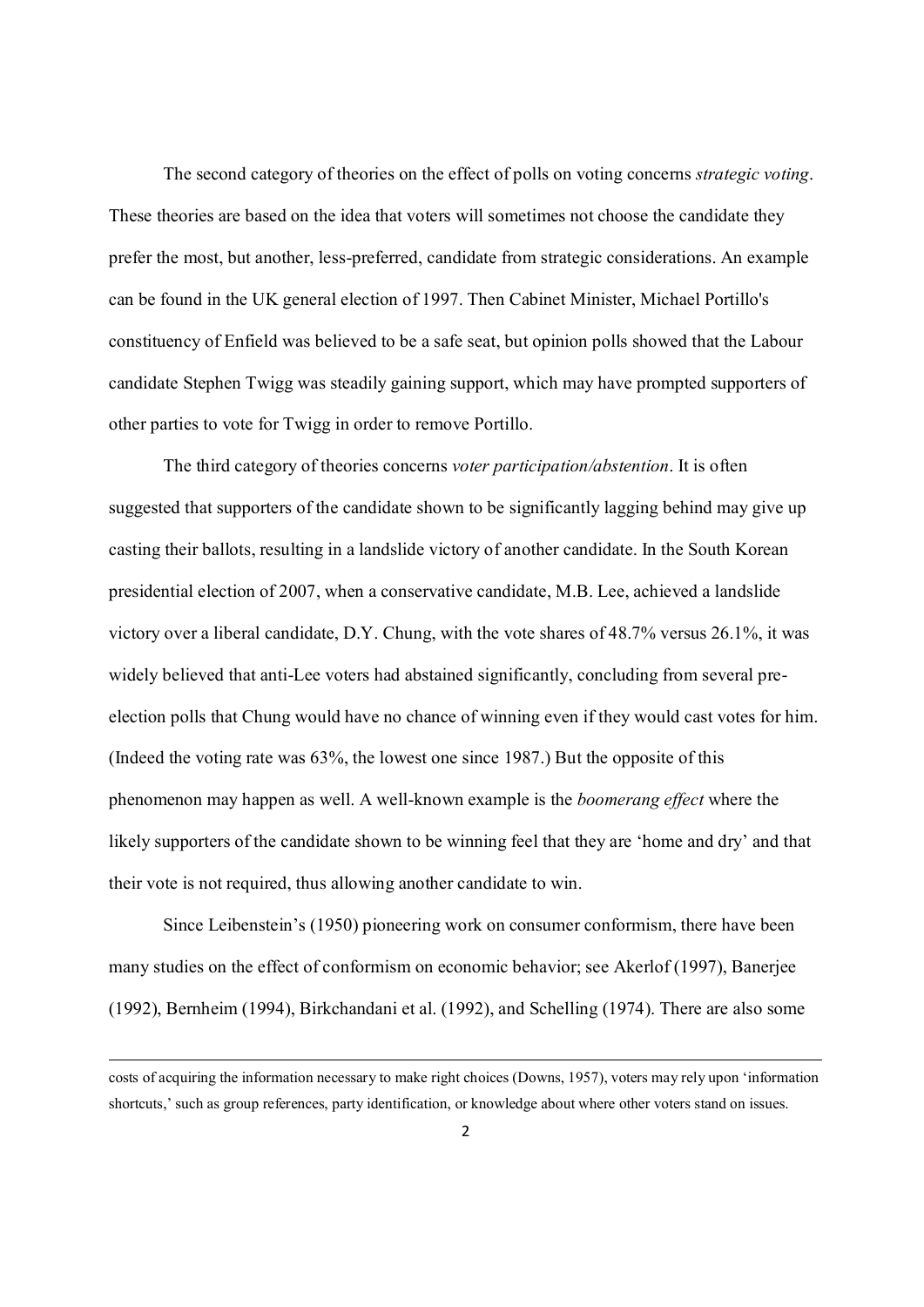political models incorporating the effect of opinion polls on voter conformism and its consequence for actual vote shares (Aldrich, 1980; Baumol, 1957; Simon, 1954). To the best of our knowledge, no political models have been developed to study the effect of voter conformism on the *nature of political competition*. The current paper aims at filling this gap in the literature. In the present paper, we are particularly interested in the effect of voter conformism, in the form of bandwagon or underdog, on *equilibrium party platforms*.

We ask the following: Does the presence of voter conformism affect the policy positions of candidates? If it does, does it mitigate policy differentiation among candidates, or exacerbate it?

To answer these questions, we adapt the generalized Wittman-Roemer model of two-party competition for voter conformism. Instead of viewing political competition as occurring between two parties each of which is a unitary actor that maximizes a certain payoff function, the generalized Wittman-Roemer model views political equilibrium as the one obtained from competition between parties with factions that have different goals and Nash-bargain with one another to set the policy. Following Roemer (2001), we assume that there are two factions in each party: the opportunists whose goal is to win the election and the militants whose objective is to maximize the average well-being of their party members.<sup>2</sup>

The generalized Wittman-Roemer model has one advantage for our study; it covers various models of political competition as its special cases. Thus it allows us to study the consequence of voter conformism on the equilibrium of various political models in a unified framework. We will study three special cases of the generalized Wittman-Roemer model of

<sup>&</sup>lt;sup>2</sup> A generalized Wittman-Roemer equilibrium, where bargaining power is fixed, can be considered a special case of Roemer's (2001) party unanimity Nash equilibrium, where bargaining power is not specified a priori.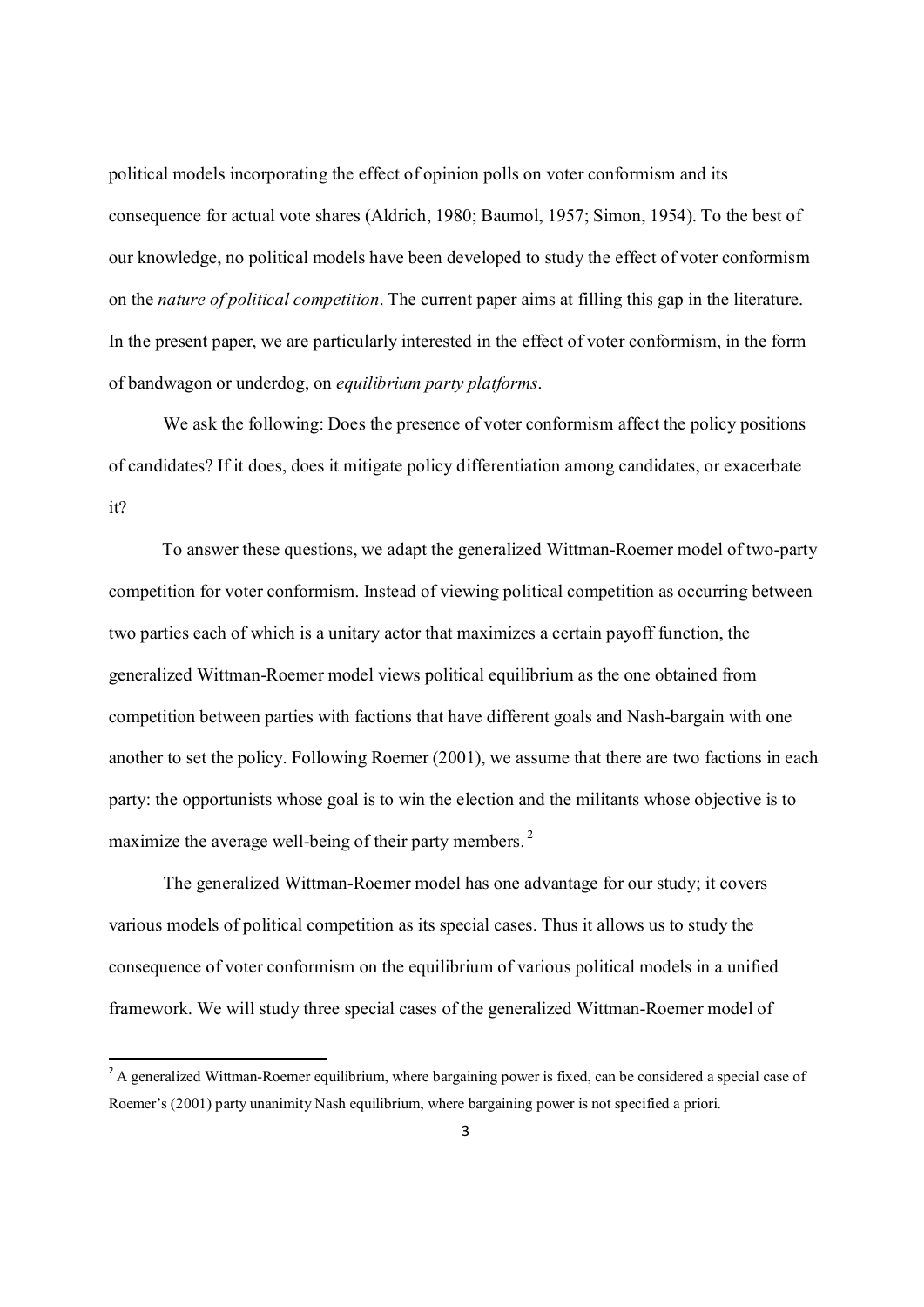political competition, which have received much attention among students of political economy. One is the Hotelling-Downs model in which parties maximize their probabilities of victory, and another is the classical Wittman-Roemer model (Roemer, 1997) in which parties maximize the expected utilities of their key constituents. The third is the one, which we call the ideologicalparty model, in which each party sets its policy equal to the ideal tax rate of its endogenouslydetermined average member.

In defining voter conformism, we follow Simon (1954). Simon (1954) holds that voting behavior is a function of voters' *expectations* of the electoral outcome, and published poll data influence these expectations. The bandwagon effect exists if voters are more likely to vote for a candidate when they expect him to win than when they expect him to lose; if the opposite holds, the underdog effect exists.

We will define the generalized Wittman-Roemer model's equilibrium as a static concept, but the issues we are studying – bandwagon, underdog, and policy positions of candidates – are inherently dynamic. We show that the model's equilibrium is identical to a stationary point of a certain best-response dynamic, and study some of its dynamic properties as well.

Section 2 presents the generalized Wittman-Roemer model of political competition, which is adapted for voter conformism. Section 3 studies the effect of voter conformism on the Hotelling-Downs political equilibrium, where the militants have no bargaining power in both parties. We prove that voter conformism has no effect on the equilibrium policy in this case, for the unique equilibrium in this model is both parties' putting forth the same policy. In section 4 we study another extreme case of the generalized Wittman-Roemer model in which the opportunists have no bargaining power in both parties: the ideological-party model. In contrast with the Hotelling-Downs model, the presence of multiple equilibria is generic in this model when the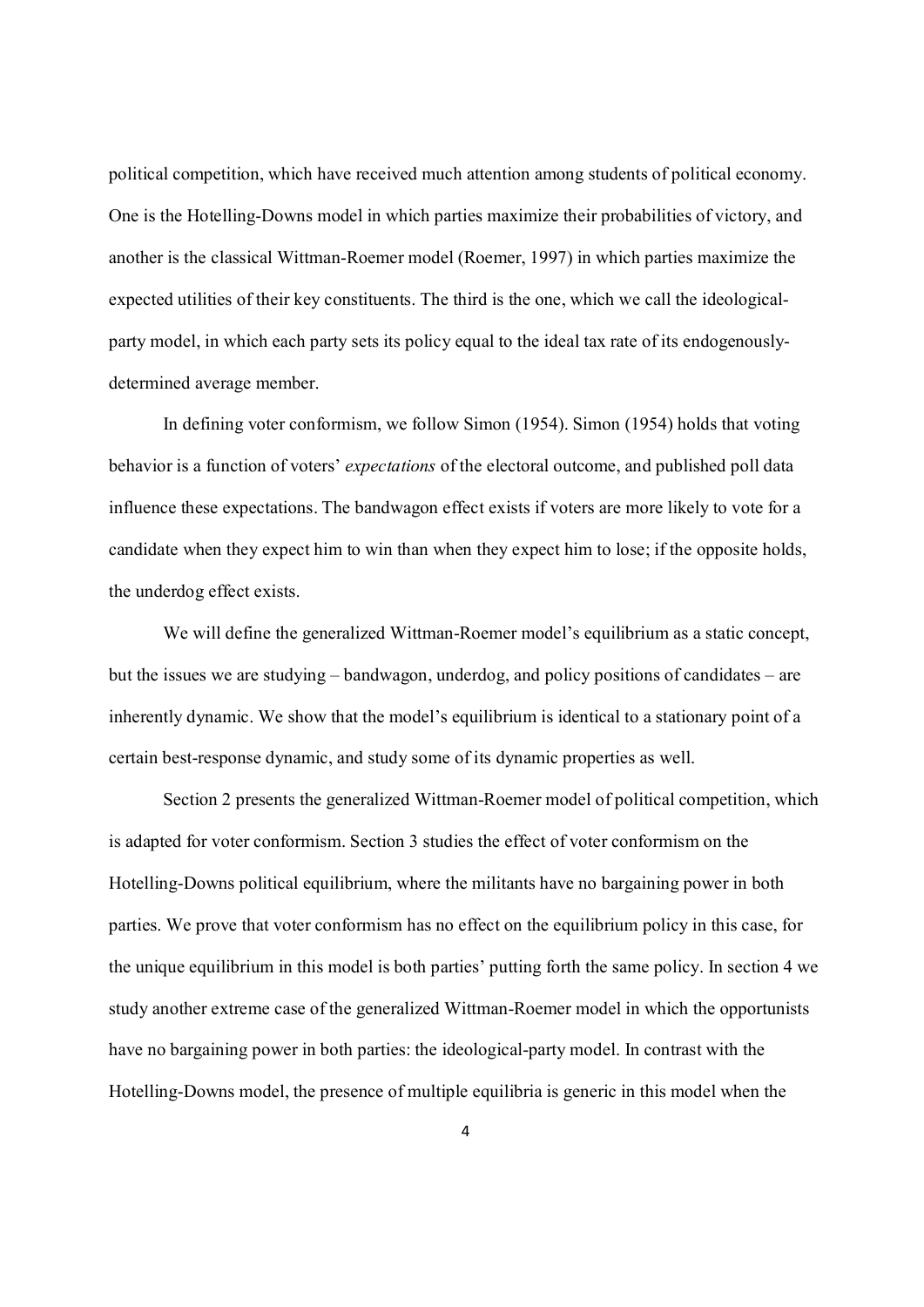bandwagon effect is sufficiently strong. In those equilibria that are dynamically stable and have the membership share of party L greater than 0.5 (less than 0.5), an increasing bandwagon effect decreases (increases) the equilibrium tax rates of both parties; the opposite holds for the underdog effect. Section 5 studies the classical Wittman-Roemer model in which both the militants and the opportunists have equal bargaining power in both parties. Two parties in the classical Wittman-Roemer model propose differentiated equilibrium policies (as in the model without voter conformism), and the extent of such policy differentiation depends on the degree of voter conformism. As in the ideological-party model studied in section 4, multiple equilibria generically exist in the classical Wittman-Roemer model when the bandwagon effect is sufficiently strong. In contrast with the purely ideological parties, the Wittman-Roemer parties move in an *opposite* direction as the parameter capturing the extent of voter conformism increases. In those Wittman-Roemer equilibria that are dynamically stable, an increasing bandwagon effect exacerbates the policy differentiation of the two parties; the opposite holds when the underdog effect is considered. Section 6 concludes. We collect all the proofs in Appendix.

#### 2. The model

Throughout the paper, we will maintain that there are two political parties (or candidates representing them), L and R, and that the policy space is the unit interval:  $T = [0,1]$ . A generic element of *T* will be denoted by *t* , which we call a tax rate, or simply a policy. We assume that the party that wins the election implements its announced policy. Because we study the models with two parties, the issue of strategic voting is not our concern. Also the potential issue of voter participation/abstention is not explicitly modeled.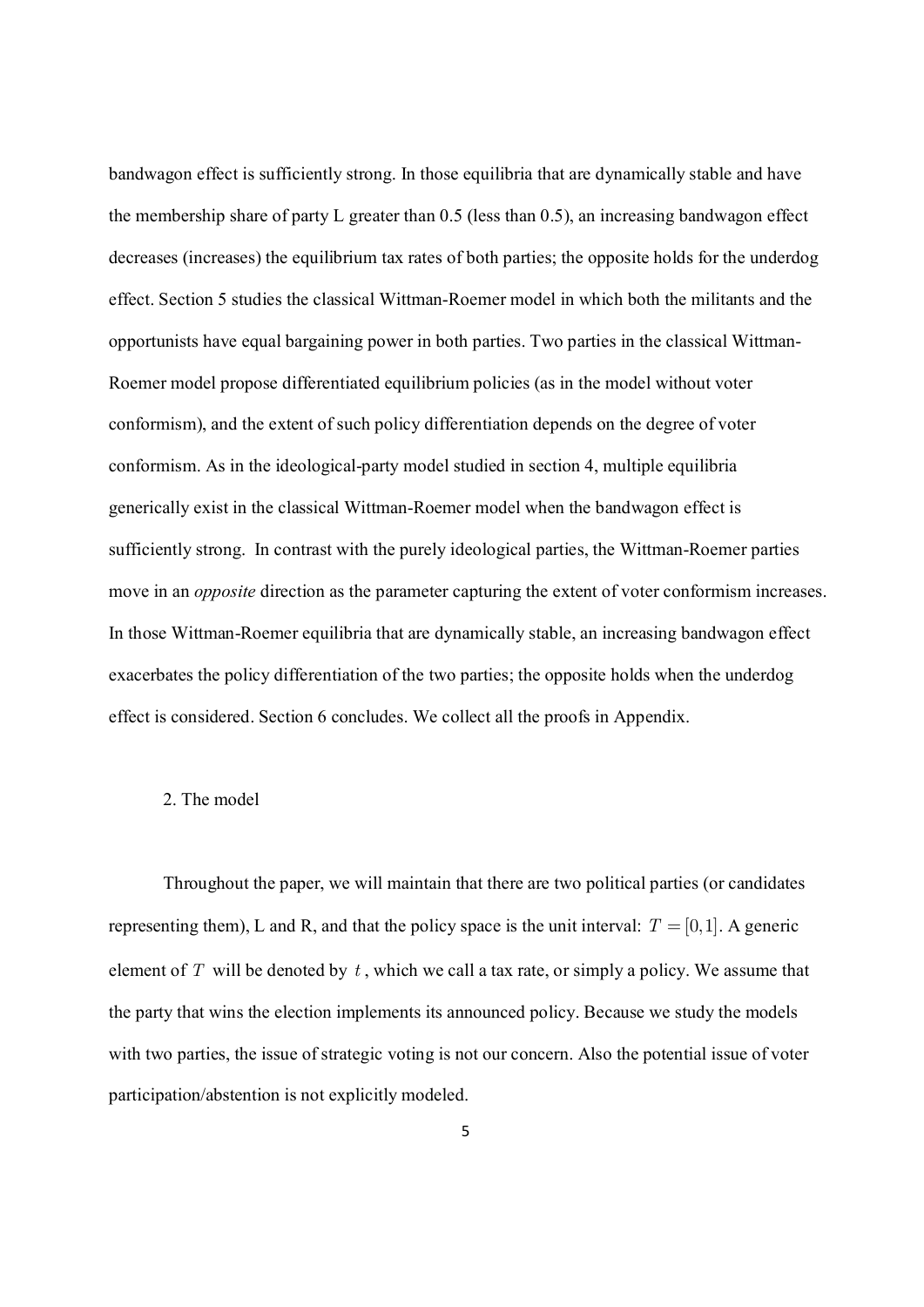There is a continuum of voters; we are modeling an election in large polities, where no individual voter is noticeable. Voters are endowed with one-dimensional characteristic,  $w \in \mathbb{R}_+$ , whose distribution is given by a strictly increasing and continuous distribution function  $F(.)$ ; its associated probability measure is denoted by  $P(.)$ .<sup>3</sup> We call w an income. The mean of w, denoted by  $\mu$ , is assumed to exist.

In this model, party membership will be endogenously determined. We assume a *perfectly representative democracy* where: (1) every voter belongs to one and only one party (thus there are no 'undecided' voters); (2) each party member receives an equal weight in the determination of the party's von Neumann-Morgenstern utility function; and (3) each voter votes for the party of which he/she is a member.

Suppose  $(t_L, t_R) \in T \times T$  is a pair of policy positions of the two parties and  $x \in [0,1]$  is an expected membership share of party L, which is ascertained perhaps through opinion polls. (Because there are only two parties, the expected membership share for party R is  $1 - x$ .) Given  $(t_j, x_j)$ , where  $j =$  L,R, we assume that voter preferences are given by

$$
(1 - t_j)w + \alpha h(t_j \mu) + \theta \phi(x_j), \qquad (1)
$$

where  $\alpha$  is a positive constant, and  $h(.)$  and  $\phi(.)$  are functions satisfying the following conditions.

**Assumption 1:** (1)  $\phi$  : [0,1]  $\rightarrow \mathbb{R}$  is strictly increasing and finite-valued on [0,1]; and (2)  $h: T \to \mathbb{R}$  is strictly increasing, strictly concave, and finite-valued on *T*.

 $3\text{ R}_{+}$  is defined to be the set of all non-negative real numbers, not just of positive numbers.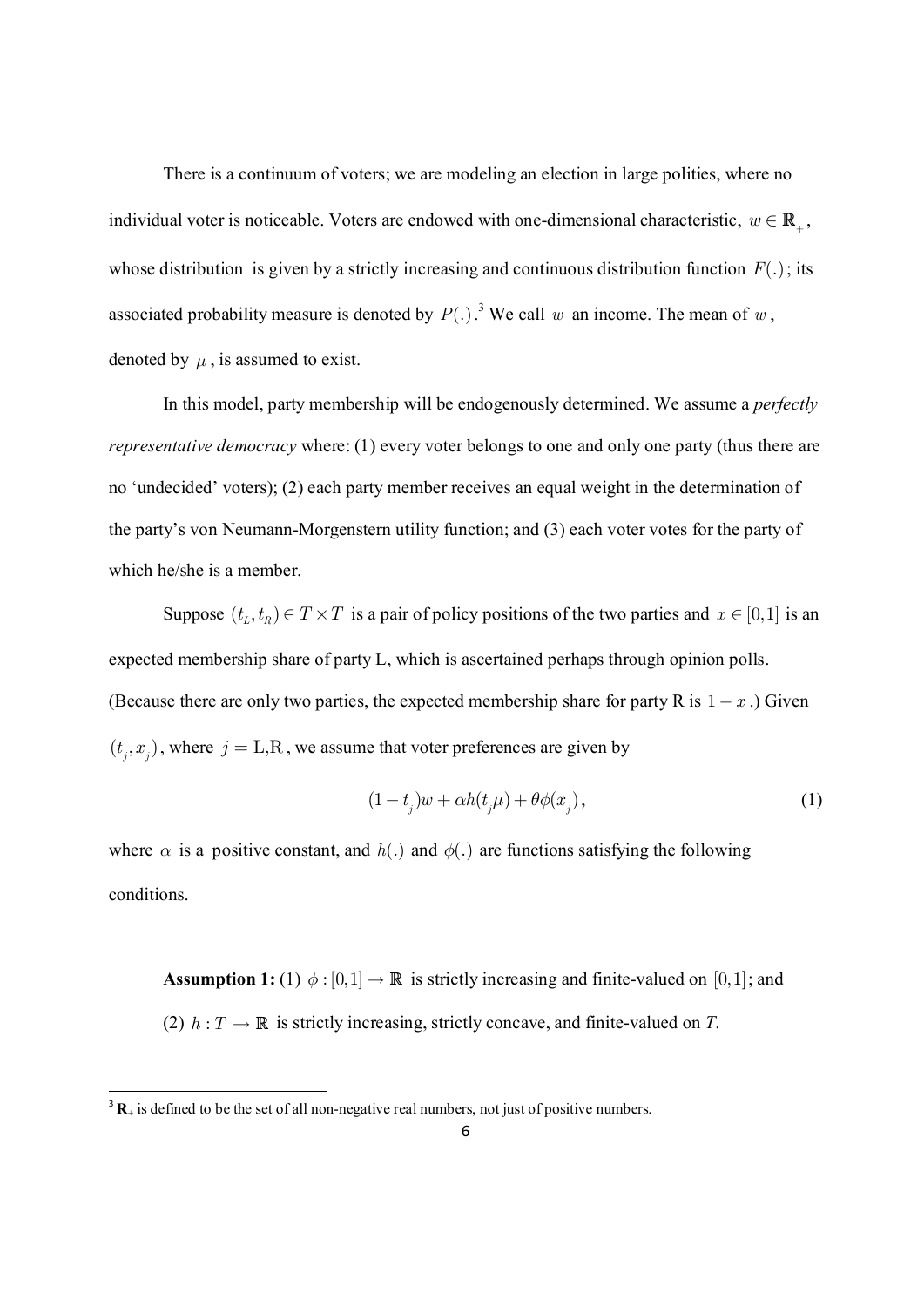Some remarks are in order regarding voter preferences.

First, facing an election, voters care not only about the policy positions of political parties but also the membership shares of the parties. Note that the voter's utility function consists of two parts: a quasi-linear utility function that represents the economic interests of voters,  $(1 - t_i) w + \alpha h(t_i \mu)$ , and a utility bonus/penalty from supporting the winning/losing party,  $\theta\phi(x_j)$ , where  $j = L, R$ . Because  $\phi(.)$  is increasing, we have  $\theta\phi(x) > \theta\phi(1-x)$  if and only if  $\theta(x - \frac{1}{2}) > 0$ . Thus the bandwagon effect is captured by the assumption that  $\theta$  is *positive*; other things being equal, voters prefer a party whose expected membership share is greater than ½. The presence of the underdog effect would be equivalent to assuming that  $\theta$  is *negative*. Finally, if  $\theta = 0$ , there is no voter conformism.

Second, if we interpret  $t\mu$  as the per capita amount of public goods,<sup>4</sup> then  $\alpha$  measures the extent to which voters value the consumption of public goods. The parameter  $\theta$ , on the other hand, measures the relative salience of voter conformism. By letting  $\alpha$  and  $\theta$  vary across voters, one might allow a voter to be equipped with three characteristics:  $(w, \alpha, \theta)$ . Our equilibrium will be well-defined even in that case.<sup>5</sup> For the sake of simplicity, we will maintain that the parameter values of  $\alpha$  and  $\theta$  are identical for all voters; voters differ only in the level of incomes that they hold. Of course, this is a great simplification. If some voters are vulnerable to the bandwagon effect, others may be susceptible to the underdog effect; still others may receive no influence at all. Because we do not know who are more susceptible to which effect, we study each case separately by assuming that all voters are susceptible to the same effect.

<sup>&</sup>lt;sup>4</sup> This is the case if there is no incentive effect of taxation.

<sup>&</sup>lt;sup>5</sup> What is essential in our model is the uni-dimensionality of the policy space, not the uni-dimensionality of the voter characteristic space.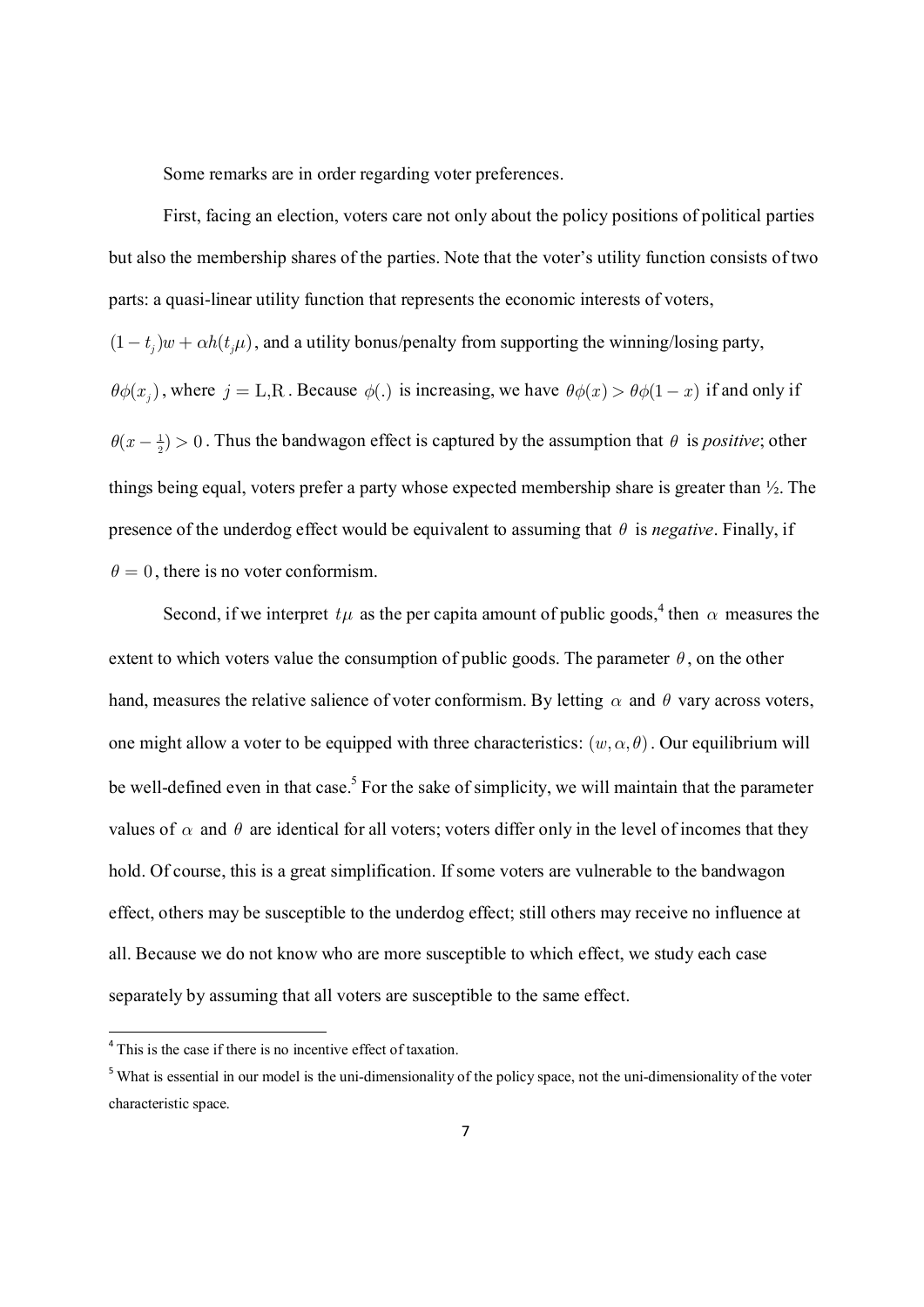Facing  $(t_L, t_R, x)$ , voter *w* (weakly) prefers L to R if

$$
-(t_{L} - t_{R})w + \alpha(h(t_{L}\mu) - h(t_{R}\mu)) + \theta(\phi(x) - \phi(1-x)) \ge 0.
$$
 (2)

If  $t_L > t_R$ , the left-hand side expression of (2) is decreasing in *w* and goes to  $-\infty$  as  $w \to \infty$ , but may be negative at  $w = 0$  if  $\theta(x - \frac{1}{2}) < 0$ . If  $t_L < t_R$ , it is increasing in w and goes to  $\infty$  as  $w \to \infty$ , but may be positive at  $w = 0$  if  $\theta(x - \frac{1}{2}) > 0$ .

Thus, for  $t_{\text{L}} \neq t_{\text{R}}$ , we define the cutoff level of income for inequality (2) as:

$$
w(t_L, t_R, x) \equiv \max[\varpi(t_L, t_R, x), 0],\tag{3}
$$

where 
$$
\varpi(t_L, t_R, x) = \alpha \frac{h(t_L \mu) - h(t_R \mu)}{t_L - t_R} + \theta \frac{\phi(x) - \phi(1 - x)}{t_L - t_R}
$$
.

By Assumption 1, the first term inside the max expression of equation (3) is always finite (for  $t_L \neq t_R$ ). It is not always positive; it can be negative if  $\theta(x - \frac{1}{2})(t_L - t_R) < 0$ . To prevent uninteresting situations in which  $\theta \frac{\phi(x) - \phi(1-x)}{\phi(x)}$ *L R*  $(x) - \phi(1 - x)$  $t_{\mu} - t$  $\theta \frac{\phi(x) - \phi(1 - \phi)}{1 - \phi(x)}$  always dominates  $\alpha \frac{h(t_L \mu) - h(t_R \mu)}{h(L_L \mu)}$ *L R*  $h(t_{L}\mu) - h(t)$  $t_{\scriptscriptstyle L} - t$  $\mu$ ) —  $h(t_{_B}\mu)$ *a* - - , we make the following assumption; without this assumption, there may exist some  $x \in [0,1]$  at which one party is preferred by 'all' voters for all distinct pairs of  $t_L \neq t_R$ .

**Assumption 2:** For any  $x \in [0,1]$ , there exists at least one pair of distinct policies  $(t_L, t_R)$ ,  $t_L \neq t_R$ , such that  $w(t_L, t_R, x) > 0$ .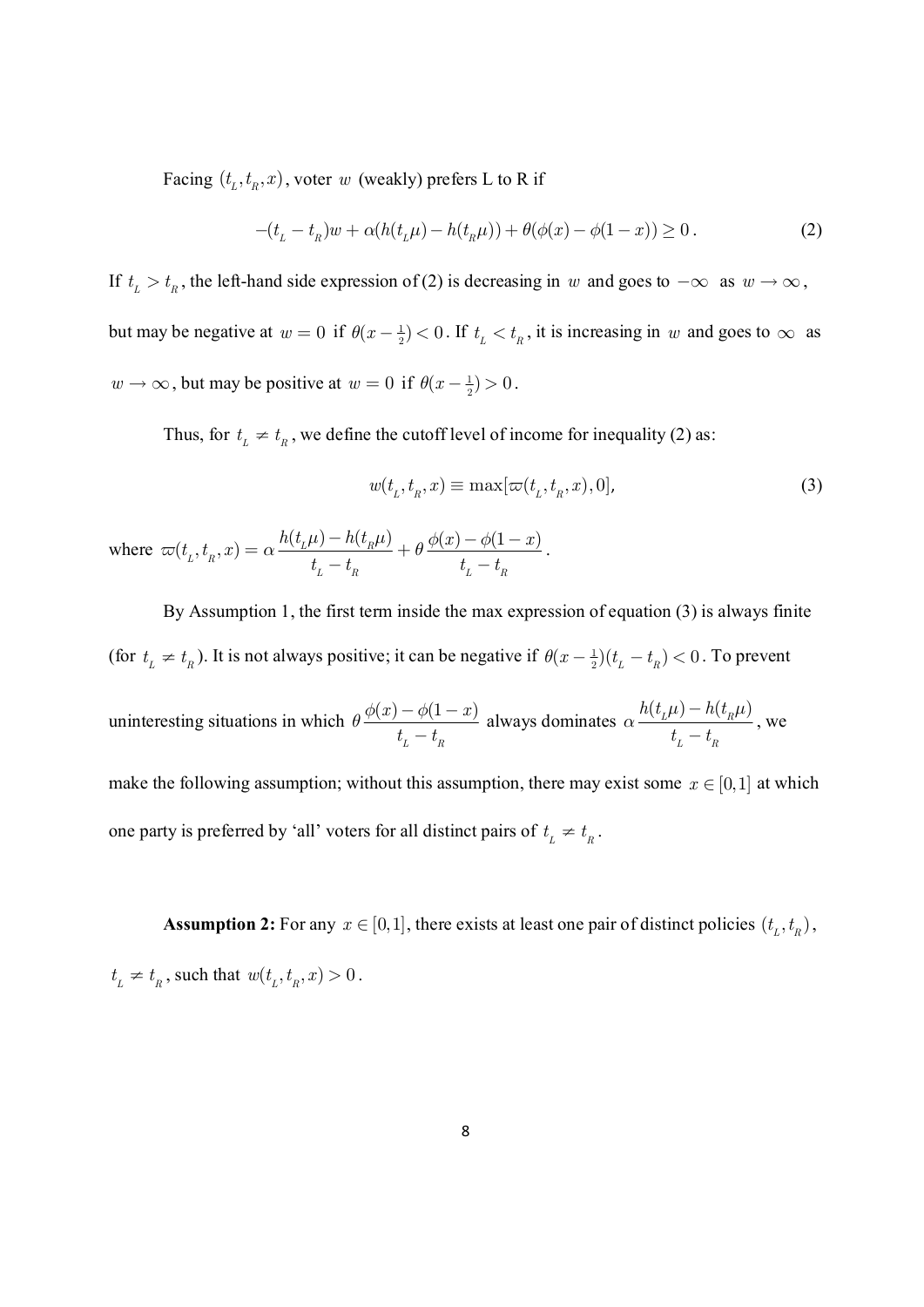The set of voters who prefer L to R is the set of *w* for whom inequality (2) is satisfied.

Thus, given  $(t_L, t_R, x)$ , the set of voters who prefer L to R is

$$
\Omega(t_L, t_R, x) = \begin{cases} \n\{w \in \mathbb{R}_+ \mid w \le w(t_L, t_R, x)\} & \text{if } t_L > t_R \\
\{w \in \mathbb{R}_+ \mid w \ge w(t_L, t_R, x)\} & \text{if } t_L < t_R \\
\mathbb{R}_+ & \text{if } t_L = t_R \text{ and } \theta(x - \frac{1}{2}) > 0 \\
\text{a random half subset of } \mathbb{R}_+ & \text{if } t_L = t_R \text{ and } \theta(x - \frac{1}{2}) = 0 \\
\varnothing & \text{if } t_L = t_R \text{ and } \theta(x - \frac{1}{2}) < 0,\n\end{cases} \tag{4}
$$

and the actual membership share of party L is given by

$$
x' = P(\Omega(t_L, t_R, x)),\tag{5}
$$

$$
\text{where } P(\Omega(t_L, t_R, x)) = \begin{cases} F\left(w(t_L, t_R, x)\right) & \text{if } t_L > t_R \\ 1 - F\left(w(t_L, t_R, x)\right) & \text{if } t_L < t_R \\ 1 & \text{if } t_L = t_R \text{ and } \theta(x - \frac{1}{2}) > 0 \\ \frac{1}{2} & \text{if } t_L = t_R \text{ and } \theta(x - \frac{1}{2}) = 0 \\ 0 & \text{if } t_L = t_R \text{ and } \theta(x - \frac{1}{2}) < 0. \end{cases}
$$

Note a difference between the case in which  $t<sub>r</sub> = t<sub>p</sub>$  and  $\theta(x - \frac{1}{2})$  $t_{\scriptscriptstyle L} = t_{\scriptscriptstyle R}$  and  $\theta(x - \frac{1}{2}) > 0$  and the case in which  $t_i = t_p$  and  $\theta(x - \frac{1}{2})$  $t_L = t_R$  and  $\theta(x - \frac{1}{2}) = 0$ . In the former case, all voters strictly prefer L to R, while in the latter case, voters are indifferent between them. We assume that indifferent voters decide their party membership by flipping a fair coin. This also means that the two random half-subsets of  $\mathbb{R}_+$  will have exactly the same distributions of voters as  $F(.)$ .

So far, we described the basic data of the model. We now introduce the two factions that Nash-bargain one another in setting the party policy.

The opportunists in each party are those who advocate a policy that maximizes an increasing function of its actual membership share. To be precise, let  $\Phi : [0,1] \rightarrow [0,1]$  be an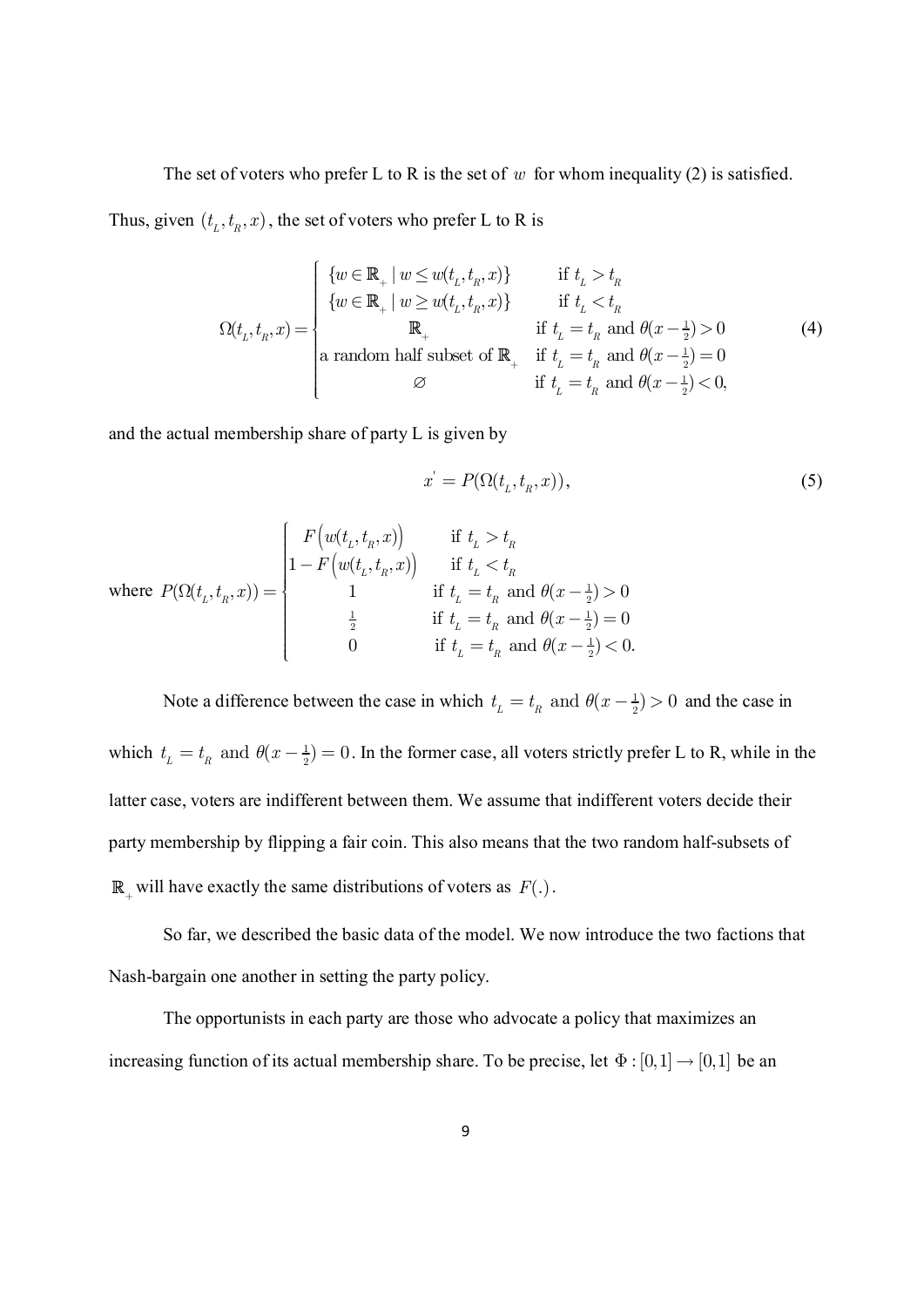increasing function such that  $\Phi(\frac{1}{2}) = \frac{1}{2}$  and  $\Phi(x) = 1 - \Phi(1 - x)$ . Then, given  $(t_L, t_R, x)$ , party L's opportunists are maximizing

$$
\pi(t_L, t_R; x) = \Phi\big(P(\Omega(t_L, t_R, x))\big),\tag{6}
$$

and party's R's opportunists are maximizing  $\Phi(1 - P(\Omega(t_L, t_R, x))) = 1 - \pi(t_L, t_R; x)$ .

Our formulation of the objective function of the opportunists covers a number of different specifications in the literature on political economy.

First, it covers the models with electoral uncertainty, where  $\pi(t_L, t_R, x)$  and

 $1 - \pi(t_L, t_R, x)$  are interpreted as probabilities of victory. To see this, suppose the actual vote share for L is given by  $P(\Omega(t_L, t_R, x)) + \varepsilon$ , where  $\varepsilon$  is a random variable distributed by a symmetric distribution function  $G(.)$  such that  $G(0) = \frac{1}{2}$ . Then party L's probability of victory is  $Pr(P(\Omega(t_L, t_R, x)) + \varepsilon > 0.5) = 1 - G(0.5 - P(\Omega(t_L, t_R, x)))$ , and thus  $\Phi(x) = G(x - 0.5)$ .

 $x \in A$  and 0 otherwise, then  $\pi(t_L, t_R, x)$  can be considered a probability of victory in the models with electoral certainty.

 $\Phi(x) = 1_{(\frac{1}{2},1]}(x) + \frac{1}{2}1_{(\frac{1}{2})}(x)$ , where  $1_A(x)$  is an indicator function that takes 1 if

Second, if  $\Phi(x) = 1_{(\frac{1}{2},1]}(x) + \frac{1}{2}1_{\{\frac{1}{2}\}}$ 

Third, if  $\Phi(x) = x$ , then  $\pi(t_L, t_R, x)$  and  $1 - \pi(t_L, t_R, x)$  are actual membership shares.

This might be the case if there is no electoral uncertainty and the election is not of the winnertakes-all type. For instance, under proportional representation, the opportunists may care more about vote shares than probabilities of victory.<sup>6</sup>

<sup>&</sup>lt;sup>6</sup> Baron (1993) and Ortuno-Ortin (1997) study models of political competition under proportional representation, in which the influence of the groups favoring a certain policy is proportional to the percentage votes favoring that policy.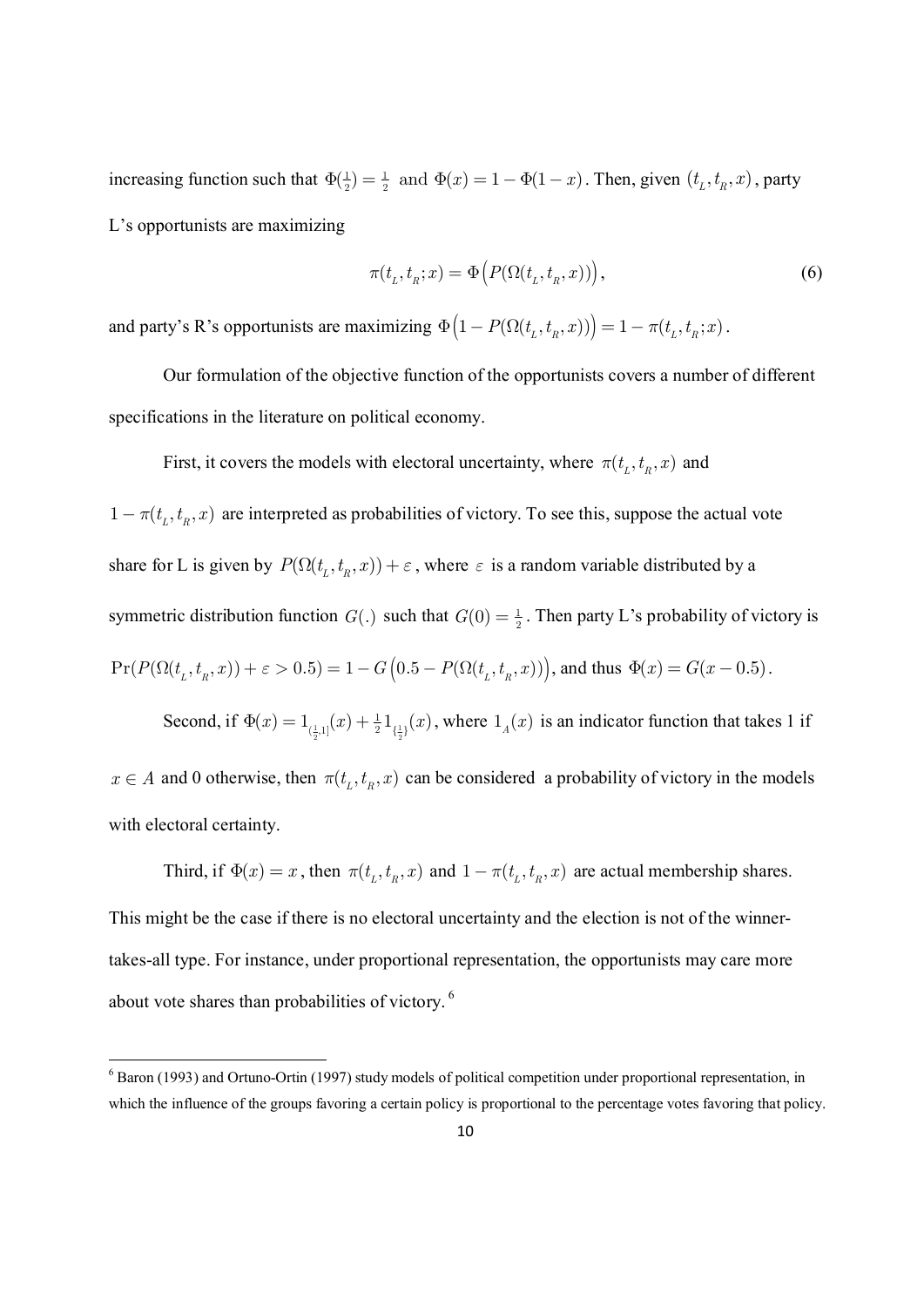Although our formulation is flexible enough to cover various specifications, we will call  $\pi(t_L, t_R, x)$  and  $1 - \pi(t_L, t_R, x)$  probabilities of victory throughout the paper. Also we will maintain the following assumption.

**Assumption 3:**  $\Phi$  :  $[0,1] \rightarrow [0,1]$  is strictly increasing.<sup>7</sup>

Some remarks should be in order regarding the behavior of the opportunists in our model. Indeed the actual membership share,  $P(\Omega(t_L, t_R, x))$ , and thus  $\pi(t_L, t_R, x) = \Phi(P(\Omega(t_L, t_R, x)))$ , have a number of 'distinct' features that do not exist in the standard models of political competition. Figure 1 illustrates some possible shapes that  $P(\Omega(t_L, t_R, x))$  can take. (In what follows, we will discuss in terms of the membership share of party L; symmetric statements hold for the R membership share:  $1 - P(t_L, t, x)$ .)

#### **[Figure 1 about here]**

The case of  $\theta(x - \frac{1}{2}) = 0$  corresponds to the standard models. In this case,  $P(\Omega(t, t_R, x))$ is *monotonic* on both  $[0, t_R)$  and  $(t_R, 1]$ , and discontinuous at  $t = t_R$  (unless  $t_R$  is the ideal tax As another interpretation,  $\pi(t_L, t_R, x)$  and  $1 - \pi(t_L, t_R, x)$  in this specification may well be interpreted as probabilities of victory in the models with very large electoral uncertainty. Suppose the error term  $\varepsilon$  in a model with electoral uncertainty is uniformly distributed over  $[-0.5, 0.5]$ ; thus uncertainty is very large. Then  $\Phi(x) = G(x - 0.5) = x$  for  $x \in [0,1].$ 

<sup>7</sup> Thus Assumption 3 rules out the models with electoral certainty where  $\pi(t_L, t_R, x)$  is interpreted as a probability of victory (the second specification in the above discussion).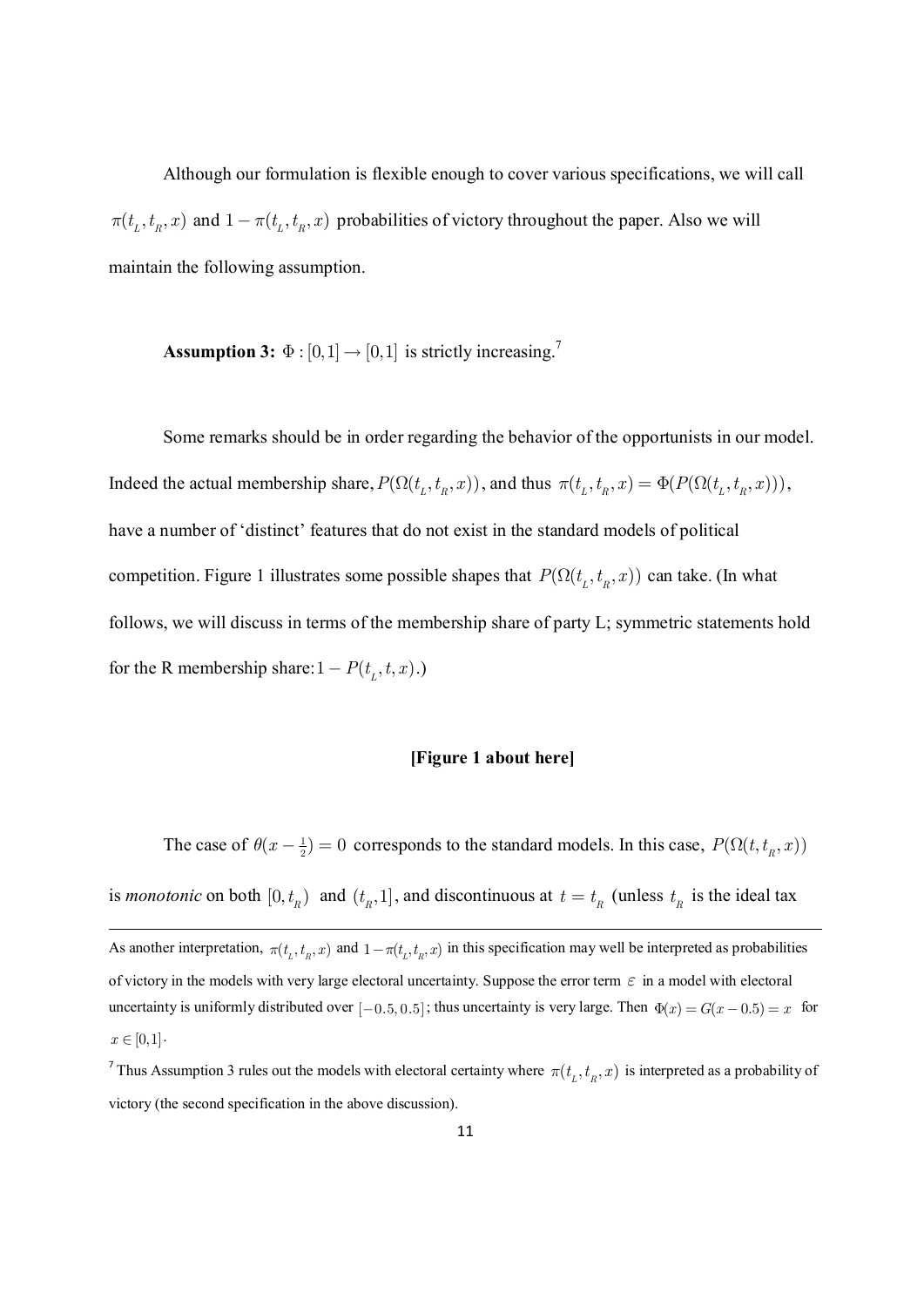rate of the voter with the median income). It is monotonic in the following sense; as *t* increases up to  $t_R$  on  $[0, t_R)$ ,  $P(\Omega(t, t_R, x))$  increases up to  $\lim_{t \to t^-} (1 - F(w(t, t_R, x)))$  $\lim_{t \to t_{\overline{n}}} (1 - F(w(t, t_{\overline{n}}, x)))$ , and as *t* decreases down to  $t_{R}$  on  $(t_{R}$ , 1], it increases up to  $\lim_{t \to t^{+}} F(w(t,t_{R},x))$  $\lim_{t \to t_h^+} F(w(t, t_R, x))$ . At  $t = t_R$ ,  $P(\Omega(t, t_R, x)) = \frac{1}{2}$ , which is, in general, not equal to the two limits.

When  $\theta(x - \frac{1}{2}) \neq 0$ , on the other hand,  $P(\Omega(t, t_n, x))$  is inherently *non-monotonic* and *continuous* everywhere in *t* . We make the statement precise in the following lemma.

**Lemma 1:** (1) Suppose  $\theta(x - \frac{1}{2}) > 0$ . For any  $t_R \in [0,1)$ ,  $P(\Omega(t, t_R, x))$  strictly decreases on  $(t_R, 1]$  with  $\lim_{t \to t^+} P(\Omega(t, t_R, x)) = 1$  $\lim_{t \to t_h^+} P(\Omega(t, t_h, x)) = 1$ . Also for any  $t_R \in (0, 1]$ , there exists unique  $a(t_R, x)$  on  $[0, t_R)$  such that (i)  $P(\Omega(t, t_R, x)) = 1$  for all  $t \in [a(t_R, x), t_R]$ ; and (ii) whenever  $a(t_R, x) > 0$ ,  $P(\Omega(t, t_{R}, x))$  strictly increases on  $[0, a(t_{R}, x))$  with  $\lim_{t \to a(t_{R}, x)} P(\Omega(t, t_{R}, x)) = 1$  $\lim_{t \to a(t_R, x)^{-}} P(\Omega(t, t_R, x)) = 1.$ 

(2) Suppose  $\theta(x - \frac{1}{2}) < 0$ . For any  $t_R \in (0,1]$ , there exists  $b(t_R, x)$  on  $[0, t_R)$  such that  $P(\Omega(t, t_{R}, x))$  strictly decreases on  $[b(t_{R}, x), t_{R})$  with  $\lim_{t \to t_{R}} P(\Omega(t, t_{R}, x)) = 0$  $\lim_{t \to t_{\overline{n}}} P(\Omega(t, t_{\overline{n}}, x)) = 0$ . Also for any  $t_R \in [0,1)$ , there exist  $c(t_R, x)$  and  $d(t_R, x)$  on  $(t_R, 1]$  such that (i)  $c(t_R, x) \leq d(t_R, x)$ ; (ii)  $P(\Omega(t,t_R,x)) = 0$  for all  $t \in [t_R, c(t_R,x)]$ ; and (iii) whenever  $c(t_R,x) < d(t_R,x)$ ,  $P(\Omega(t,t_R,x))$ strictly increases on  $(c(t_R, x), d(t_R, x))$  with  $\lim_{t \to c(t_R, x)^+} P(\Omega(t, t_R, x)) = 0$ . *R*

Due to Lemma 1, the opportunists of the model with voter conformism behave very differently from those in the standard models. We explain the implication of Lemma 1 for the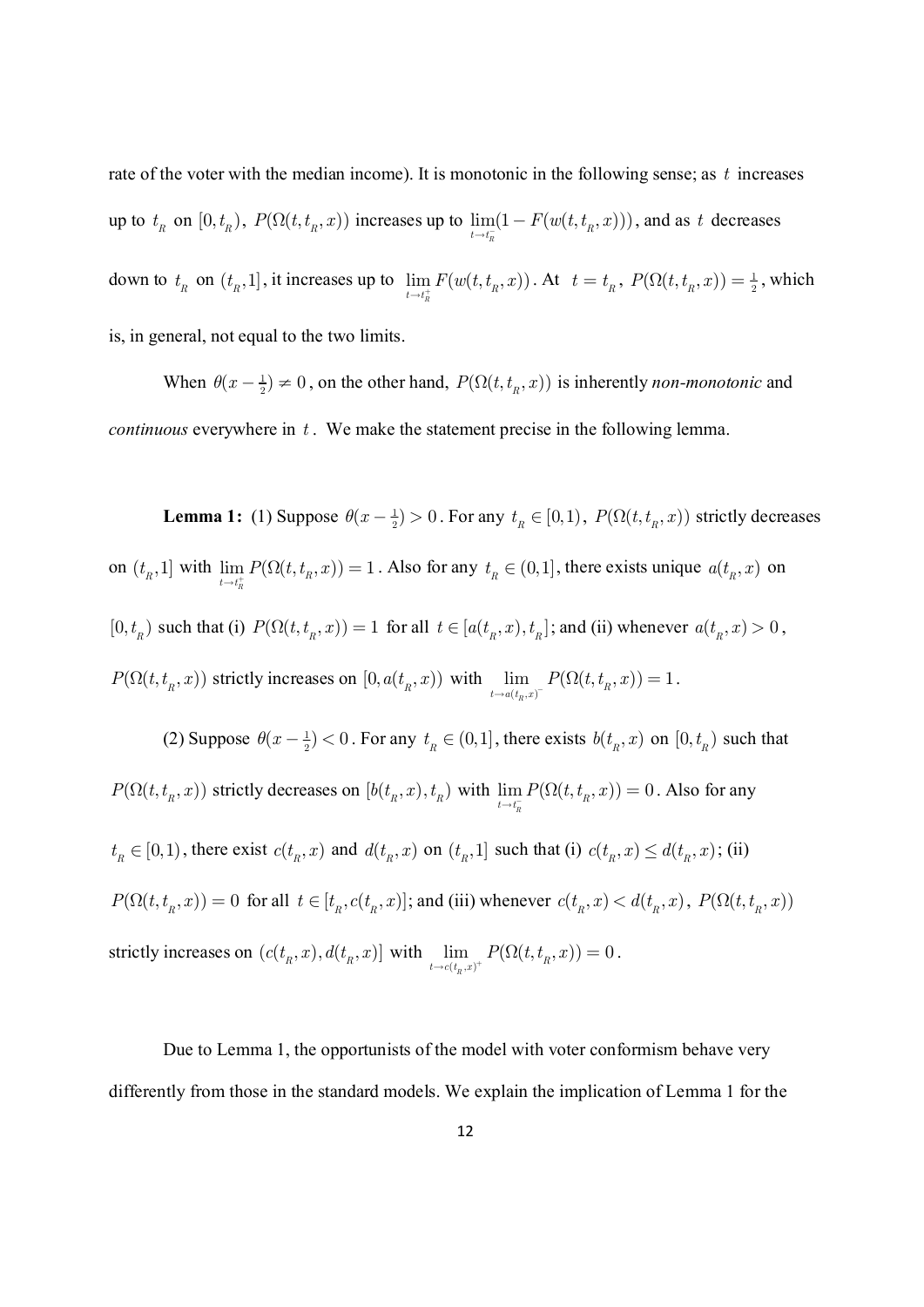case of  $\theta > 0$ . Part (1) of Lemma 1 states that the opportunists of the party with the expected membership share greater than  $\frac{1}{2}$  can be better off by advocating a policy that is closer to its opponent's policy. But part (2) states that the opportunists in the party with the expected membership share less than  $\frac{1}{2}$  become *worse off* if they advocate a policy that is too close to the other party's policy; by doing so, they *decrease* their party's actual membership share. Rather the opportunists in the latter party can make themselves better off by *moving away*, within a certain limit, from the opposition party's policy. The higher the value of  $\theta$ , the stronger the incentive of the opportunists in the latter party to move away from the policy of the opposition party. This implication is sharply in contrast with the one obtained in the standard models, where the opportunists of each party become better off as they move their policy to the direction of the other party's policy.

We now describe the objective function of the militants in each party. Consider an arbitrary partition of the polity into two sets of party members,  $H_L$  and  $H_R$ , such that  $H_L \cup H_R = \mathbb{R}_+$  and  $H_L \cap H_R = \emptyset$ . Assume that a party's von Neumann-Morgenstern utility function is the average of its members' utility functions representing economic interests.Thus, for an arbitrary policy  $t \in T$  and party memberships  $H_L$  and  $H_R$ , they are:

$$
V(t;H_L) = \begin{cases} \frac{1}{P(H_L)} \int_{w \in H_L} ((1-t)w + \alpha h(t\mu)) dP(w) & \text{if } P(H_L) \neq 0\\ 0 & \text{if } P(H_L) = 0 \end{cases}
$$
(7)

and

$$
V(t;H_R) = \begin{cases} \frac{1}{P(H_R)} \int_{w \in H_R} ((1-t)w + \alpha h(t\mu)) dP(w) & \text{if } P(H_R) \neq 0\\ 0 & \text{if } P(H_R) = 0 \end{cases}
$$
(8)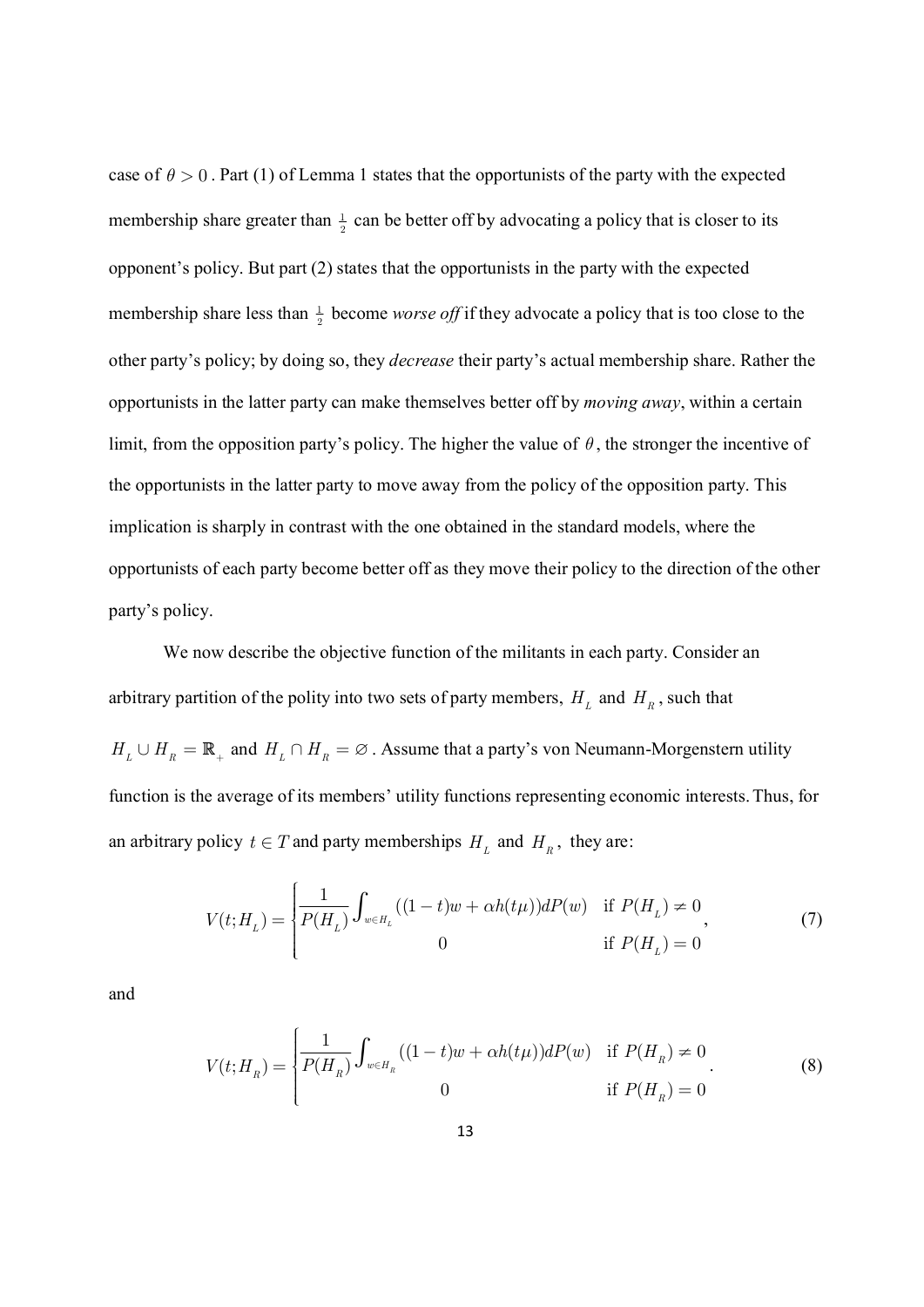In our model, these are the objective functions that the militants would like to maximize.  $8$ 

Because the utility function representing the economic interests is quasi-linear, each party's von Neumann-Morgenstern utility function, defined as the average well-being of its members, is identical to the utility function of the voter whose income equals the mean income of its members; for

$$
\frac{1}{P(H_L)} \int_{w \in H_L} ((1-t)w + \alpha h(t\mu))dP(w) = (1-t)w_L + \alpha h(t\mu), \tag{9}
$$

and

$$
\frac{1}{P(H_R)} \int_{w \in H_R} ((1-t)w + \alpha h(t\mu))dP(w) = (1-t)w_R + \alpha h(t\mu), \tag{10}
$$

where  $w_L = \frac{1}{P(L)} \int_{-L}^L w dP(w)$  $P(H_{\overline{L}})$   $\mathsf{J}_{w\in H_{L}}$  $w_{L} = \frac{1}{P(L)} \int w dP(w)$  $=\frac{1}{P(H_L)}\int_{w\in H_L}wdP(w)$  and  $w_R = \frac{1}{P(H_R)}\int_{w\in H_R}wdP(w)$  $P(H_{\overline{R}})$   $\mathsf{J}_{w\in H_{\overline{R}}}$  $w_R = \frac{1}{R(L)} \int w dP(u)$  $=\frac{1}{P(H_{_R})}\int_{w\in H_{_R}}wdP(w)$ .

We finished describing the objective functions of the two factions. To model a withinparty Nash-bargaining process between the factions, we need to specify the impasse payoffs, the payoffs of the factions should they fail to come to an agreement. If party L's factions fail to come to an agreement, party R wins the election by default; the probability of victory for party L is zero and party R's policy will be implemented. Thus given  $(t_R, x, H_L)$ , the Nash-bargaining solution between the two factions of party L is the policy  $t<sub>L</sub>$  that maximizes a Nash product:

$$
(\pi(t, t_n, x) - 0)^{\gamma_L} (V(t; H_L) - V(t_n; H_L))^{1 - \gamma_L},
$$
\n(11)

for some  $\gamma_L \in [0,1]$ . Similarly, given  $(t_L, x, H_R)$ , party R's factions Nash-bargain to a policy  $t_R$ that maximizes:

<sup>&</sup>lt;sup>8</sup> We are assuming that the militants care only about the economic well-being of their members, and not about the part due to voters' conformist preferences.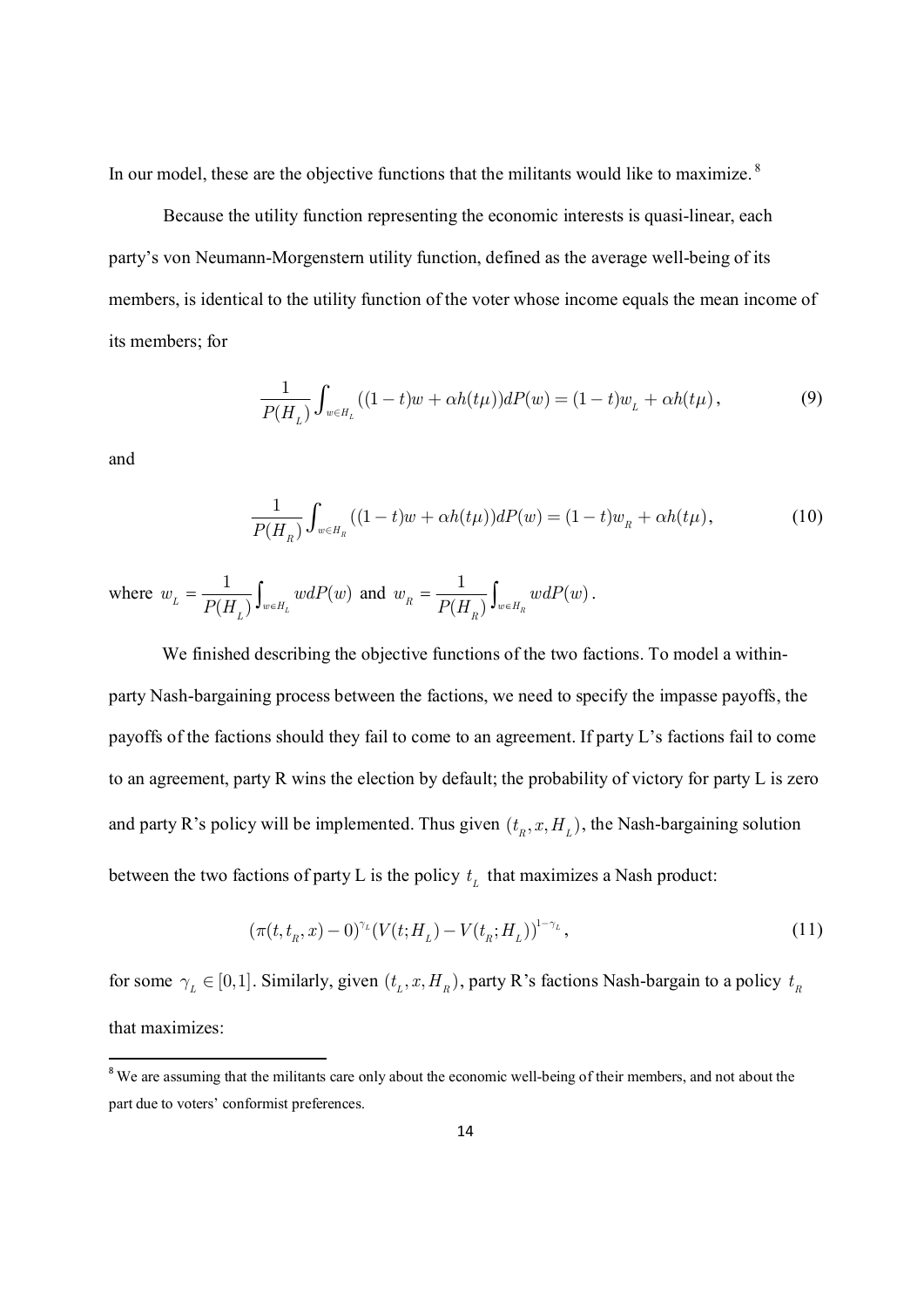$$
(1 - \pi(t_L, t; x) - 0)^{\gamma_R} (V(t; H_R) - V(t_L; H_R))^{1 - \gamma_R},
$$
\n(12)

for some  $\gamma_R \in [0,1]$ .

We now define:

**Definition 1:** For given  $\gamma_L, \gamma_R \in [0,1]$ , a generalized Wittman-Roemer political equilibrium with voter conformism is a partition of the polity into  $H_L^*$  and  $H_R^*$  and a triple  $(t_L^*, t_R^*, x^*)$  such that:

- (1)  $t_L^* \in \arg \max(\pi(t,t_R^*;x^*))^{\gamma_L}(V(t;H_L^*)-V(t_R^*;H_L^*))^{1-\gamma_L};$
- (2)  $t_R^* \in \arg \max (1 \pi(t_L^*, t; x^*))^{\gamma_R} (V(t; H_R^*) V(t_L^*; H_R^*))^{1 \gamma_R};$

(3) 
$$
w \in H_L^* \Rightarrow w \in \Omega(t_L^*, t_R^*, x^*),
$$

$$
w \in H_R^* \Rightarrow w \in \mathbb{R}_+ \setminus \Omega(t_L^*, t_R^*, x^*);
$$

$$
(4) \qquad x^* = P(H_L^*).
$$

The first two conditions in Definition 1 require that given  $(x^*, H_L^*, H_R^*)$ ,  $(t_L^*, t_R^*)$  be a Nash equilibrium of a game in which each party's payoff function is a weighted Nash product of the payoff functions of its two factions. Thus a generalized Wittman-Roemer equilibrium is 'doubly Nash.' Each party plays a best-response to the opponent while holding  $(x^*, H_L^*, H_R^*)$  constant, and the best-response is an outcome of a within-party Nash-bargaining process.

The third condition endogenizes party membership; it states that no member of either party is better represented by the other party at the equilibrium. If condition (3) is violated, some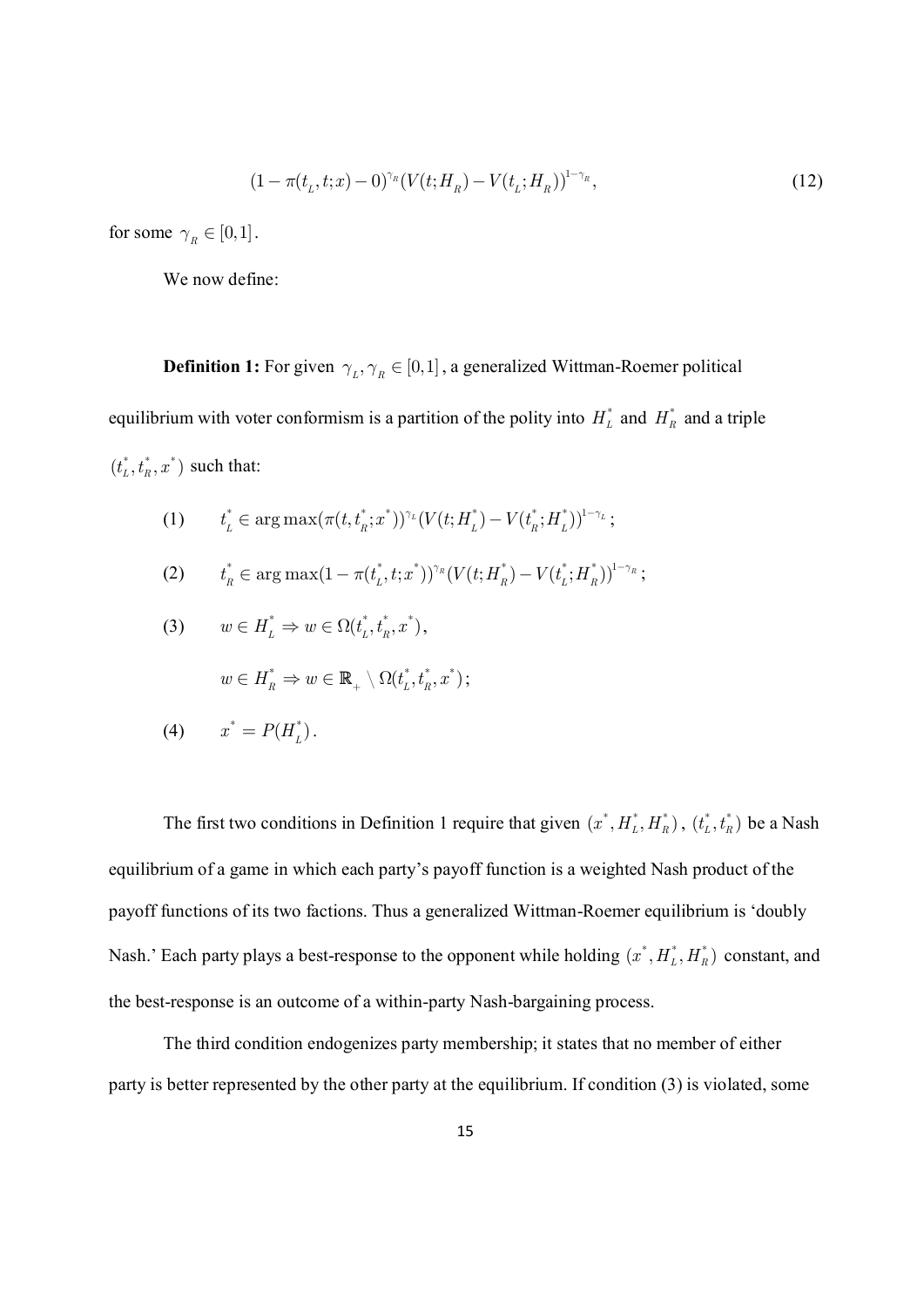members of party *j* will prefer to join party *i* . This is certainly not a stable situation. Baron (1993) first uses the idea here – that malcontents 'vote with their feet' by defecting to the other party – in the context of political competition, although our formulation is close to those of Ortuno-Ortin and Roemer (1998) and Roemer (2001: page 92).

The fourth condition requires that the actual party membership shares be identical to the expected party membership shares at the equilibrium party platforms. Thus a generalized Wittman-Roemer equilibrium with voter conformism is a rational-expectation equilibrium. One needs to note that the fourth condition is *weaker* than the requirement that the actual party membership shares be identical to the expected party membership shares for *all possible pairs of party platforms*; it requires only that they are identical at the equilibrium platforms. Another interpretation of the fourth condition is that polls are accurate in predicting party membership shares at the equilibrium party platforms.

There emerge several interesting special cases from a generalized Wittman-Roemer political equilibrium with voter conformism.

First, if we set  $\gamma_{\mu} = \gamma_{\mu} = 1$ , we have the Hotelling-Downs model, adapted for voter conformism. In this model, the militants have no bargaining power in both parties.

Second, if we set  $\gamma_{\mu} = \gamma_{\mu} = 0$ , we have the model of political competition between two purely ideological parties in which the opportunists have no say in determining party policies. Without endogenous party membership or voter conformism, this model would be trivial; each party simply puts forth the ideal policy of its (exogenously given) average member. With voter conformism and endogenous party membership, however, the model is no longer trivial. Although each party puts forth the ideal policy of its average member, the membership is endogenously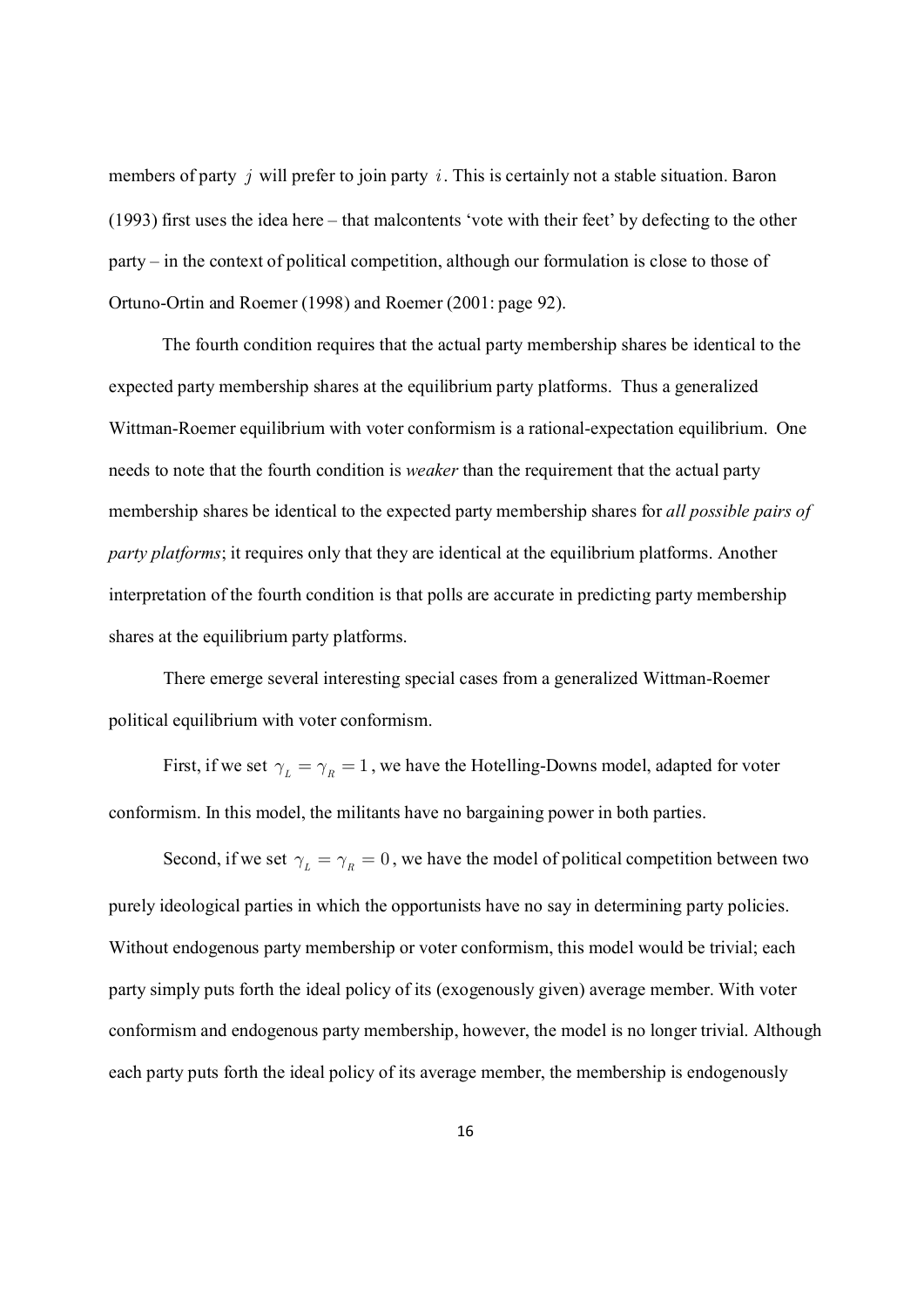determined and voter conformism affects the membership; this in turn changes the policy of the two parties. We call a political equilibrium in this case an ideological-party equilibrium with voter conformism.

Finally, if we have  $\gamma_L = \gamma_R = \frac{1}{2}$ , then we have the classical Wittman-Roemer model, adapted for endogenous party membership and voter conformism, where the two factions have equal bargaining power in both parties. (For details of the classical Wittman-Roemer model, see Roemer (1997; 2001: Chapter 3).)

It is difficult to characterize a generalized Wittman-Roemer equilibrium with voter conformism in its full generality. In the following sections, we will study the above-mentioned three special cases. The first two models are relatively easy to characterize; the third one is more difficult.

Several remarks are in order regarding Definition 1.

First, it would be useful to see how our equilibrium concept is different from those employed in the standard political economic models. Let us compare our equilibrium concept with the classical Wittman-Roemer equilibrium, where voter conformism is not present. (A similar comparison can be made regarding the Hotelling-Downs model.) The classical Wittman-Roemer equilibrium requires only that  $(t_L^*, t_R^*)$  be mutual best responses of the two parties; party memberships and their shares are then automatically derived from  $(t_L^*, t_R^*)$ . In contrast, for  $(t_L^*, t_R^*, x^*, H_L^*, H_R^*)$  to be a Wittman-Roemer equilibrium with voter conformism, the following two conditions must be met simultaneously: given  $(x^*, H_L^*, H_R^*)$ ,  $(t_L^*, t_R^*)$  must be mutual best responses of the two Wittman-Roemer parties, and  $(t_L^*, t_R^*)$  must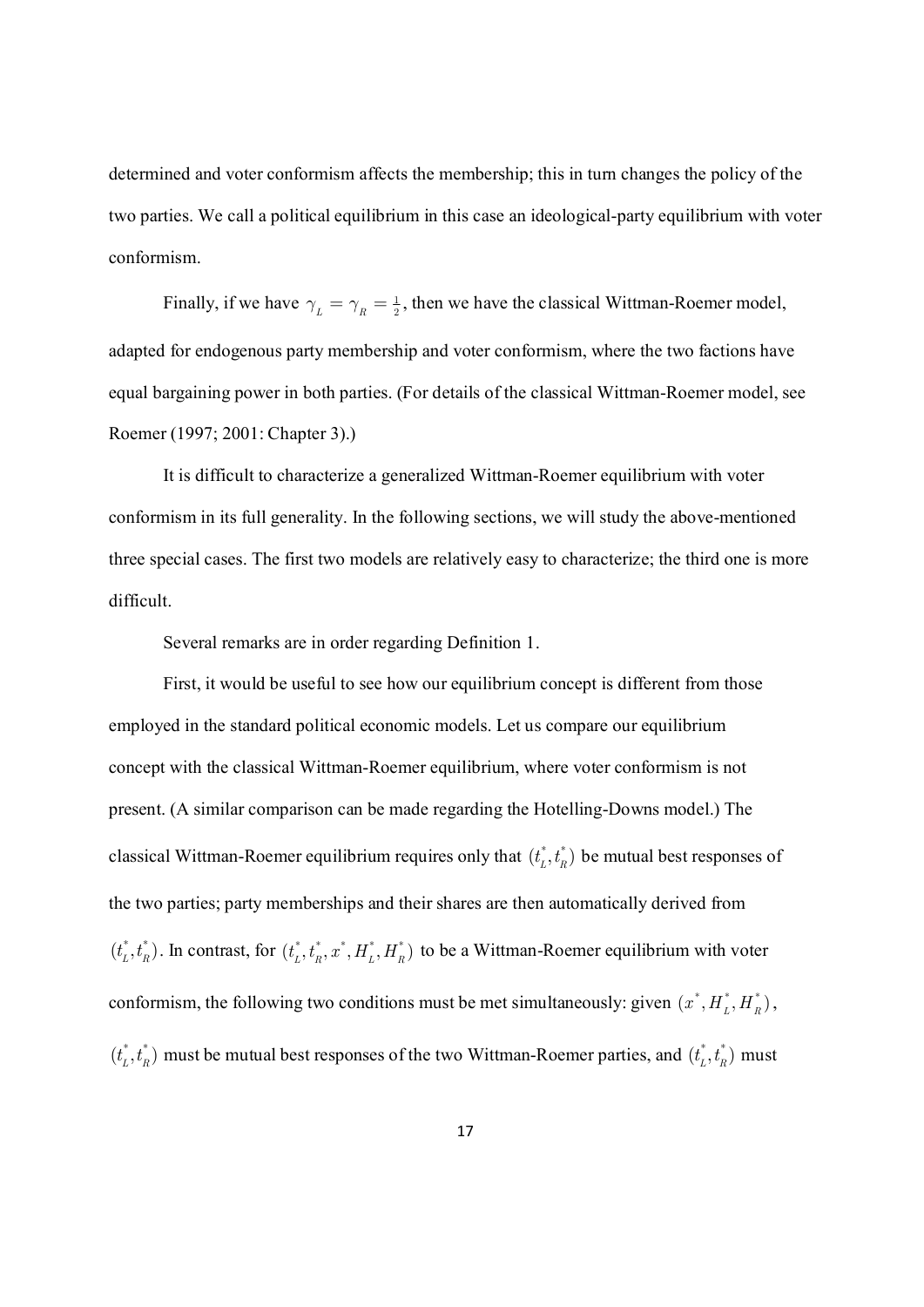predict precisely  $(x^*, H_L^*, H_R^*)$ . Put it mathematically, Definition 1 requires that  $(t_L^*, t_R^*, x^*)$ be a fixed point of

$$
\beta_L(t_R; x, \Omega(t_L, t_R, x)) \times \beta_R(t_L; x, \Omega(t_L, t_R, x)) \times P(\Omega(t_L, t_R, x)), \tag{13}
$$

where  $\beta$  is the best response of party *i* derived while holding constant the membership of party *i* and the expected membership share of party L.

Second, condition (4) of Definition 1 shows another way of presenting the bandwagon and underdog effects. Condition (4) requires that given  $(t_L^*, t_R^*)$ , the equilibrium membership share of party L be a fixed point of the map  $P(\Omega(t_L^*, t_R^*, x))$ . The presence of the bandwagon effect implies that the map is increasing, while the underdog effect corresponds to the case in which the map is decreasing.

Figures 2 and 3 illustrate. In both figures, the horizontal axis measures the expected membership share of party L and the vertical axis measures its actual membership share. In Figure 2, we draw two possible shapes of the map  $P(\Omega(t_L^*, t_R^*, x))$  for the case in which  $t_L^* > t_R^*$  $t_{L}^{*} > t_{R}^{*}$ ; Figure 3 draws the corresponding maps for the case in which  $t_i^* = t_i^*$  $t_L^* = t_R^*$ . The intersection of the map with the 45 degree line is the equilibrium membership share of party L, given  $(t_L^*, t_R^*)$ .

#### **[Figures 2 and 3 about here]**

It is straightforward to prove that there always exists such a fixed point, given  $(t_L^*, t_R^*)$ . If  $^*$   $\sim$   $^*$  $t_L^* > t_R^*$ , there is at least one fixed point when  $\theta > 0$ , and only one fixed point when  $\theta \le 0$ .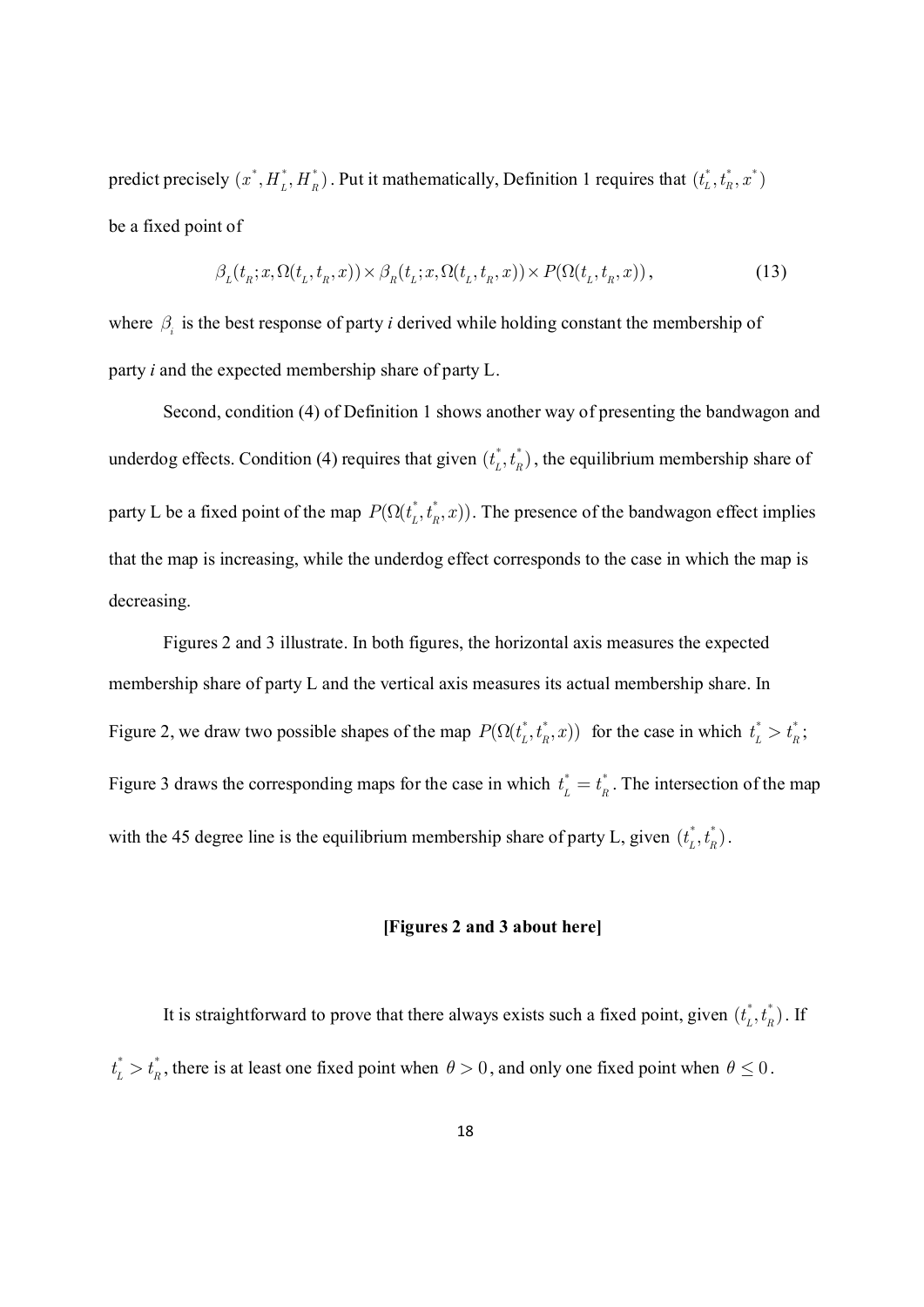(There may exist multiple fixed points if  $\theta > 0$ ; the exact number of fixed points is determined by the curvature of the map  $P(\Omega(t_L^*, t_R^*, x))$ .) If  $t_L^* = t_R^*$  $t_L^* = t_R^*$ , on the other hand, there are three fixed points  $(0, \frac{1}{2})$  $0, \frac{1}{2}, \text{ and } 1$ ) when  $\theta > 0$ , and only one  $\left(\frac{1}{2}\right)$  $\frac{1}{2}$ ) when  $\theta \le 0$ .

One needs to note that not all of multiple fixed points at  $(t_L^*, t_R^*)$  are equilibrium membership shares; we repeat that for a membership share, as a fixed point, to be an 'equilibrium' membership share, the fixed point calculated at  $(t_L^*, t_R^*)$  must confirm the pair of policies as mutual-best responses at the fixed point.

Third, our interpretation of the generalized Wittman-Roemer equilibrium as a Nashbargaining solution between the two factions provides useful formulae in a differentiable environment. Assume  $\gamma_L, \gamma_R \in (0,1)$ . Then the first-order condition for the maximization of equation  $(11)$  is:

$$
\frac{\partial V(t_L^*; H_L^*)}{\partial t_L} = -\lambda_L \frac{\partial \pi_L(t_L^*, t_R^*, x^*)}{\partial t_L},\tag{14}
$$

where  $^* \cdot H^* \setminus V \prime t^* \cdot H^*$  $\ddot{t}$   $\ddot{t}$   $\ddot{\cdot}$   $\ddot{\cdot}$  $(t_{\rm\scriptscriptstyle L}^{\scriptscriptstyle +};H_{\rm\scriptscriptstyle L}^{\scriptscriptstyle +})-V(t_{\rm\scriptscriptstyle R}^{\scriptscriptstyle +};H_{\rm\scriptscriptstyle L}^{\scriptscriptstyle +})$  $\boldsymbol{0}$  $(1 - \gamma_{L}) \qquad \pi(t_{L}^{*}, t_{R}^{*}; x^{*})$  $L$   $\frac{L}{L}$   $\frac{L}{L}$   $\frac{L}{L}$   $\frac{L}{L}$ *L*  $L$ <sup>*l*</sup>  $\cdots$   $C_L$ <sup>*v*</sup> $\cdots$   $R$  $V(t_{L}^{*};H_{L}^{*})-V(t_{R}^{*};H)$  $t_{\scriptscriptstyle L}^{},t_{\scriptscriptstyle R}^{};x$  $\gamma$  $\lambda$  $\gamma_{L}$ )  $\pi$ -  $=\frac{r_L}{r_L}$   $\frac{(L^2 - L^2)}{(L^* + L^* + \cdots)} \ge$ - . Likewise, the first order condition for the

maximization of equation (12) is:

$$
\frac{\partial V(t_R^*; H_R^*)}{\partial t_R} = -\lambda_R \frac{\partial (1 - \pi(t_L^*, t_R^*; x^*))}{\partial t_R},\tag{15}
$$

where  $^* \cdot U^* \setminus V/I^* \cdot U^*$  $*$  +  $*$   $\ldots$  $(t_{\rm R}^{}; H_{\rm R}^{}) - V(t_{\rm L}^{}; H_{\rm R}^{})$  $\theta$  $(1 - \gamma_{\overline{R}})$   $1 - \pi(t_L^*, t_R^*; x^*)$  $R$   $\frac{R}{R}$   $\frac{R}{R}$   $\frac{R}{R}$ *R R L R*  $V(t_{\scriptscriptstyle R}^{\scriptscriptstyle +};H_{\scriptscriptstyle R}^{\scriptscriptstyle -})-V(t_{\scriptscriptstyle L}^{\scriptscriptstyle +};H_{\scriptscriptstyle R}^{\scriptscriptstyle -})$  $(t_L^r, t_R^r; x$  $\gamma$  $\lambda$  $\gamma_R^{\,}$ ) 1 -  $\pi$ -  $=\frac{R}{(1-\gamma)^{1/2}}\frac{(R^{\gamma}-R^{\gamma})^{1/2}(L^{\gamma}-R^{\gamma})}{(R^{\gamma}-R^{\gamma})^{1/2}}\geq$  $-\gamma_R$ ) 1-.

Thus at the generalized Wittman-Roemer equilibrium, if a move from  $t_i^*$  $t_i$ <sup>\*</sup> increases the payoff of party *i*'s militants, then it must decrease the payoff of party *i*'s opportunists. In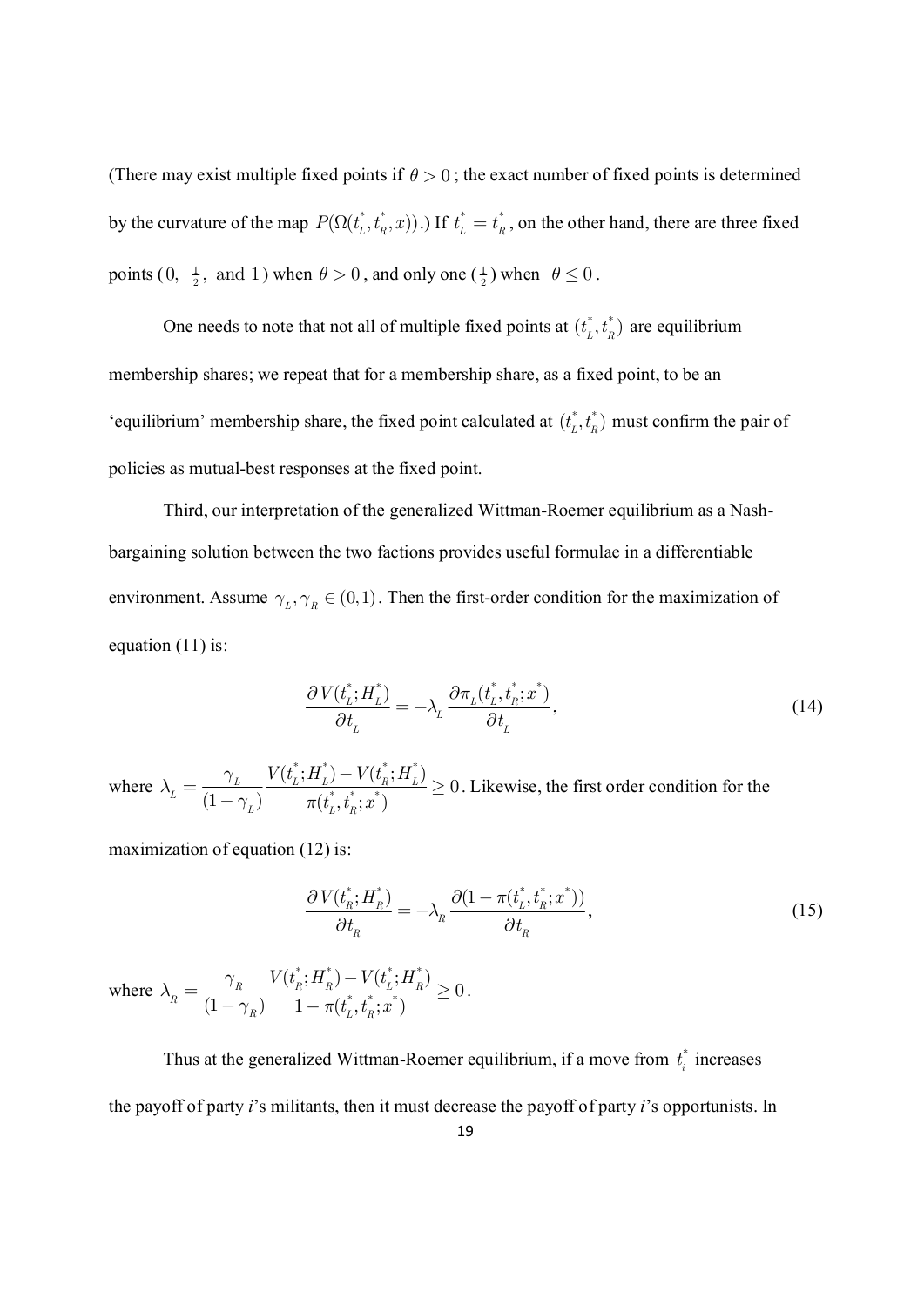other words, if a policy pair is a generalized Wittman-Roemer equilibrium, neither party's factions can unanimously agree to alter their proposal, given the policy played by the opposition party.

Fourth, although we presented the generalized Wittman-Roemer equilibrium with voter conformism as a static concept, it is possible to interpret it as a stationary point of the following dynamic process.

1. Suppose there is a sequence of decision making over time until party conventions, which are held simultaneously and, perhaps, some months prior to the election. Thus we are modeling a dynamic process of debate among citizens and politicians which ultimately results in equilibrium party platforms and equilibrium party memberships.<sup>9</sup> Start with an arbitrary triple  $(t_{L}^{0}, t_{R}^{0}, x^{0}, H_{L}^{0}, H_{R}^{0})$  in the first period.

2. In each period after the first, each voter decides the party of which he/she will be a member in the current period, observing the two parties' previous policies and taking their past membership shares as the expected membership shares of the current period.

3. After observing the current party membership, each party chooses its current policy through a Nash-bargaining process between the two factions, while assuming that the other party will choose the policy it chose in the previous period.

4. In the next period, voters revise their party membership according to rule 2, and parties revise the policies according to rule 3.

5. The process continues until the time of party conventions.

<sup>&</sup>lt;sup>9</sup> One might wish to model a dynamic process that continues until the election time, but such a modeling should assume that parties can costlessly change their announced policies, even after party conventions, up to the day of the election. We think it unrealistic; indeed changing its policy after the party convention would harm the party's credibility with the voters.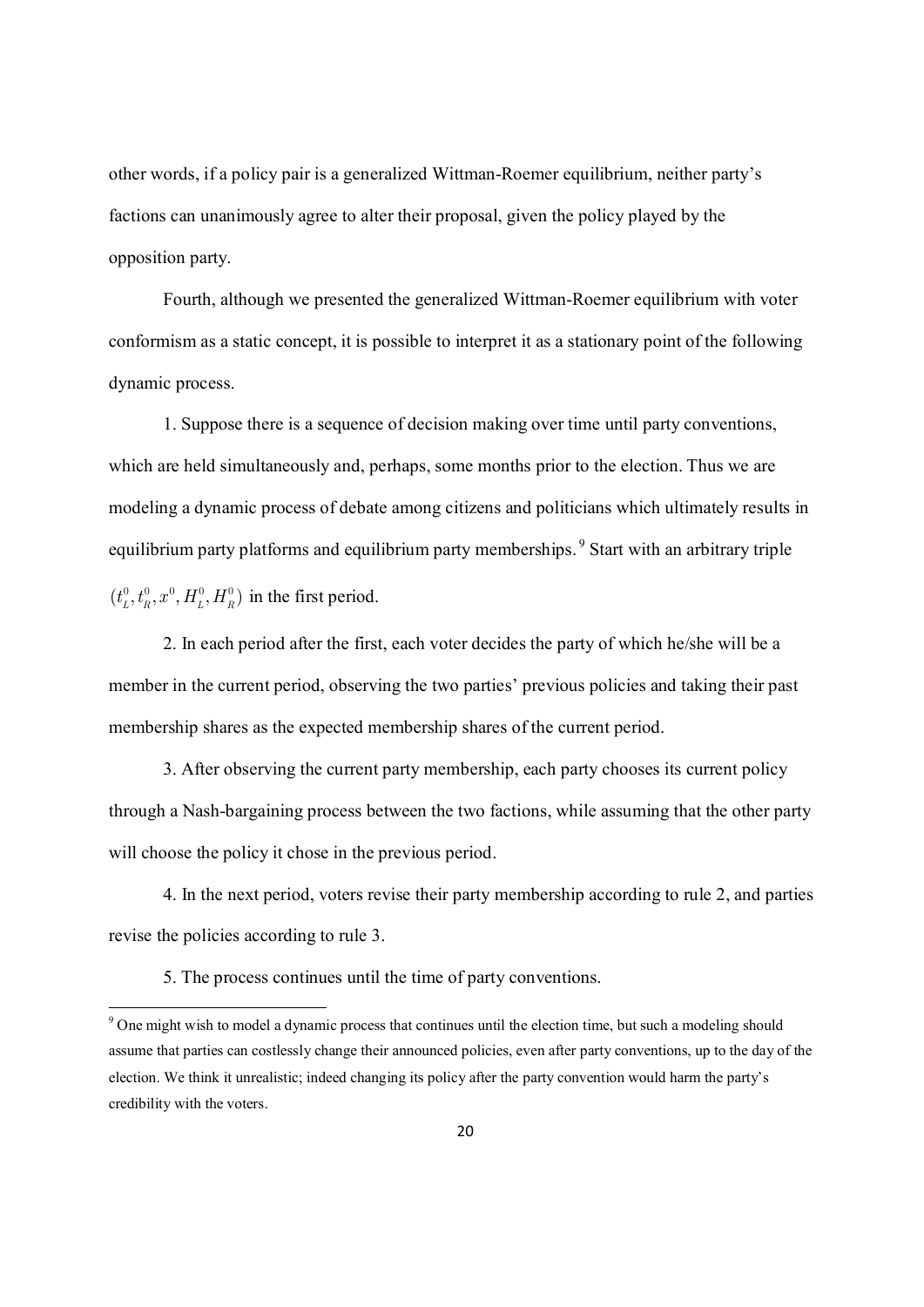To see that a stationary point of this dynamic process is identical to a generalized Wittman-Roemer equilibrium defined in Definition 1, suppose  $(t_L, t_R)$  is a policy pair of the previous period,  $(H_L, H_R)$  is a pair of the sets of party members in that period, and  $x = P(H_L)$  is the membership share of party L in that period. If we follow the above dynamic process, the variables of interest in the current period (denoted with a prime) are given by

$$
H'_{L} = \Omega(t_{L}, t_{R}, x) = \Omega(t_{L}, t_{R}, P(H_{L})), \quad H'_{R} = \mathbb{R}_{+} \setminus H'_{L}, \tag{16}
$$

$$
x' = P(H_L') = P(\Omega(t_L, t_R, x)),\tag{17}
$$

$$
t'_{L} \in \arg \max(\pi(t, t_{R}; x))^{\gamma_{L}} (V(t; H'_{L}) - V(t_{R}; H'_{L}))^{1-\gamma_{L}},
$$
\n(18)

$$
t'_{R} \in \arg \max(1 - \pi(t_{L}, t; x))^{\gamma_{R}} (V(t; H'_{R}) - V(t_{L}; H'_{R}))^{1 - \gamma_{R}}.
$$
\n(19)

Equations (16)-(19) then define a dynamic process of updating  $(t_L, t_R, x, H_L, H_R)$  into  $(t'_L, t'_R, x', H'_L, H'_R)$ . A stationary point of this dynamic process is clearly a generalized Wittman-Roemer equilibrium with voter conformism.

Note that equations (18) and (19) define a 'best-response' dynamic. Note also that a partition of the polity into the two parties is entirely determined by  $w(t_L, t_R, x)$  defined in equation (3); the cutoff level of income that separates the polity into two parties in the current period is determined by  $\overline{w}^{\prime} = w(t_L, t_R, x)$ . Thus the dynamic process justifying the Wittman-Roemer politics is fully characterized by the following system of first-order difference equations:

$$
t'_{L} \in \beta_{L}(t_{R}; x, w(t_{L}, t_{R}, x)), \qquad (20)
$$

$$
t'_{R} \in \beta_{R}(t_{L}; x, w(t_{L}, t_{R}, x)), \qquad (21)
$$

$$
x' = P(w(t_L, t_R, x)).
$$
\n(22)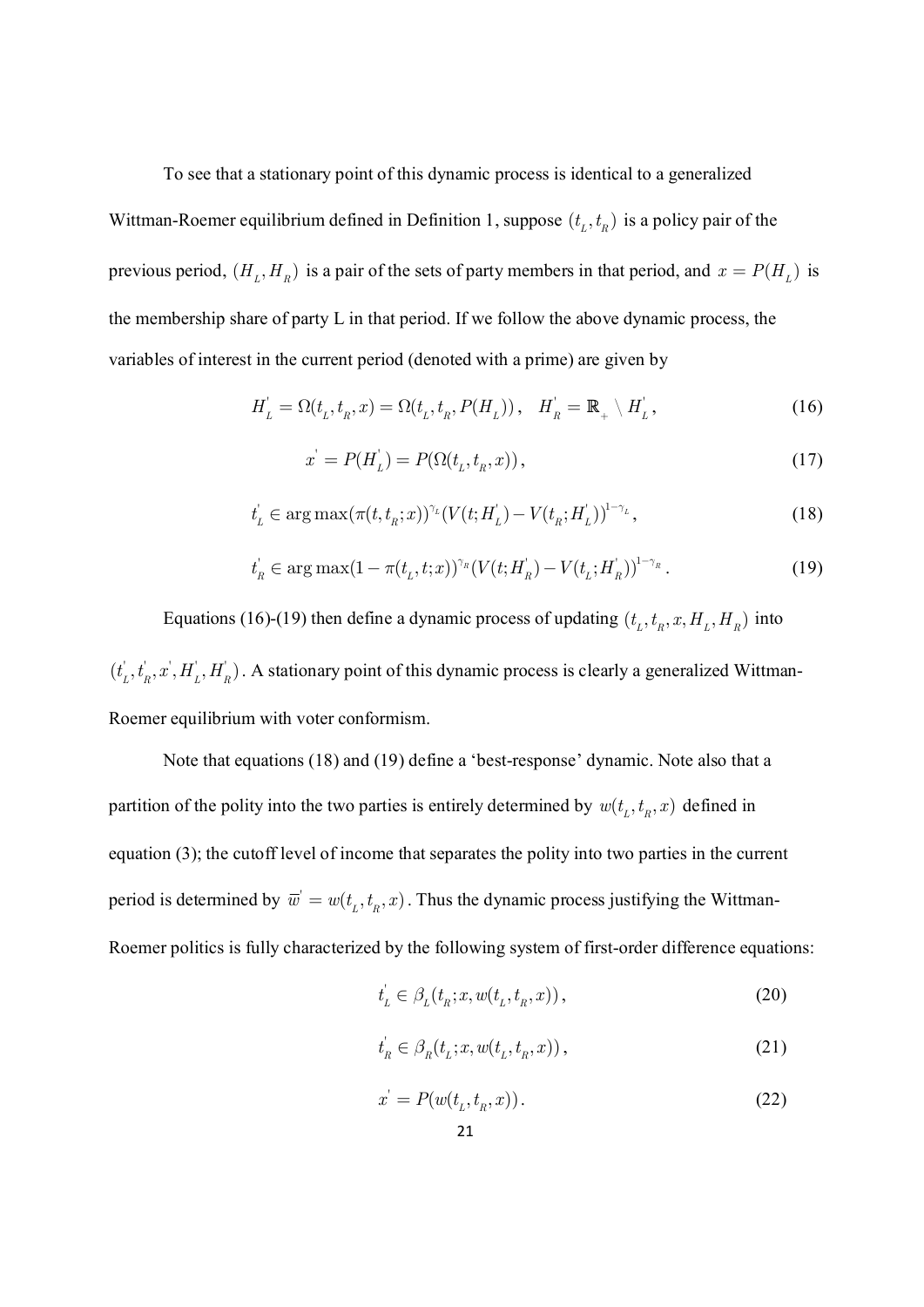Best responses are well defined for all  $\gamma_L, \gamma_R \in [0,1)$ , and so is the best-response dynamic. As we discussed earlier in this section,  $\pi(t, t_R, x)$  is discontinuous at  $t = t_R$  if  $\theta(x - \frac{1}{2}) = 0$ , and continuous everywhere if  $\theta(x - \frac{1}{2}) \neq 0$ . (See Figure 1 again.) This implies that best responses may not be well defined if  $\gamma_L = 1$  and  $\theta(x - \frac{1}{2}) = 0$ . If  $\gamma_L \neq 1$ , on the other hand,

 $(\pi(t, t_n, x))^{\gamma_L} (V(t; H_L) - V(t_n; H_L))^{1-\gamma_L}$  is always continuous in t, even in the case of

 $\theta(x-\frac{1}{2})=0$ . This is because as  $t \to t_R$ ,  $V(t; H_L) - V(t_R; H_L) \to 0$  while  $\pi(t, t_R, x)$  approaches to a finite number. Thus it is only the Hotelling-Downs parties that may not have a best response to some of its opponent's policies.

There may exist multiple best responses. In that case, we will assume that parties choose the ones close to what they chose in the previous period. This assumption is particularly important when there are multiple equilibria.<sup>10</sup>

Finally, we briefly remark that there may exist 'trivial' non-differentiated equilibria in the generalized Wittman-Roemer model of political competition. If *F*(.) is 'symmetric,' for instance,  $^*$   $^*$   $^1$  $(t^*, t^*, \frac{1}{2})$ , where  $t^*$  is the ideal tax rate of the voter with the median (mean) income, is an equilibrium for all  $\gamma_L, \gamma_R \in [0,1]$ .<sup>11</sup> Other trivial non-differentiated equilibria may also exist, if we further specify the functional forms of  $h(.)$  and  $\phi(.)$ . These equilibria are not of our interest. (In

<sup>&</sup>lt;sup>10</sup> We argue only that the above-mentioned best-response dynamic justifies the generalized Wittman-Roemer equilibrium with voter conformism, not that the best-response dynamic that we use in the paper is the only 'reasonable' dynamic for justifying it. Which dynamic is more reasonable is not our concern.

<sup>&</sup>lt;sup>11</sup> Here is a sketch of the proof. If both parties propose an identical policy at the expected membership share of  $\frac{1}{2}$ , the actual membership share is also  $\frac{1}{2}$ . At the membership share of  $\frac{1}{2}$ , no party would like to deviate unilaterally if the income distribution is symmetric because the policy is optimal for both the militants and the opportunists when the other party is holding that policy.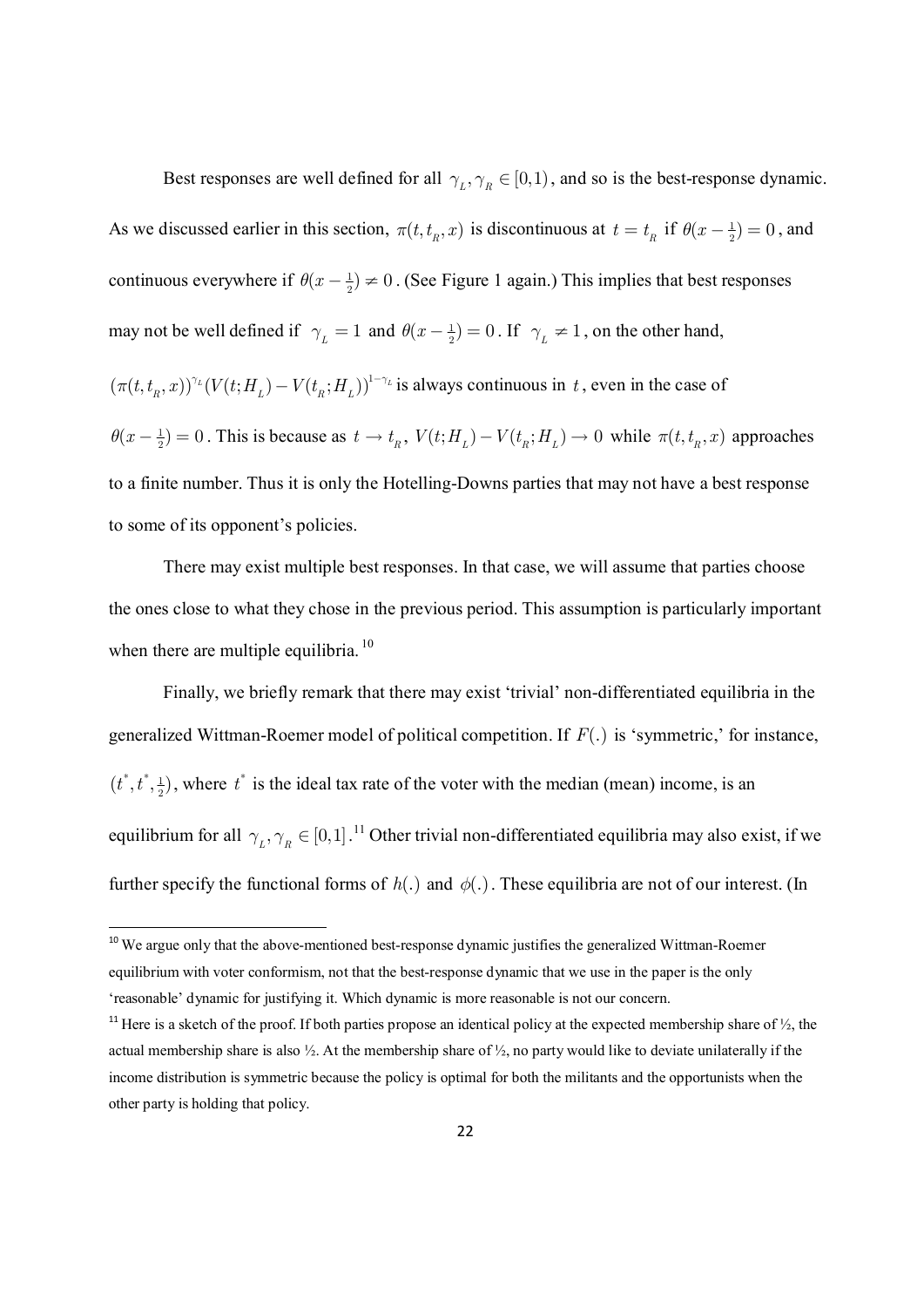any way, no real income distribution is symmetric.) They are not generic; we are more interested in 'generic' equilibria.

3. The Hotelling-Downs model of political competition when voter conformism is present

We first study the political equilibrium of the Hotelling-Downs model when voter conformism is present. This is the case of  $\gamma_L = \gamma_R = 1$  in our formulation.

In the original Hotelling-Downs model without voter conformism, a pair of Condorcet winners constitutes a political equilibrium. In the model with voter conformism, which policy will be a Condorcet winner depends, in general, upon the expected membership share *x* . We define a strict *x* -Condorcet winner to be a policy that defeats all other policies in pairwise elections at the expected membership share of *x* .

We now prove:

**Theorem 1:** The unique Hotelling-Downs equilibrium with voter conformism is  $\begin{array}{cc} * & t^* & r^* \end{array} = (t^* + t^* + 1$  $(t_L^*, t_R^*, x^*) = (t^*, t^*, \frac{1}{2})$ , where  $t^*$  is a strict  $\frac{1}{2}$ -Condorcet winner. The equilibrium party membership is an arbitrary random half subset of  $\mathbb{R}_+$  for each party.

Thus were real politics a Hotelling-Downs kind, there would be no differentiation of policies between political parties, and voter conformism would have no consequence on party platforms or policies; parties would propose the same policy whatever the types of voter conformism. Note that the theorem does not require any assumption on *F*(.).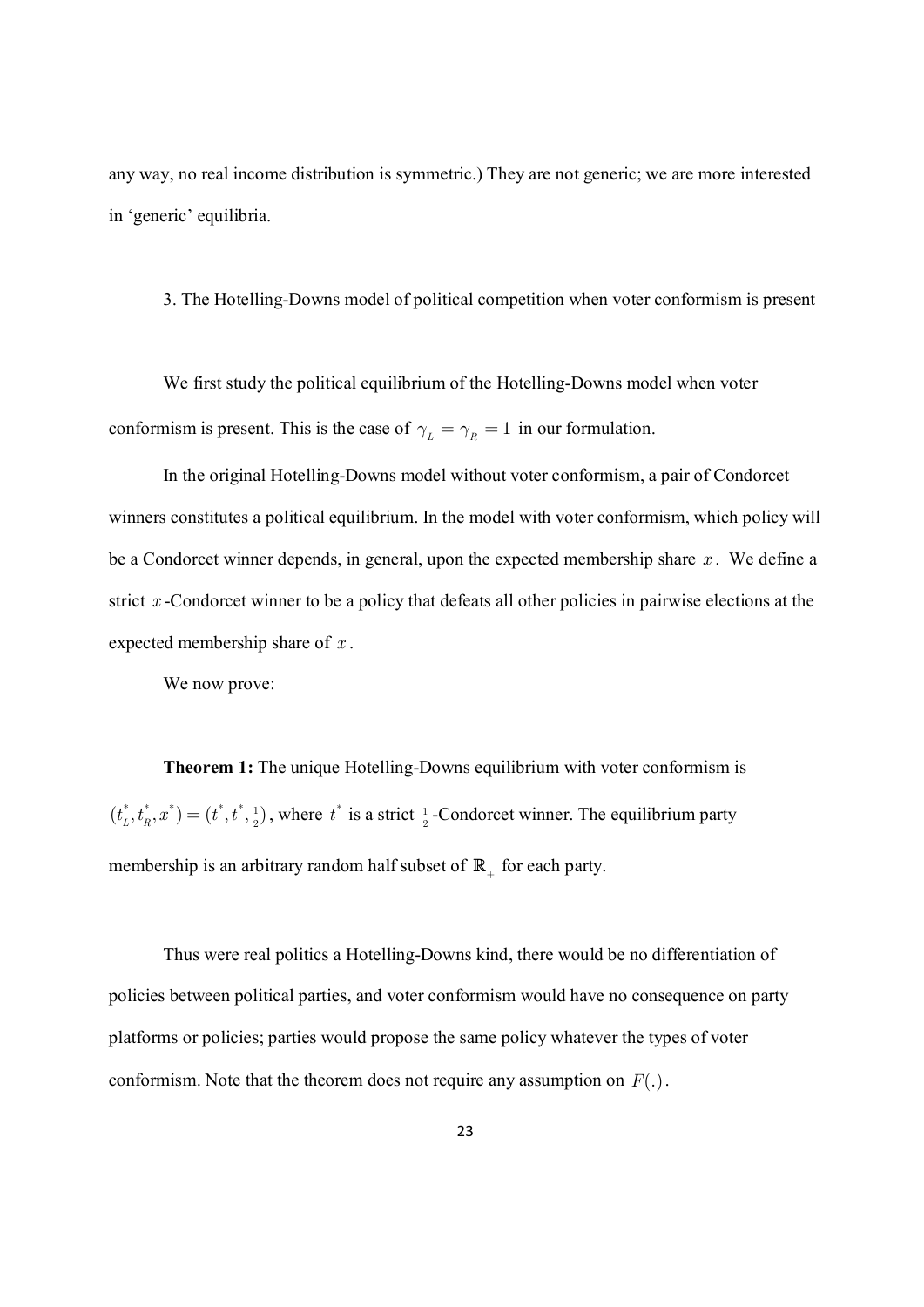Lemma 1 provides an intuition for why there is no Hotelling-Downs equilibrium with  $^*$   $\neq$  1  $x^* \neq \frac{1}{2}$ . If  $\theta > 0$  and  $x^* \neq \frac{1}{2}$  $x^* \neq \frac{1}{2}$ , the opportunists in the 'winning' party would like to choose a policy that is as close as possible to the policy of the other party while the opportunists in the losing party would like to move away from the policy of the opponent party. A policy pair  $t_L = t_R$  is not an equilibrium because a losing party will deviate from it. A policy pair  $t_L \neq t_R$  is not an equilibrium because a winning party has an incentive to come closer to the policy of a losing party. The opposite is true if  $\theta < 0$ .

The Hotelling-Downs model of political competition seems quite robust; the model's prediction *with* voter conformism is identical to its prediction *without* voter conformism. But we do not think the Hotelling-Downs equilibrium attractive as a description of real politics, in particular when voter conformism is present.

First, in the Hotelling-Downs world of politics, political parties and their candidates would have no concern about opinion polls and possible effects of voter conformism that opinion polls might generate, although their sole motivation is winning the election. We think it idiosyncratic.

Second, the Hotelling-Downs equilibrium with voter conformism is a knife-edge equilibrium, and thus justifying the equilibrium from a dynamic perspective seems difficult. Looking at best responses in the Hotelling-Downs model would be helpful.

Referring to Figure 1, one can easily verify the following:

(1) If  $\theta(x - \frac{1}{2}) = 0$  and  $t_j = t^*$  $t_j = t^*$ , party *i*'s best response to  $t_j$  is to choose the policy equal to  $t_{i} = t^*$  $t_j = t^*$ . If  $\theta(x - \frac{1}{2}) = 0$  and  $t_j \neq t^*$  $t_j \neq t^*$ , on the other hand, party *i* has no best response. (As party *i* increases its tax rate on  $[0, t_j)$ , its probability of victory increases; it becomes  $\frac{1}{2}$  at  $t_j$ , and decreases afterwards.)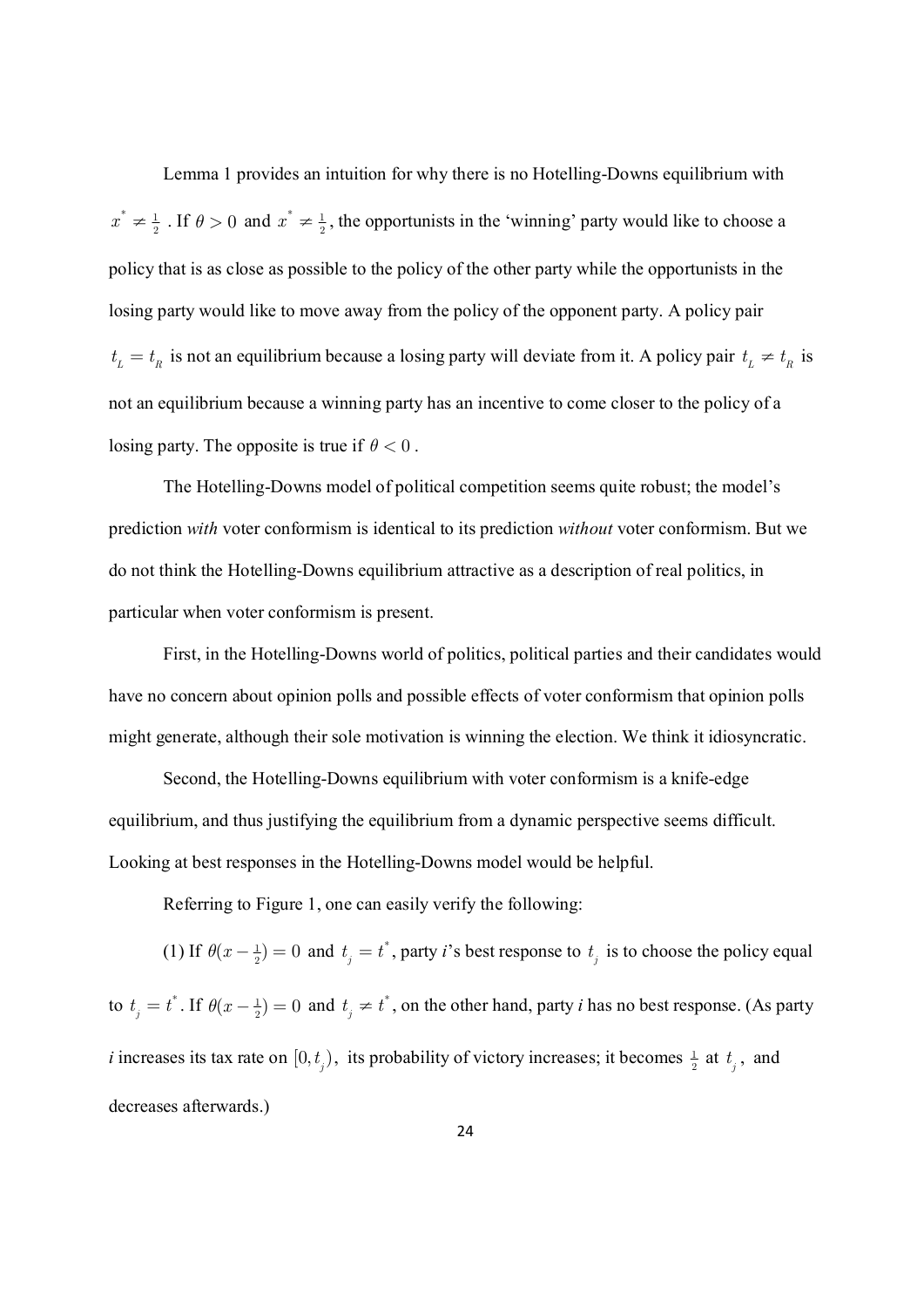(2) If  $\theta(x - \frac{1}{2}) > 0$ , party *i* has a continuum of best responses, which always includes  $t_j$ . (If  $\theta(x - \frac{1}{2}) > 0$ , party *i* can have 'all' voters as its party members by choosing the same policy as the opponent's.) In this case, party *i* may use a random device to choose one among many.

(3) If  $\theta(x - \frac{1}{2}) < 0$ , party *i* has a best response that is not equal to  $t_j$ . (Choosing  $t_j$  is the worst option for party *i* in this case, because the entire polity will turn away from the party.)

Thus unless the initial expected fraction of voters who prefer L to R is precisely equal to  $\frac{1}{2}$ , and the initial pair of policies is exactly that of strict  $\frac{1}{2}$ -Condorcet winners, the dynamic process may stuck in the middle (due to the absence of a best response), or simply drift away from the equilibrium (due to the multiplicity of best responses). We conjecture, without a proof, that the probability that the dynamic process the Hotelling-Downs politics converges to the equilibrium is zero.

#### 4. The ideological-party equilibrium with voter conformism

We now study the case in which both parties are purely ideological, consisting only of the militants. This is another extreme case in our formulation.

Because parties propose the ideal policy of their average members and party memberships are sharply separated, it is a generic feature of this model that policies are differentiated at the equilibrium. Also due to the presence of voter conformism, multiple equilibria may exist, in particular, when the bandwagon effect is sufficiently strong. Of course, not all of them are expected to be stable in the dynamic context.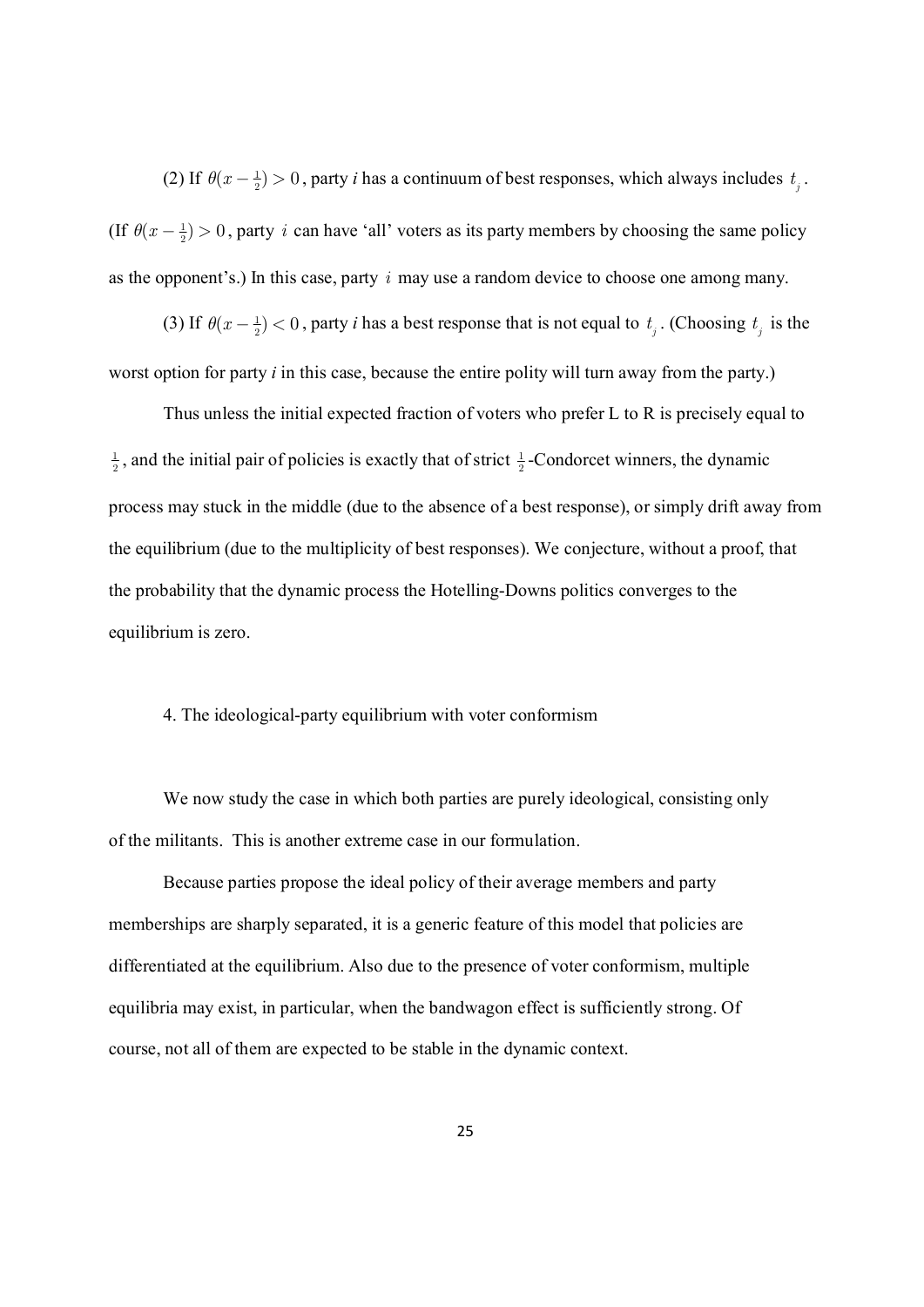As we remarked earlier, this model would be trivial without endogenous party membership or voter conformism. To be precise, the model is not game-theoretic; each party simply chooses the ideal policy of its average member. The model is, however, nontrivial when party membership is endogenously determined and voter conformism is present. Our study in this section will also shed some lights on the classical Wittman-Roemer model of political competition that will be studied in section 5.

We denote the ideal tax rate of voter *w* by  $\tilde{t}(w) \equiv \arg \max(1-t)w + \alpha h(t\mu)$ . Because *T* is compact and convex, and  $(1-t)w + \alpha h(t\mu)$  is continuous in  $(t, w)$  and strictly quasi-concave in *t*,  $\tilde{t}(w)$  is a well-defined continuous function of *w*. Also  $(1-t)w + \alpha h(t\mu)$  has decreasing differences on  $T \times \mathbb{R}_+$ ; thus  $\tilde{t}(w)$  is non-increasing in *w* . <sup>12</sup> We now prove the following:

**Theorem 2:** Suppose  $\frac{\theta}{\epsilon} < \frac{h(t(0)\mu) - h(t(\mu)\mu)}{h(t(\mu))}$  $\phi(1) - \phi(0)$  $\theta \ge h(t(0)\mu) - h(t(\mu)\mu)$  $\alpha$   $\phi(1) - \phi$  $\lt \frac{h(t(0)\mu)-}{(1)}$ -  $\frac{\tilde{t}(0)\mu - h(\tilde{t}(\mu)\mu)}{(\mu - \mu)(\mu)}$ , where  $\tilde{t}(w)$  is the ideal tax rate of *w*.

(1) There exists a differentiated ideological-party equilibrium with voter conformism such that  $t_r^* > t_a^*$  $t_L^* > t_R^*$  and  $x^* \in (0,1)$ .

<sup>&</sup>lt;sup>12</sup> A function  $v(t, w)$  has decreasing differences on  $T \times \mathbb{R}_+$  if  $t^1 > t^2$  and  $w^1 > w^2$  imply  $v(t^1, w^1) - v(t^2, w^1) \leq v(t^1, w^2) - v(t^2, w^2).$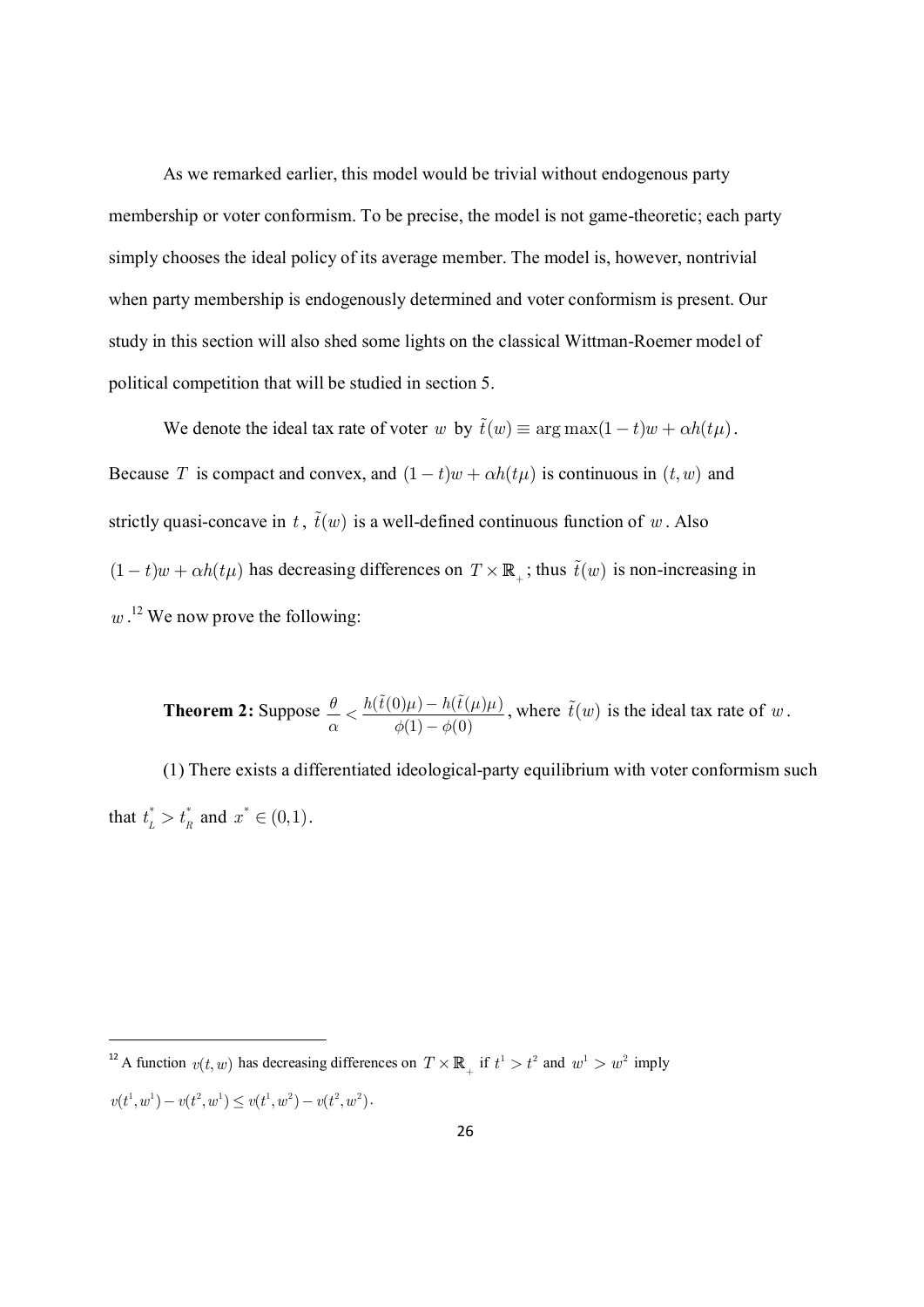(2) Suppose  $h(.)$ ,  $\phi(.)$  and  $F(.)$  are differentiable. For any asymptotically-stable

differentiated ideological-party equilibrium, the following holds: \*  $^*$   $\smile$   $\smash{1}$  $\frac{1}{2} \Rightarrow \frac{\partial t_j^*}{\partial \theta} \leq 0$ *x q*  $\partial$  $>\frac{1}{2}$   $\Rightarrow$   $\frac{1}{20}$   $\leq$  $\partial$ and

$$
x^* < \frac{1}{2} \Rightarrow \frac{\partial t_j^*}{\partial \theta} \ge 0 \text{ for } j = \text{L,R and } \theta \ne 0.
$$

Thus for any stable differentiated ideological-party equilibrium where party L's membership share is greater than  $\frac{1}{2}$ , an increasing bandwagon effect decreases the ideal tax rates of the two parties and an increasing underdog effect increases the ideal tax rates of the two parties. The opposite holds for any stable differentiated ideological-party equilibrium where party R's membership share is greater than  $\frac{1}{2}$ .

An intuition for the result is very simple. Take  $\theta > 0$  and consider an equilibrium with  $^*$   $\frac{1}{2}$  $x^* > \frac{1}{2}$ . As  $\theta$  increases, some voters at the margin will switch from party R to party L. This conversion makes the average members of both parties richer than before, which in turn decreases the ideal tax rates of both parties. An intuition for the case in which  $x^* < \frac{1}{2}$  $x^* < \frac{1}{2}$  is similar.

We illustrate the ideological-party equilibrium with voter conformism in Figure 4, which shows the equilibrium cutoff level of income that separates party memberships.

#### **[Figure 4 about here]**

In this model, equations (20)-(22) can be merged into a single equation. We used the following equilibrium condition for the cutoff level of income in Figure 4: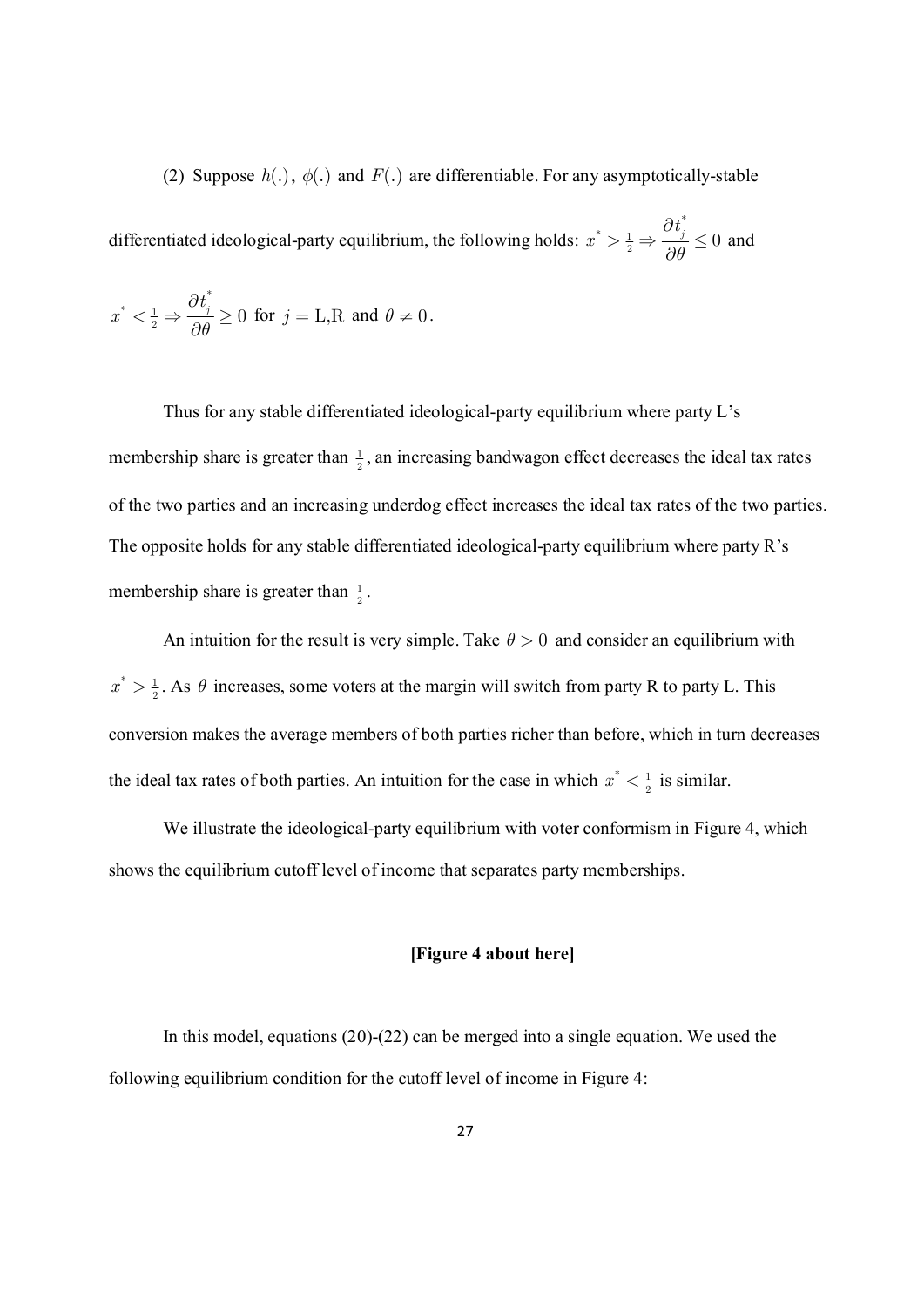$$
\overline{w} = \max[\alpha \frac{h(\tilde{t}(w_L(\overline{w}))\mu) - h(\tilde{t}(w_R(\overline{w}))\mu)}{\tilde{t}(w_L(\overline{w})) - \tilde{t}(w_R(\overline{w}))} + \theta \frac{\phi(F(\overline{w})) - \phi(1 - F(\overline{w}))}{\tilde{t}(w_L(\overline{w})) - \tilde{t}(w_R(\overline{w}))}, 0].
$$
\n(23)

For this numerical example, we chose for *F* a lognormal distribution derived from a normal distribution with mean *m* and standard deviation *s*. We estimate the parameter values of the lognormal distribution using the 2004 US Census Bureau data. Our estimated parameters are  $m = 1.408$  and  $s = 0.886$ .<sup>13</sup> Finally, we chose  $h(t\mu) = \sqrt{t\mu}$  and  $\phi(x) = x^k$ , where  $k \ge 1$ .

Figure 4 shows that there emerge multiple equilibria when the bandwagon effect is sufficiently strong. The bottom right panel of Figure 4 shows that we have three equilibria. Among them, the middle one is unstable while the other two are stable. Thus in contrast with the Hotelling-Downs model we studied in section 3, multiple equilibria generically exist when the bandwagon effect is sufficiently strong.

#### 5. Voter conformism and the classical Wittman-Roemer model of political competition

So far we studied two extreme cases of a generalized Wittman-Roemer model of political competition with voter conformism. We now study the effect of voter conformism on the classical Wittman-Roemer political equilibrium, in which two factions have equal bargaining power in both parties. Like the ideological-party model of political competition, it is a generic feature of the classical Wittman-Roemer model that parties propose differentiated policies at the equilibrium. Also the phenomenon of multiple equilibria is generic when the bandwagon effect is sufficiently strong.

<sup>&</sup>lt;sup>13</sup> According to the US Census Bureau 2004 Economic Survey, the mean household income in the United States was \$60,528, and the Gini coefficient for household incomes in that year was 0.469.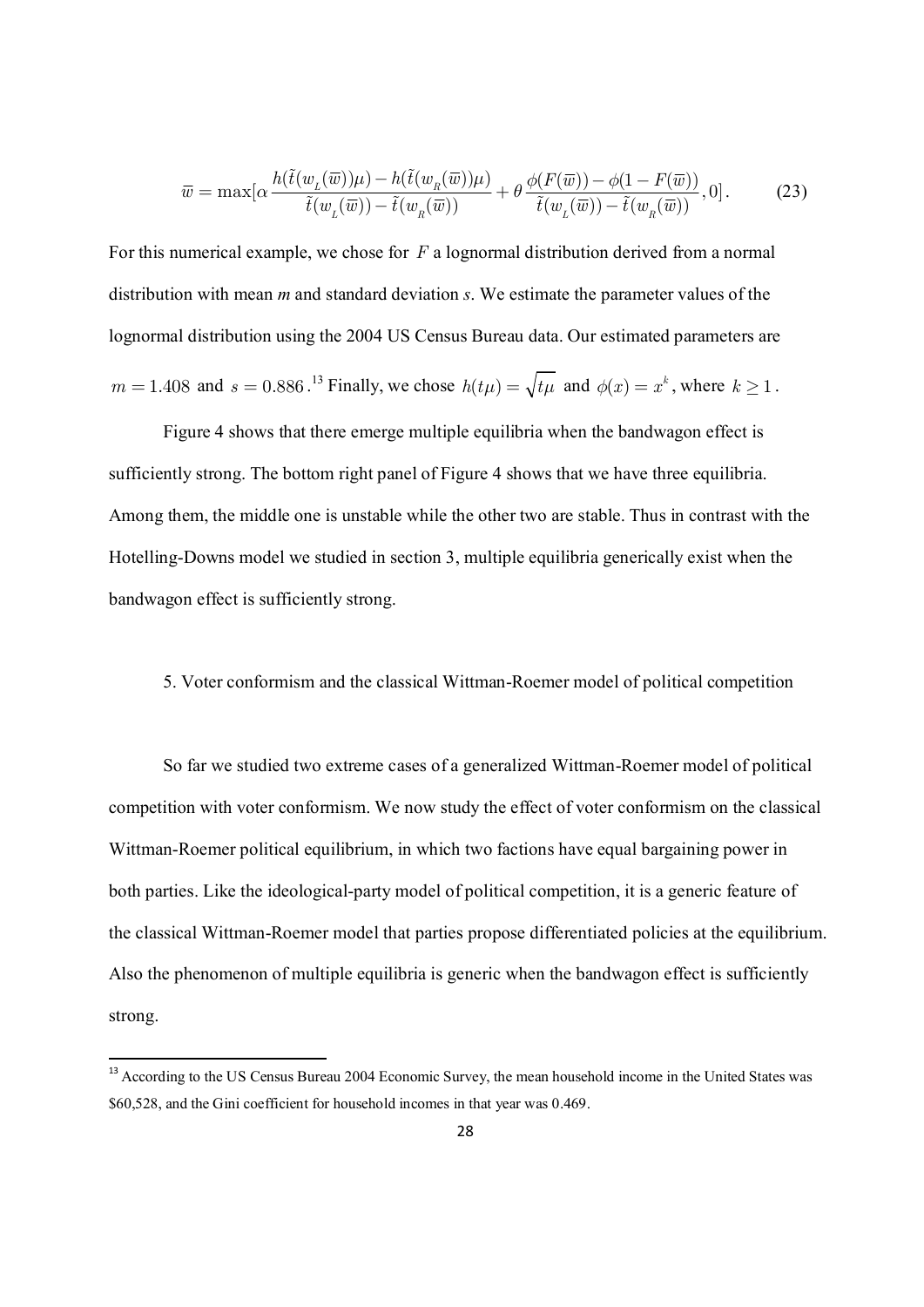A general characterization of the classical Wittman-Roemer equilibrium with voter conformism is somewhat difficult to obtain. Thus we will calculate them numerically. In the numerical computation, we chose the same functions used in section 4. For  $\Phi(.)$ , we set  $\Phi(x) = G(x - 0.5)$ , where  $G(.)$  is a normal distribution with mean 0 and standard deviation 0.05.

We varied the value of  $\theta$  from -1.5 to 1.5, and found the classical Wittman-Roemer equilibrium with voter conformism for all values of  $\theta$  in this range. As in the original Wittman-Roemer model without voter conformism, parties propose differentiated policies at the equilibrium. Figure 5 and Table 1 illustrate. (To save space, we do not report equilibrium party memberships.)

#### **[Figure 5 about here]**

#### **[Table 1 about here]**

We first note that the underdog effect has almost no significance on the classical Wittman-Roemer equilibrium, although it has a minor effect of mitigating the policy differentiation. We varied the value of  $\theta$  from -0.01 to -1.5, but the tax rates and the vote shares are almost constant. (When we examine the equilibria carefully, we note that the difference of party platforms,  $t_r^* - t_r^*$  $t_{L}^{*}-t_{R}^{*}$ keeps decreasing from 0.136541 at  $\theta = -0.01$  to 0.136352 at  $\theta = -1.5$ .)

The bandwagon effect has, on the other hand, significantly different implications on the classical Wittman-Roemer equilibrium.

First, as in the ideological-party model, we observe multiple Wittman-Roemer equilibria when the bandwagon effect is sufficiently strong. In our numerical calculation, the branching point is at  $\theta = 0.586$ . If  $\theta$  is less than it, there exists one equilibrium. At  $\theta = 0.586$ , there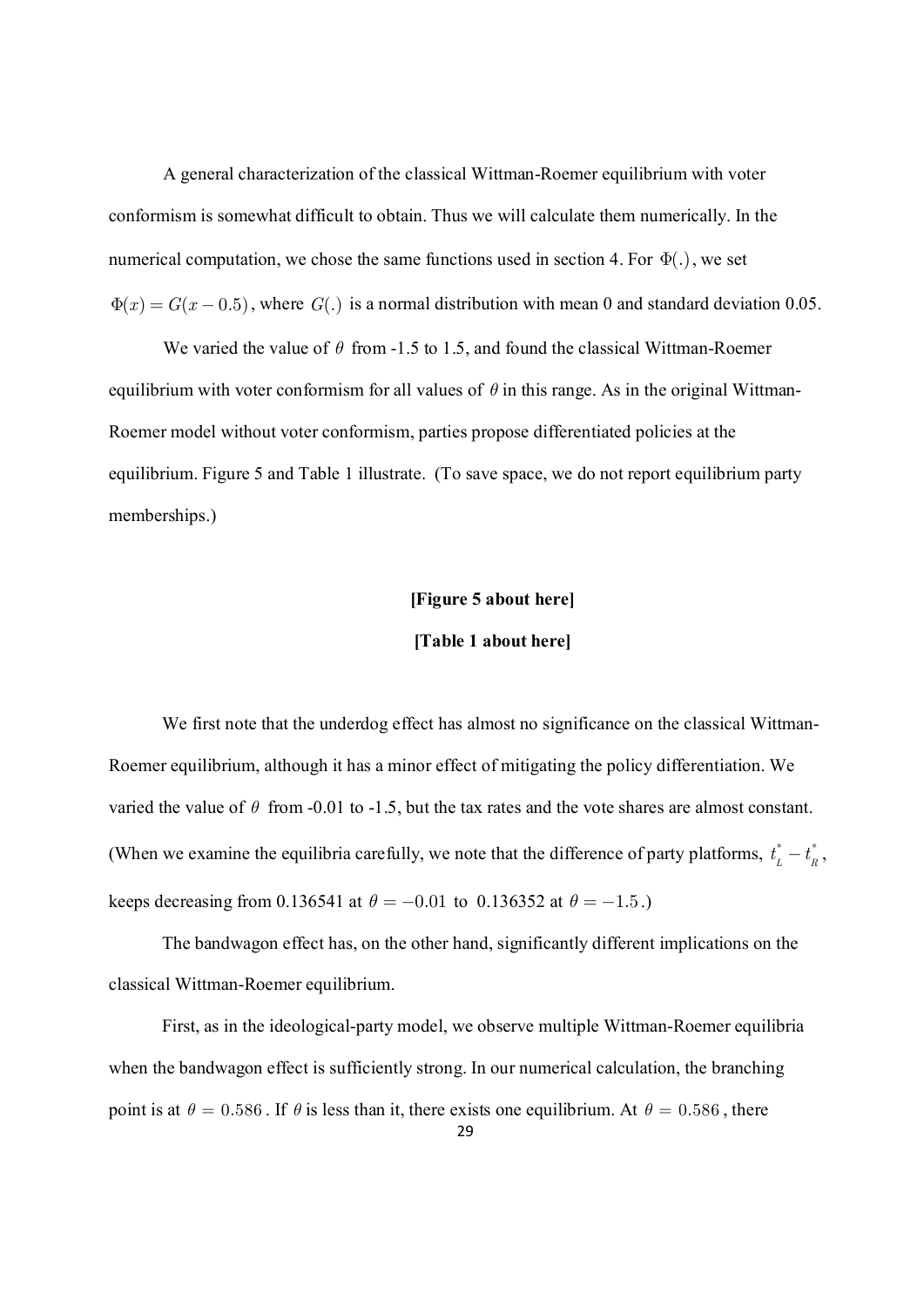emerge two equilibria. After that, one of the two equilibria branches into two separate equilibria. Thus, if  $\theta > 0.586$ , there always exist three equilibria. When multiple equilibria exist, we call them type-A, type-B, and type-C equilibria. A type-A equilibrium is the one in which  $x^*$  is significantly less than 0.5, a type-B equilibrium is that in which  $x^*$  is significantly greater than 0.5, and a type-C equilibrium is the one in which  $x^*$  is between them, which is nearby 0.5. We plot the three types of equilibria separately in Figure 5.

It is not easy to merge equations (20)-(22) into one in this model. We thus checked the stability of Wittman-Roemer equilibria by calculating the Jacobian of the system of equations (20)-(22). If eigenvalues of the Jacobian are all less than 1 in their absolute terms, it would be asymptotically stable in a dynamic context. We find that all type-A and type-B equilibria are asymptotically stable while all type-C equilibria are not. Thus more meaningful equilibria in a dynamic context are those of type-A and type-B.

In type-A and type B equilibria, political parties diverge more as the bandwagon effect becomes larger.<sup>14</sup> We thus observe that in dynamically stable classical Wittman-Roemer equilibria, an increasing bandwagon effect exacerbates the policy differentiation of the two parties.

The classical Wittman-Roemer equilibrium is sharply in contrast with the ideologicalparty equilibrium, where parties move in the *same* direction as the degree of voter conformism changes; the classical Wittman-Roemer parties move in an *opposite* direction as the parameter that captures the degree of voter conformism increases.

<sup>&</sup>lt;sup>14</sup> In type-C equilibria, on the other hand, the difference in policies between the two parties is almost constant. When we examine the type-C equilibria carefully, we note that the difference of party platforms,  $t_L^* - t_R^*$ , keeps decreasing from 0.1383 at  $\theta = 0.59$  to 0.13625 at  $\theta = 0.98$ , and afterwards increases up to 0.13626 at  $\theta = 1.5$ . But such changes are almost unnoticeable.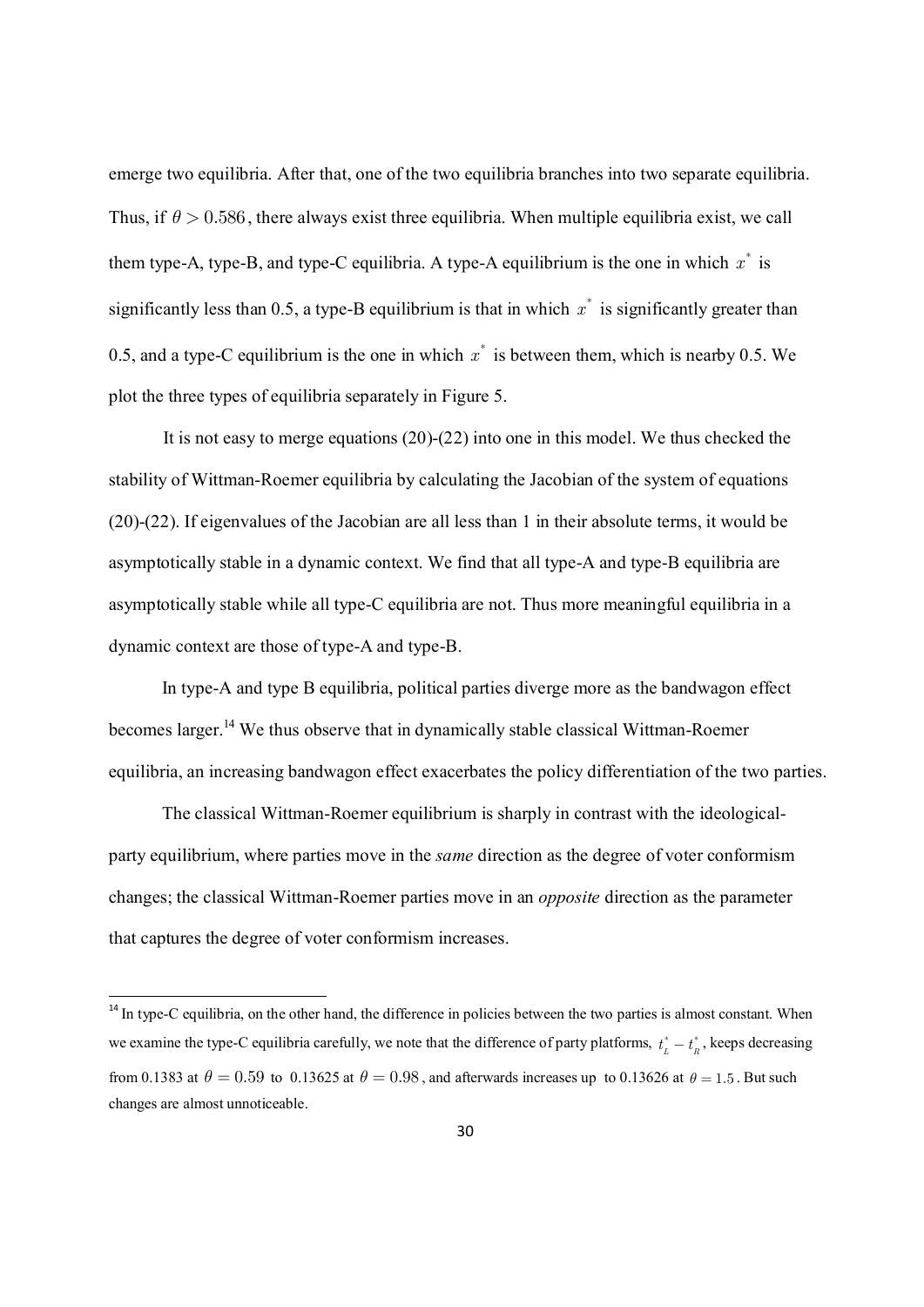It would be useful to see how factions in each party bargain to an equilibrium policy, taking the equilibrium policy of the opposition party as given. Recall that at a generalized Wittman-Roemer equilibrium, neither party's factions can unanimously agree to alter their proposal. Any policy that increases both factions' payoffs cannot be a Wittman-Roemer equilibrium; given the policy played by the opposition party, if a move from  $t_i^*$  $t_i^*$  increases the payoff of party *i*'s militants, then it must decrease the payoff of party *i*'s opportunists. Thus the bargaining outcome lies always in the Pareto mini frontier defined by the payoff functions of the two factions calculated at the opposition party's policy.

We illustrate this point in Figure 6.

#### **[Figure 6 about here]**

We chose type-A and type-B equilibria at  $\theta = 0.9$ . In each figure, we draw the payoff functions of the two factions, computed at the equilibrium policy of the opposition party, and the equilibrium tax rate (vertical line).The two dots before and after the vertical line represents the policies that determine the boundaries of the Pareto mini frontier. Any policy outside the interval determined by the two dots will not be agreed upon within a party because both factions can be better off by deviating from it to a policy inside the interval. The precise location of the equilibrium policy inside the interval is determined by equation (14) or (15).

We now provide an intuition behind the main results in this section. We will consider the bandwagon effect only; the underdog effect can be explained in similar ways.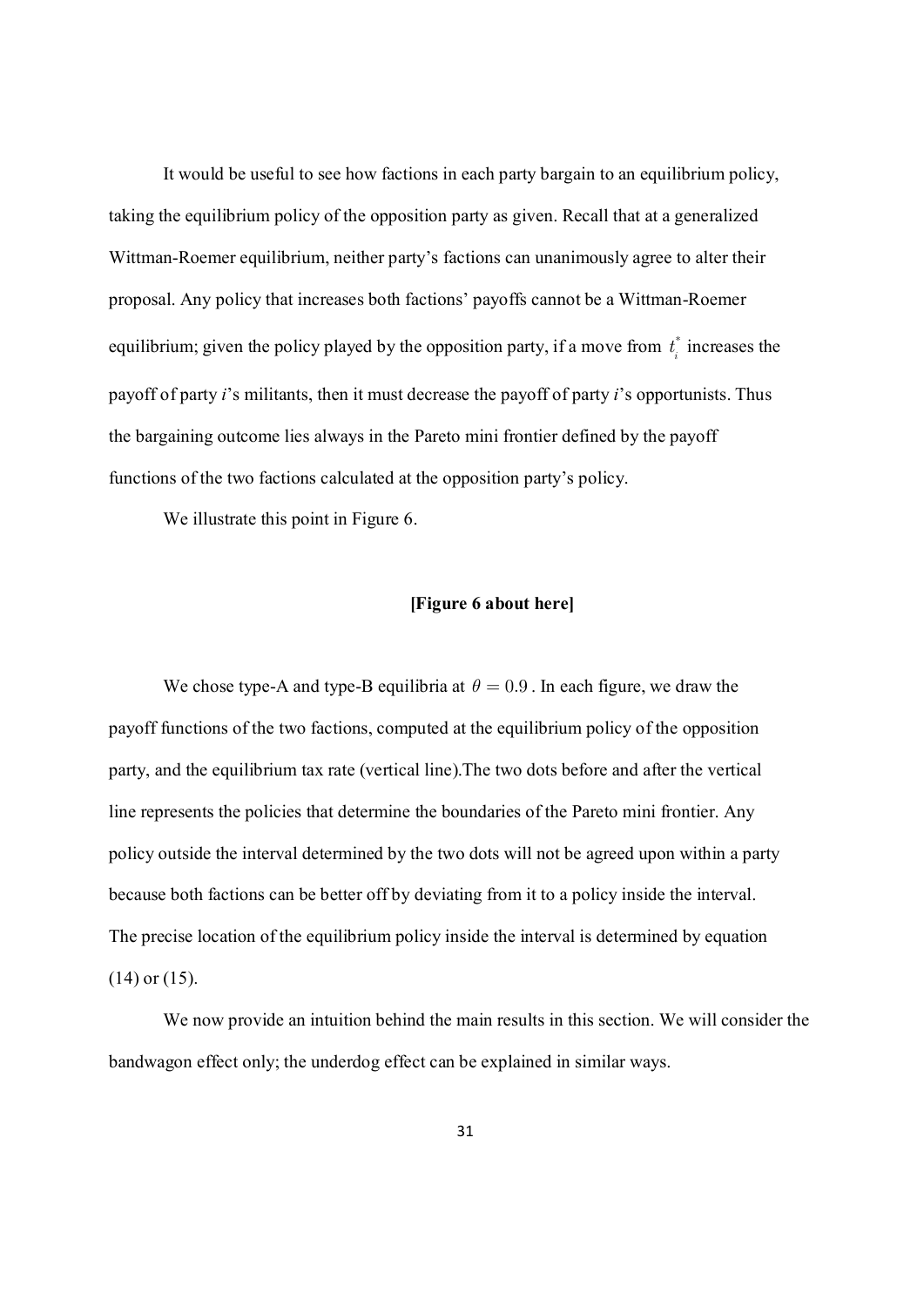Suppose party R is winning ( $x^* < \frac{1}{2}$ ), as in a type-A equilibrium. Pick any level of  $\theta > 0$ . At the current level of  $\theta$ , a proposal of R-militants to change the current R policy to the direction of the ideal tax rate of its average member would not be agreed upon within the party because it would require a sacrifice of R-opportunists. If the value of  $\theta$  increases, however, it gives a windfall gain to R-opportunists, because more voters will lean toward R even at the same policy pairs. Thus, without sacrificing its opportunists, party R can change its policy slightly to the direction of the ideal tax rate of its average member.

The intuition for the direction of a policy change in the losing party, in this case party L, is different from that for the winning party. According to Lemma 1 of section 2, the opportunists of a 'losing party' can be better off by moving away from the policy of the opposition party. The higher the value of  $\theta$ , the stronger the incentive of the opportunists of a losing party to move away from the policy of the opponent. Such a move will be agreed upon by the militants of party L, because it implies that the party policy will be closer to the ideal policy of the militants.

An explanation for the case in which party L is winning, as in the type-B equilibrium, is similar. An increase in  $\theta$  in this situation gives a windfall gain to L-opportunists; thus L-militants can call for a higher tax rate without scarifying L-opportunists. At the same time, party R's opportunists propose a policy which is further distant from the policy of party L.

The above explanations based on the Nash bargaining perspective also provide an intuition for why neither bandwagon nor underdog has much impact on the policy differences when the vote share is nearby 0.5. If the vote share is close to 0.5, windfall gains to the opportunists of the winning party are very small; there is not much room for bargaining for policy changes. Also the change that the opportunists of a losing party demand will be small.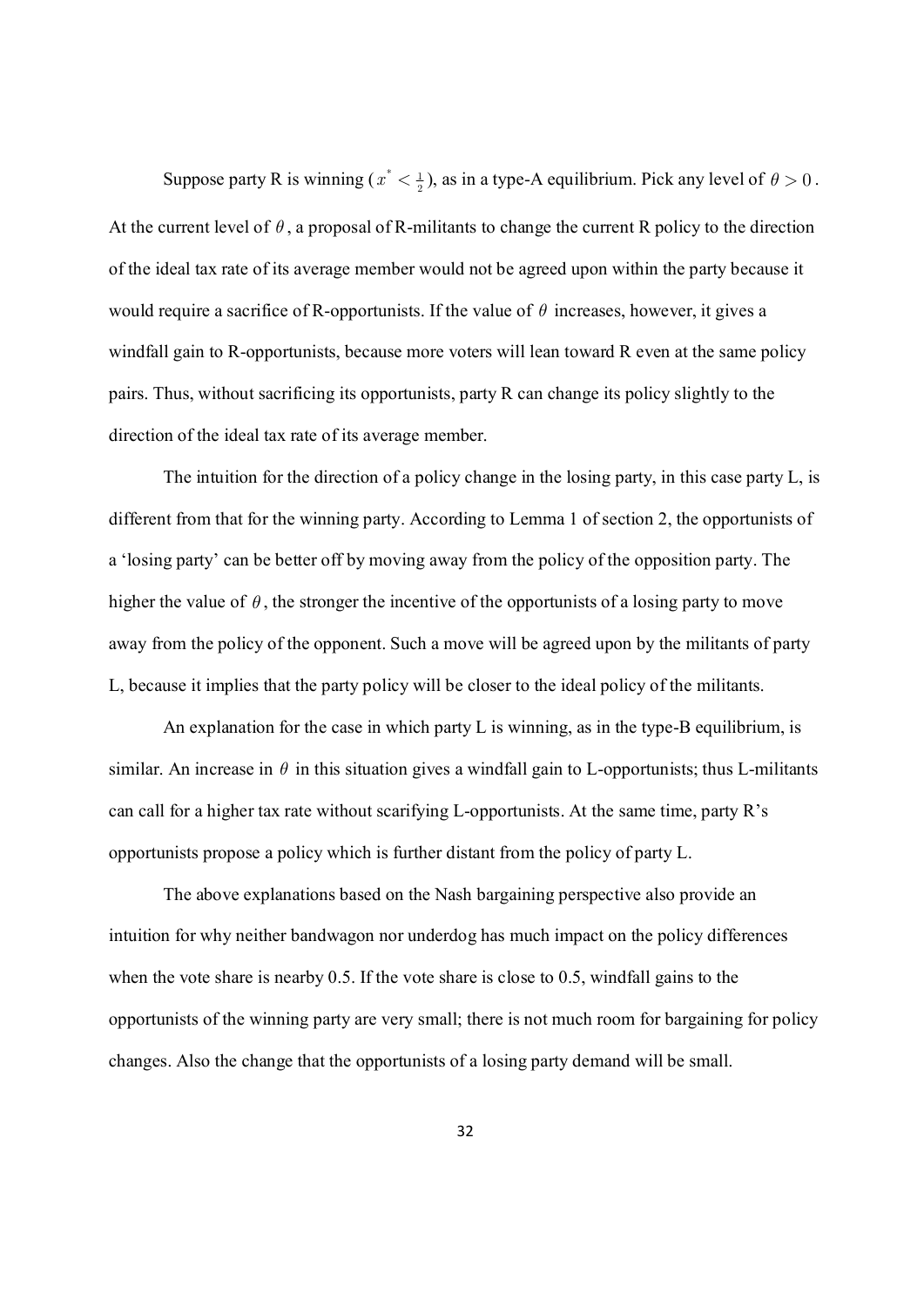#### 6. Conclusion

Using the framework of the generalized Wittman-Roemer model of political competition, we studied the potential effect that voter conformism might have on the political equilibrium of various models. The current paper shows that the effect of voter conformism on the nature of political equilibrium is quite different depending on the model one uses.

We find that voter conformism, both bandwagon and underdog, has no effect on the Hotelling-Downs political equilibrium. Even if voter conformism is present, the Hotelling-Downs parties propose an identical policy at the equilibrium, which is equal to a strict ½ -Condorcet winner. But such an equilibrium seems difficult to justify in a dynamic context.

In the ideological-party model, political parties propose differentiated policies at the equilibrium and the presence of multiple equilibria is generic when the bandwagon effect is sufficiently strong. In those equilibria that are dynamically stable and have the membership share of party L greater than 0.5 (less than 0.5), an increasing bandwagon effect decreases (increases) the equilibrium tax rates of both parties; the opposite is true for the underdog effect

The Wittman-Roemer parties behave differently not only from the Hotelling-Downs parties but also from the purely ideological ones. Unlike the Hotelling-Downs parties but like the purely ideological parties, the Wittman-Roemer parties propose differentiated equilibrium policies, and the extent of such policy differentiation depends on voter conformism. Existence of multiple equilibria for a sufficiently strong bandwagon effect is also generic. In contrast with the purely ideological parties which move in the same direction as the degree of voter conformism changes, the Wittman-Roemer parties move in an opposite direction as the parameter that captures the degree of voter conformism increases. In those equilibria that are dynamically stable, the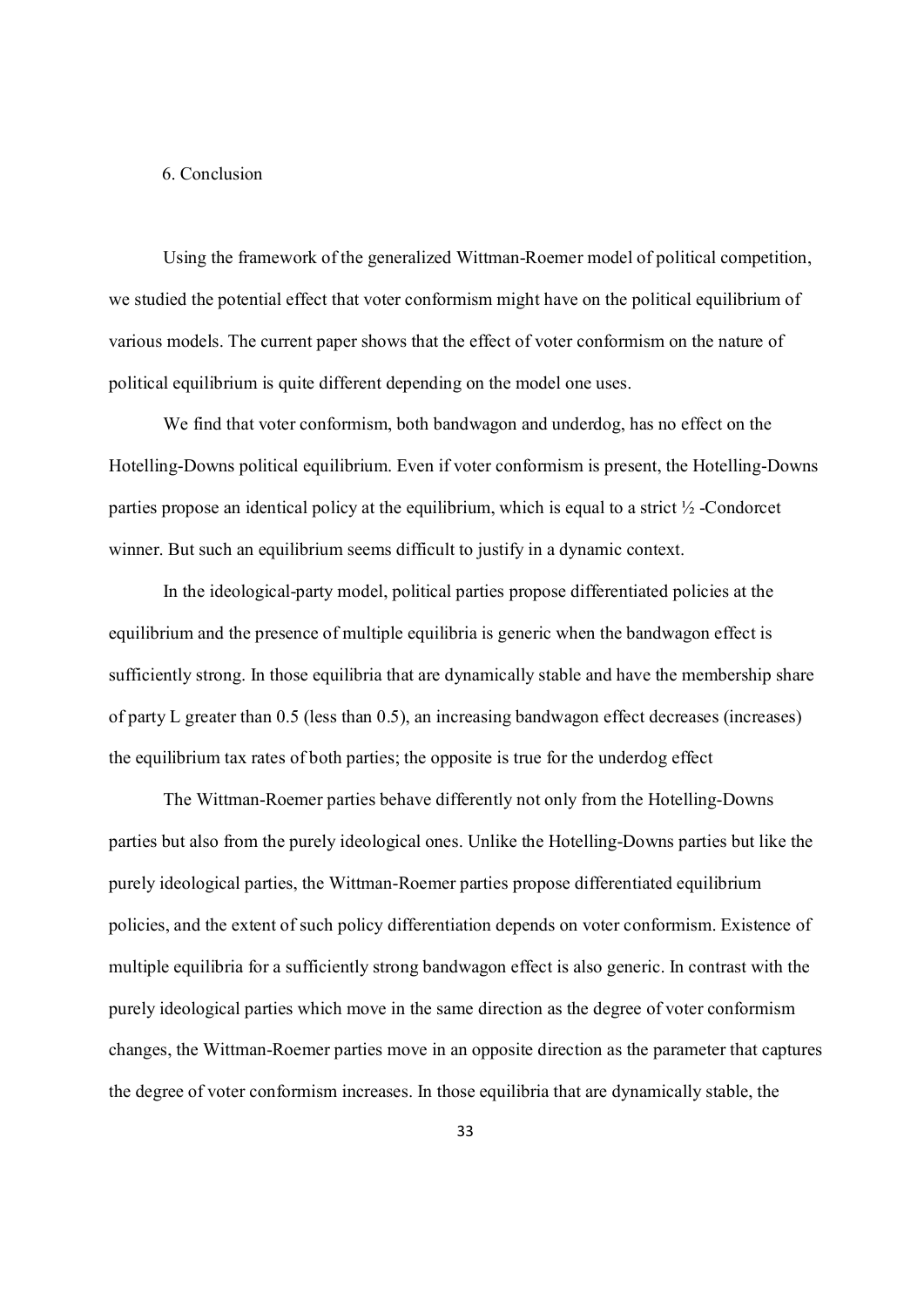stronger the bandwagon effect is, the more differentiated policies are. The opposite holds when the underdog effect is present; an increasing underdog effect mitigates the policy differentiation of the two parties, although that effect is not large.

The present paper studies the effect of voter conformism on political equilibrium in a *unidimensional* policy space. It is well known that both the Hotelling-Downs and Wittman-Roemer models of political competition do not possess generic equilibria when the policy space is multidimensional. There are models that possess generic equilibria in a multi-dimensional policy space, such as the probabilistic voting model of Lindbeck and Weibull (1987), or the party unanimity Nash equilibrium model of Roemer (1999, 2001). We leave the study of the effect of voter conformism on these models for future research.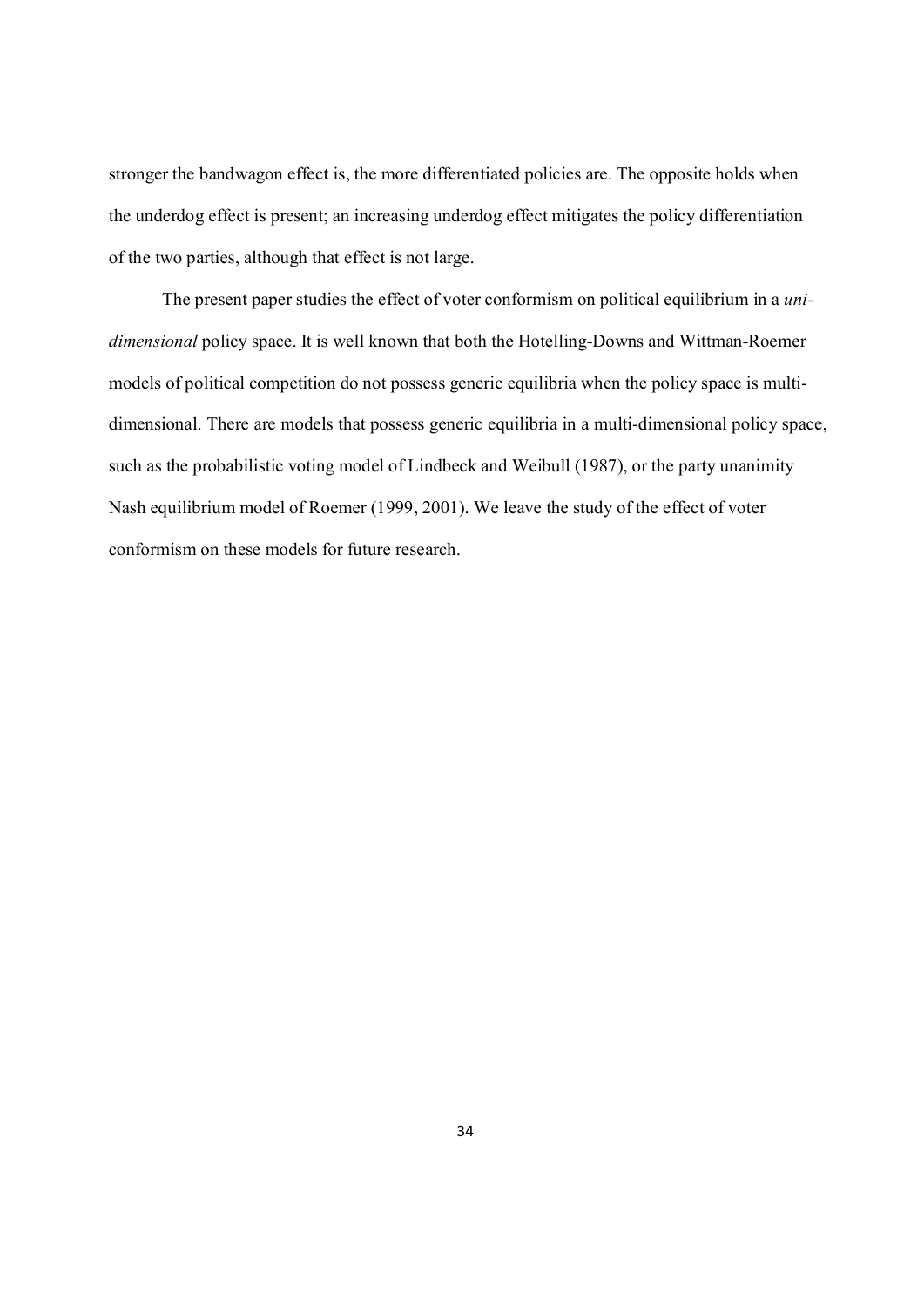#### **References**

Akerlof, George. 1997. "Social distance and social decisions." *Econometrica* 65 (5): 1005- 1027.

Aldrich, John. 1980. "A dynamic model of presidential nomination campaigns." *American Political Science Review* 74 (3): 651-669

Banerjee, Abjit. 1992. "A simple model of herd behavior." *Quarterly Journal of Economics* 107 (3): 797-817.

Baron, David. 1993. "Government formation and endogenous parties." *American Political Science Review* 87 (1): 34-47.

Bartels, Larry. 1985. "Expectations and preferences in presidential nominating campaigns." *American Political Science Review* 79 (3): 804-815.

Bartels, Larry. 1988. *Presidential Primaries and the Dynamics of Public Choice*.

Princeton, NJ: Princeton University Press.

Baumol, William. 1957. "Interactions between successive polling results and voting intentions." *Public Opinion Quarterly* 21 (2): 318-323.

Bernheim, B. 1994, "A theory of conformity." *Journal of Political Economy* 102 (5): 841- 877.

Birkhchandani, B. D. Hirshleifer, and I. Welch. 1992, "A theory of fads, fashion, custom,

and cultural change as informational cascades." *Journal of Political Economy* 100 (5): 992-1026.

Downs, Anthony. 1957. *An Economic Theory of Democracy*. New York, NY: Harper.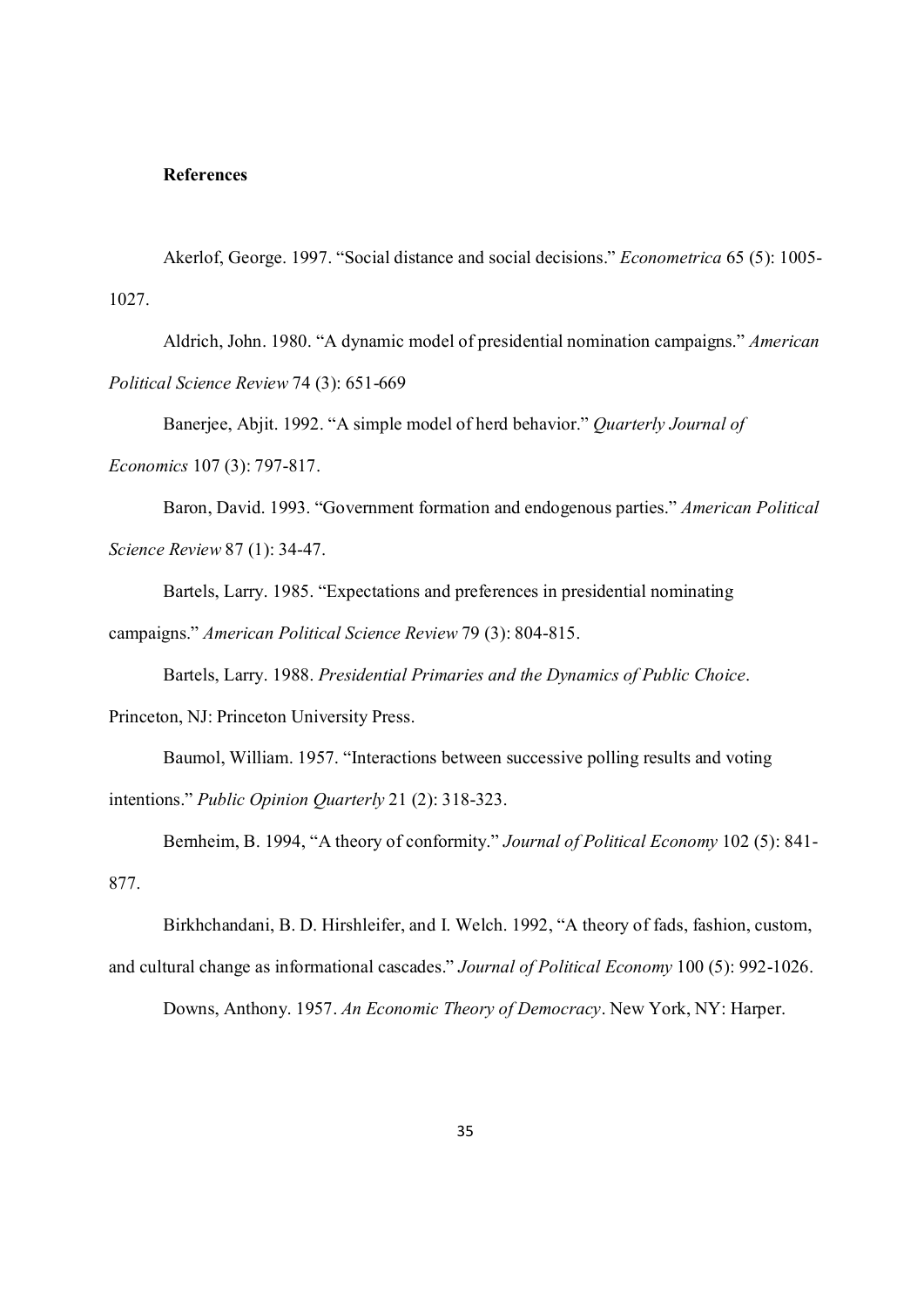Irwin, Galen, and Joop J. M. Van Holsteyn. 2000. "Bandwagons, underdogs, the Titanic,

and the Red Cross. The influence of public opinion polls on voters." *Communication presented at the 18 th Congress of the International Political Science Association*, Québec, 1-5 August, 2000.

Leibenstein, Harvey. 1950. "Bandwagon, snob, and Veblen effects in the theory of consumer demand." *Quarterly Journal of Economics* 64 (2): 183-207.

Lindbeck, Assar, and Jurgen Weibull. 1987. "Balanced budget redistribution as the outcome of political competition." *Public Choice* 52 (3): 273-297.

Ortuno-Ortin, Ignacio. 1997. "A spatial model of political competition and proportional representation." *Social Choice and Welfare* 14 (3): 427-438.

Ortuno-Ortin, Ignacio, and John Roemer. 1998. "Endogenous party formation and the effect of income distribution on policy." Mimeo, University of Alicante.

Roemer, John. 1997. "Political economic equilibrium when parties represent constituents: The uni-dimensional case." *Social Choice and Welfare* 14 (4): 479-520.

Roemer, John. 2001. *Political Competition: Theory and Applications*. Cambridge, MA: Harvard University Press.

Schelling, Thomas. 1978. *Micromotives and Macrobehavior*. New York, NY: Norton. Simon, Herbert. 1954. "Bandwagon and underdog effects and the possibility of election prediction." *Public Opinion Quarterly* 18 (3): 245-253.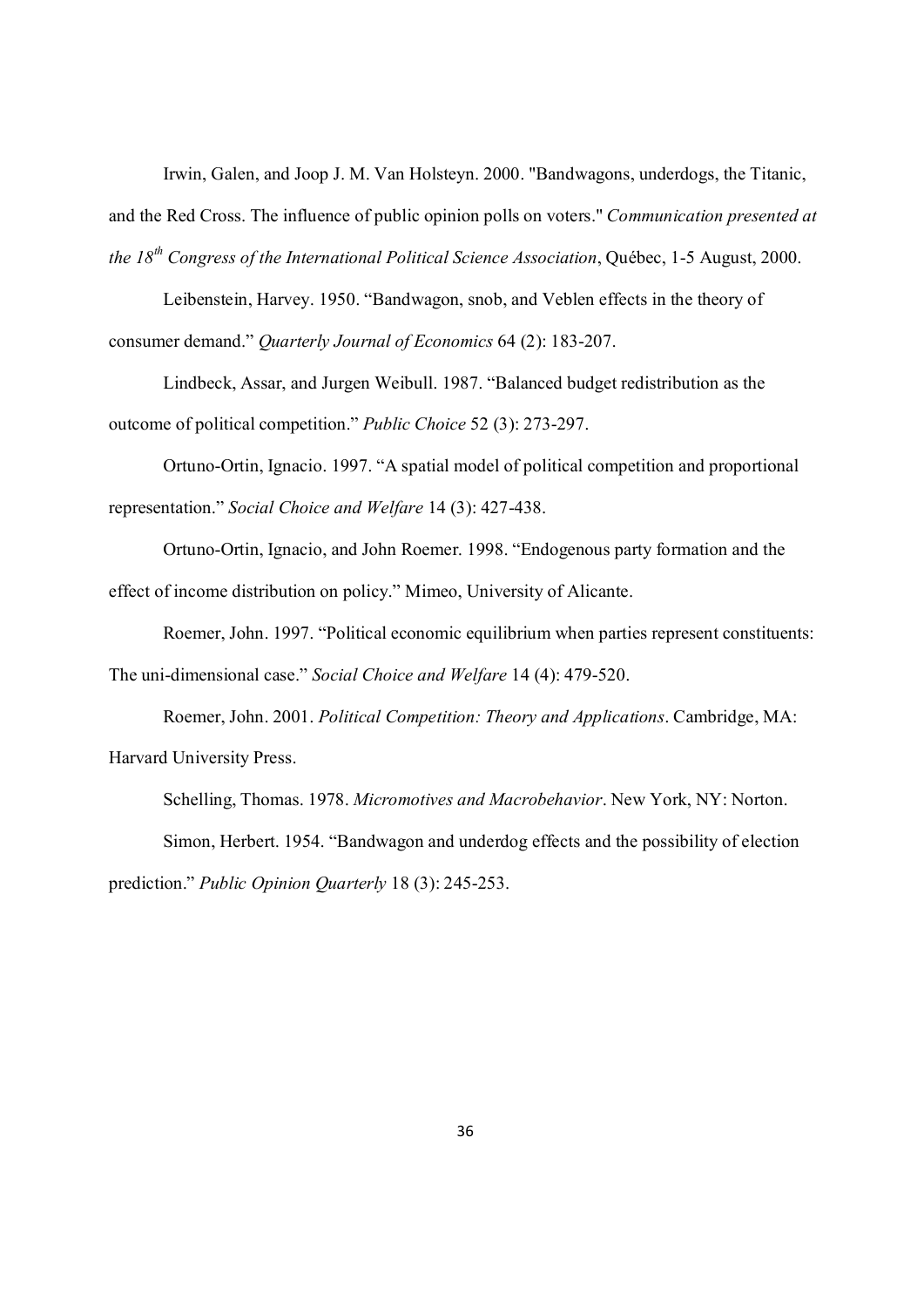#### **Appendix**

#### **Proof of Lemma 1:**

We first note that  $\varpi(t, t_R, x)$  consists of two terms. The first term,  $\alpha \frac{h(t\mu) - h(t_R \mu)}{t_R}$ *R*  $t - t$  $\mu$ ) —  $h(t_{_R}\mu)$ *a* - - , is

finite- and positive-valued, and strictly decreases on  $[0, t_R) \cup (t_R, 1]$ .

(1) Suppose 
$$
\theta(x - \frac{1}{2}) > 0
$$
.

Then for any  $t_R \in [0,1)$ ,  $\theta \frac{\phi(x) - \phi(1-x)}{t-t}$ *R*  $t - t$  $\theta \frac{\phi(x) - \phi(1 - \phi)}{1 - \phi(x)}$  is strictly decreasing and positive-valued on

 $(t_R, 1]$  with  $\lim_{t \to t^+} \theta \frac{\phi(x) - \phi(1-x)}{t-t}$  $t \rightarrow t_R^+$   $t-t_R^$  $f(x) - \phi(1-x)$  $t - t$  $\lim_{x \to t_{n}^{+}} \theta \frac{\phi(x) - \phi}{t - 1}$  $\frac{-\phi(1-x)}{1-\phi(x)} = \infty$ - , which implies that  $\varpi(t, t_{R}, x)$  is positive-valued and

strictly decreases on  $(t_R, 1]$  with  $\lim_{t \to t^+} \varpi(t, t_R, x)$  $\lim_{t \to t_h^+} \varpi(t, t_R, x) = \infty$ . Because  $w(t, t_R, x) = \max[\varpi(t, t_R, x), 0]$ and  $P(\Omega(t, t_{R}, x)) = F(w(t, t_{R}, x))$  on  $(t_{R}, 1]$ , the first statement is proved.

On the other hand, for any  $t_R \in (0,1]$ ,  $\theta \frac{\phi(x) - \phi(1-x)}{t-t}$ *R*  $f(x) - \phi(1-x)$  $t - t$  $\theta \frac{\phi(x) - \phi(1 - \phi)}{1 - \phi(x)}$  is strictly decreasing and

negative-valued on  $[0, t_R)$  with  $\lim_{t \to t^-} \theta \frac{\phi(x) - \phi(1-x)}{t-t}$  $t \rightarrow t_R^ t - t_R^ (x) - \phi(1 - x)$  $t - t$  $\lim_{x\to t_{\bar R}^-}\theta\frac{\phi(x)-\phi}{t-1}$  $\frac{-\phi(1-x)}{1-\phi(1-x)} = -\infty$ - , which implies that  $\varpi(t, t_{\scriptscriptstyle R}, x)$ 

strictly decreases on  $[0, t_R)$  with  $\lim_{t \to t^-} \varpi(t, t_R, x)$  $\lim_{t \to t_R^-} \varpi(t, t_R, x) = -\infty$ . Thus there exists unique  $a(t_R, x)$  on

 $[0, t_R)$  such that (i)  $\max[\varpi(t, t_R, x), 0] = 0$  for all  $t \in [a(t_R, x), t_R)$ ; and (ii) whenever  $a(t_R, x) > 0$ ,  $\varpi(t, t_{R}, x)$  is positive and strictly decreases on  $[0, a(t_{R}, x))$ . Because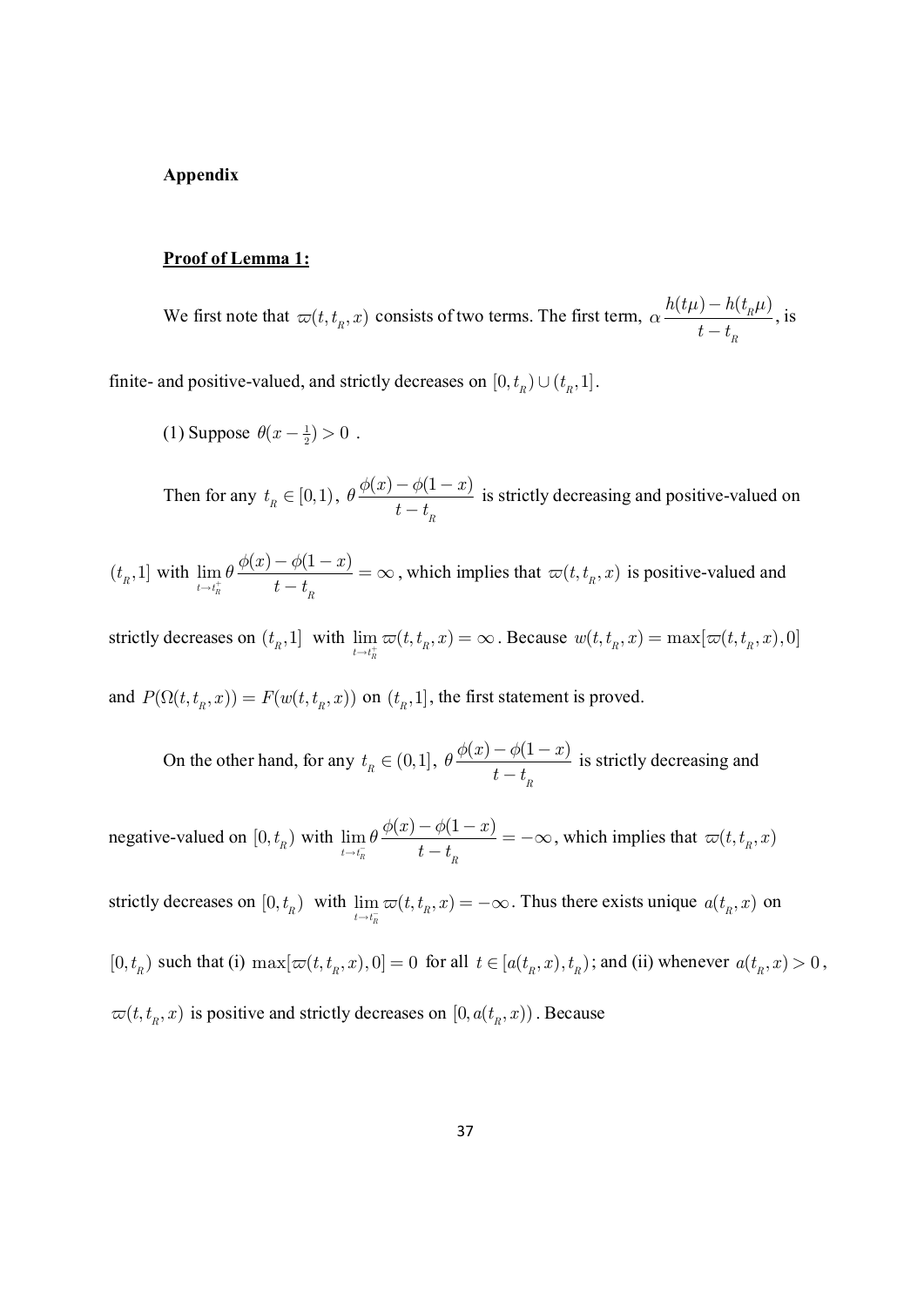$P(\Omega(t,t_R,x)) = 1 - F(w(t,t_R,x))$  on  $[0,t_R)$  and  $P(\Omega(t_R,t_R,x)) = 1$ , the second statement is

proved.

(2) Suppose  $\theta(x - \frac{1}{2}) < 0$ .

Then for any  $t_R \in (0,1]$ ,  $\theta \frac{\phi(x) - \phi(1-x)}{t-t}$ *R*  $t - t$  $\theta \frac{\phi(x) - \phi(1 - \phi)}{1 - \phi(x)}$  is strictly increasing and positive-valued on

 $[0, t_R)$  with  $\lim_{t \to t^-} \theta \frac{\phi(x) - \phi(1-x)}{t-t}$  $t \rightarrow t_R^ t - t_R^$  $f(x) - \phi(1-x)$  $t - t$  $\displaystyle \lim_{t\to t_{R}^{-}}\theta \, \frac{\phi(x)-\phi}{t-1}$  $\frac{-\phi(1-x)}{1-\phi(x)} = \infty$ - , which implies that  $\varpi(t, t_{R}, x)$  is positive-valued and

either strictly increasing or U-shaped on  $[0, t_R)$  with  $\lim_{t \to t^-} \varpi(t, t_R, x)$  $\lim_{t \to t_h^-} \varpi(t, t_R, x) = \infty$ . Thus  $P(\Omega(t, t_R, x))$  is either strictly decreasing or inverse U-shaped on  $[0, t_R)$  with  $\lim_{t \to t^-} P(\Omega(t, t_R, x)) = 0$  $\lim_{t \to t_R^-} P(\Omega(t, t_R, x)) = 0$ . Therefore there exists  $b(t_R, x)$  on  $[0, t_R)$  such that  $P(\Omega(t, t_R, x))$  strictly decreases on  $[b(t_R, x), t_R)$  with  $\lim P(\Omega(t,t_{\scriptscriptstyle R},x)) = 0$  $\lim_{t \to t_{\overline{n}}} P(\Omega(t, t_{\overline{n}}, x)) = 0$ . The first statement is proved.

For any  $t_R \in [0,1)$ ,  $\theta \frac{\phi(x) - \phi(1-x)}{t-t}$ *R*  $t - t$  $\theta \frac{\phi(x) - \phi(1 - \phi)}{1 - \phi(x)}$  is strictly increasing and negative-valued on  $(t_R, 1]$ 

with  $\lim_{x \to 0} \theta \frac{\phi(x) - \phi(1-x)}{x}$  $t \rightarrow t_R^+$   $t-t_R^$  $f(x) - \phi(1-x)$  $t - t$  $\lim_{x\to t_{n}^{+}}\theta\frac{\phi(x)-\phi}{t-1}$  $\frac{-\phi(1-x)}{1-\phi(1-x)} = -\infty$ - , which implies that  $\varpi(t , t_{R}, x)$  is either strictly increasing or

inverse U-shaped on  $(t_R, 1]$  with  $\lim_{t \to t^+} \varpi(t, t_R, x)$  $\lim_{t \to t_h^+} \varpi(t, t_R, x) = -\infty$ . Thus there exist  $c(t_R, x)$  and  $d(t_R, x)$  on  $(t_R, 1]$  such that (i)  $c(t_R, x) \leq d(t_R, x)$ ; (ii)  $\max[\varpi(t, t_R, x), 0] = 0$  for all  $t \in (t_R, c(t_R, x)]$ ; and (iii) whenever  $c(t_R, x) < d(t_R, x)$ ,  $\varpi(t, t_R, x)$  is positive and strictly increases on

 $(c(t_n, x), d(t_n, x))$ . Noting that  $P(\Omega(t, t_n, x)) = F(w(t, t_n, x))$  on  $(t_n, 1]$  and  $P(t_n, t_n, x) = 0$ , we complete the proof of the second statement.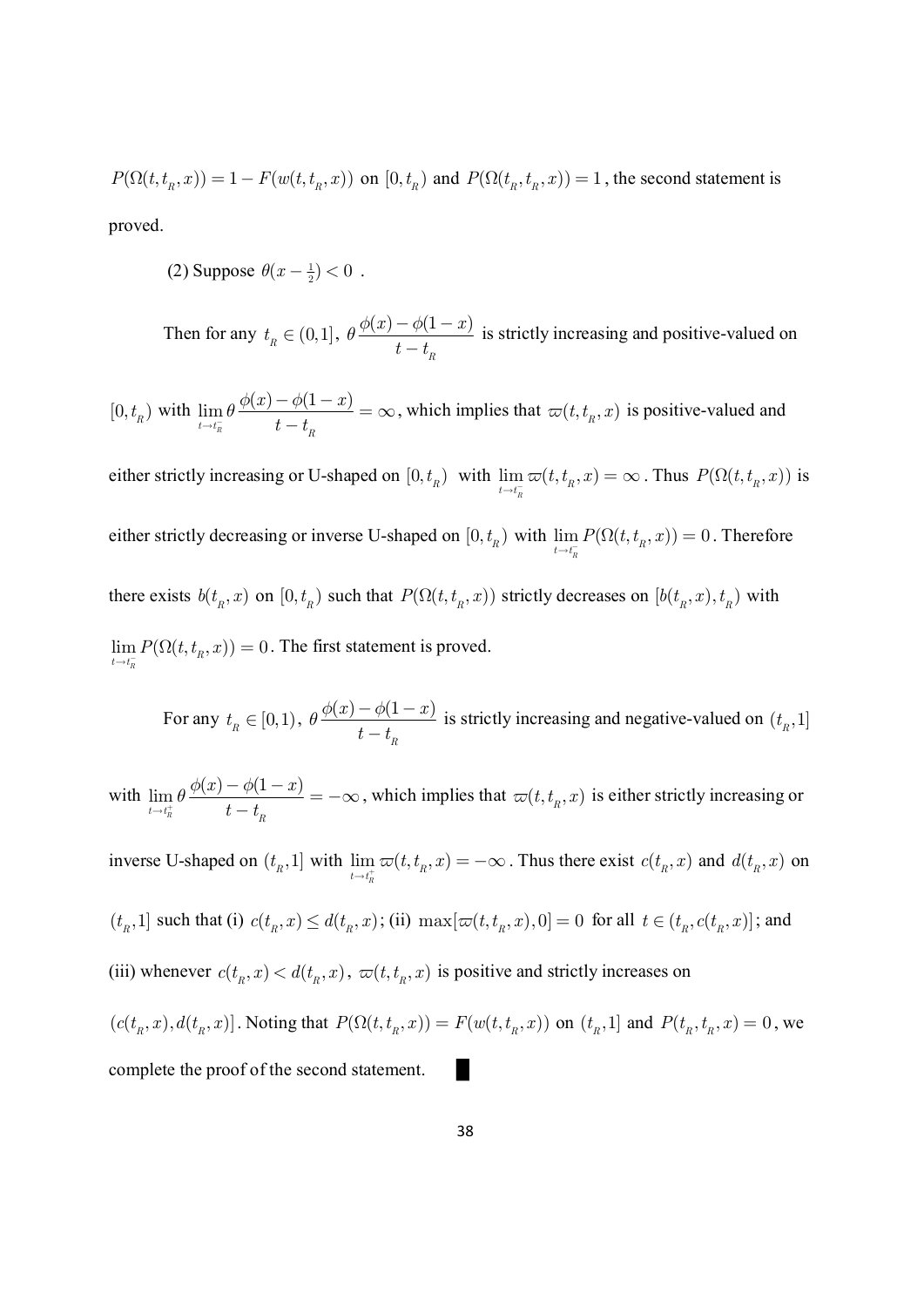#### **Proof of Theorem 1:**

We first prove that  $(t_1^*, t_n^*, x^*) = (t^*, t^*, \frac{1}{2})$  $(t_{L}^{*}, t_{R}^{*}, x^{*}) = (t^{*}, t^{*}, \frac{1}{2})$  is an equilibrium. At  $x^{*} = \frac{1}{2}$  $x^* = \frac{1}{2}$ , equation (1) becomes

$$
\begin{cases}\n(1 - t_L)w + \alpha h(t_L \mu) + \theta \phi(\frac{1}{2}) & \text{from candidate L} \\
(1 - t_R)w + \alpha h(t_R \mu) + \theta \phi(\frac{1}{2}) & \text{from candidate R}\n\end{cases}
$$

Because the same constant,  $\theta \phi \left( \frac{1}{2} \right)$  $\theta\phi(\frac{1}{2})$ , appears in both lines, voters decide only by looking at the policy positions of the two parties. Therefore the standard theorems on the Hotelling-Downs model apply. (See pages 21 and 53 of Roemer (2001), for instance.) We thus have \* $=\frac{1}{2}$   $\qquad$   $\qquad$   $\frac{1}{2}$   $\qquad$   $\frac{1}{2}$  $^*$   $+$   $^*$   $+$   $^*$  $t_L^* \Big|_{x^* = \frac{1}{2}} = t_R^* \Big|_{x^* = \frac{1}{2}} = t^*$ , which in turn yields the vote share of  $\frac{1}{2} = x^*$ . Because voters are all indifferent at  $(t_1^*, t_n^*, x^*) = (t^*, t^*, \frac{1}{2})$  $(t_L^*, t_R^*, x^*) = (t^*, t^*, \frac{1}{2})$ , the equilibrium party membership is an arbitrary random half subset of  $\mathbb{R}_+$  for each party.

It remains to prove that there are no other equilibria than this.

First, the above argument also proves that the case in which  $t<sub>r</sub> = t<sub>p</sub> \neq t<sup>*</sup>$  $t_{L} = t_{R} \neq t^{*}$  and

 $\theta(x - \frac{1}{2}) = 0$  and the case where  $t_L \neq t_R$  and  $\theta(x - \frac{1}{2}) = 0$  do not constitute an equilibrium.

Second, we prove that the case in which  $t_{\text{r}} = t_{\text{r}}$  and  $\theta(x - \frac{1}{2}) \neq 0$  does not constitute an equilibrium. Consider first the case of underdog:  $\theta < 0$ . In this case, if  $t_{L} = t_{R} = t$ , there will be no equilibrium membership share of party L other than  $\frac{1}{2}$  $\frac{1}{2}$  (see Figure 2), which completes the proof. Next we consider the case of bandwagon:  $\theta > 0$ . If  $t_{L} = t_{R} = t$ , the only candidates for the equilibrium membership share of party L not equal to  $\frac{1}{2}$  $\frac{1}{2}$  are either 0 or 1. If  $t_L = t_R = t$  and the expected membership share of party L is  $x = 1$ , the actual membership share for party R is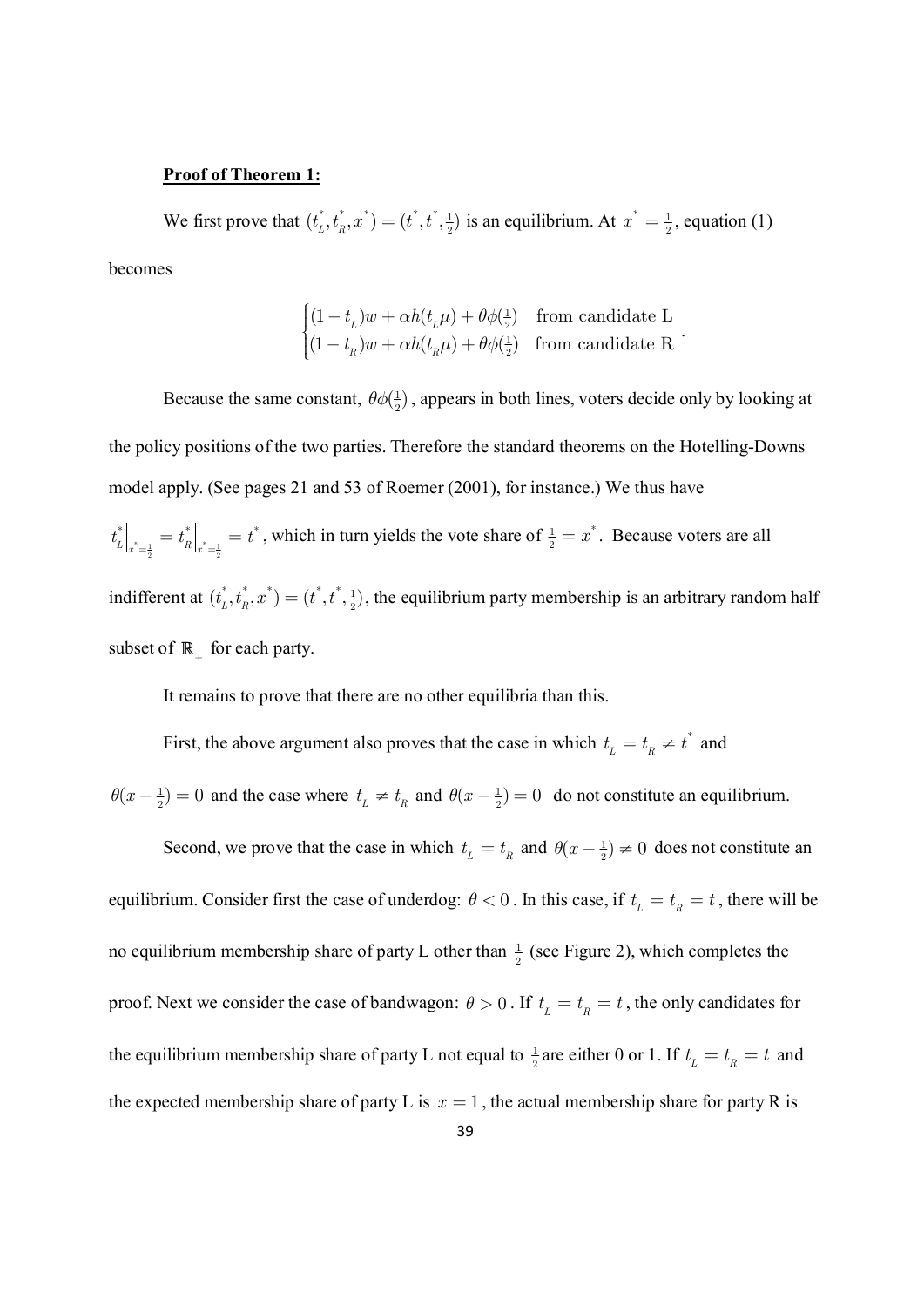$1-P(\Omega(t,t,1))=0$ ; party R has an incentive to deviate. (By assumption 2, there is a profitable direction of deviation.) If  $t_{\text{r}} = t_{\text{r}} = t$  and the expected membership share of party L is  $x = 0$ , its actual membership share is also 0; party L has an incentive to deviate.

Finally, we prove that any case in which  $t_{\perp} \neq t_{\text{R}}$  and  $\theta(x - \frac{1}{2}) \neq 0$  cannot be an equilibrium. Suppose the actual membership share for party L at the triple is  $P(\Omega(t_L, t_R, x))$ . There are three cases.

<u>Case 1</u>: Suppose  $P(\Omega(t_L, t_R, x)) \in (0,1)$  at the triple. This means that party R's membership share at the triple is  $1 - P(\Omega(t_L, t_R, x)) \in (0,1)$ . If  $\theta(x - \frac{1}{2}) < 0$ , party R can increases its actual membership share to 1 by choosing the policy that party L chooses. If  $\theta(x - \frac{1}{2}) > 0$ , party L has an incentive to choose the same policy as party R's.

Case 2: Suppose  $P(\Omega(t_L, t_R, x)) = 0$  at the triple. For all values of  $\theta$  and  $x$ , party L has an incentive to deviate to a policy that gives it a positive membership share.

Case 3: Suppose  $P(\Omega(t_L, t_R, x)) = 1$  at the triple. For all values of  $\theta$  and  $x$ , party R has an incentive to deviate to a policy that gives a positive membership share.

#### **Proof of Theorem 2:**

(1) Step 1: For any arbitrary  $\overline{w} > 0$  such that  $F(\overline{w}) \in (0,1)$ , define two functions,  $w_L(.)$  and  $w_R(.)$ , as follows:

$$
w_L(\overline{w}) = \frac{1}{F(\overline{w})} \int_0^{\overline{w}} w dF \text{ and } w_R(\overline{w}) = \frac{1}{1 - F(\overline{w})} \int_{\overline{w}}^{\infty} w dF.
$$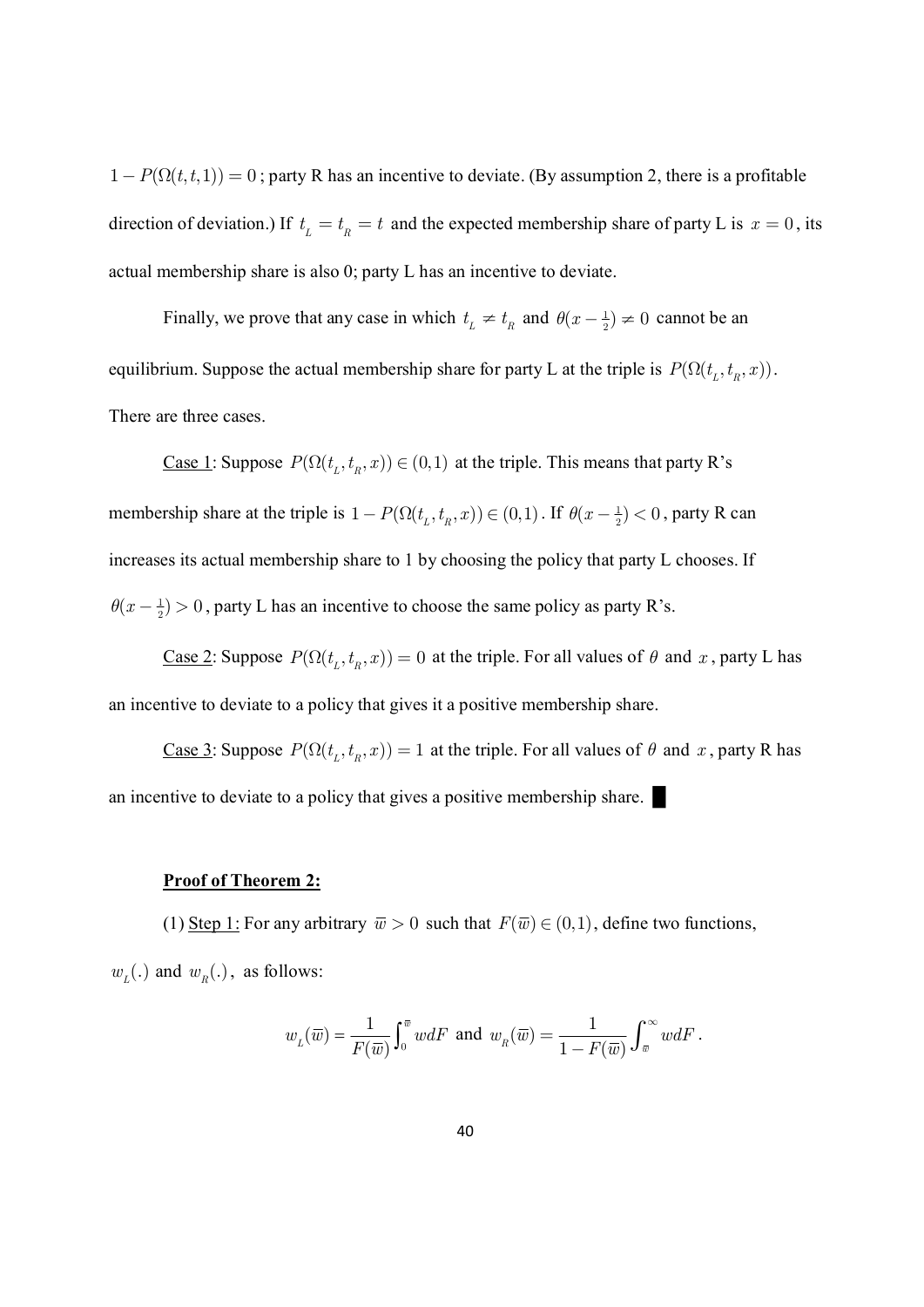Note that  $w_{\nu}$ (.) and  $w_{\nu}$ (.) are increasing continuous functions of  $\bar{w}$ . Also note that  $w_L(\overline{w}) < w_R(\overline{w})$  for all  $\overline{w}$ . (Recall that *F* is strictly increasing.)

Step 2: We now show that there is a positive-valued fixed point of the map:

$$
\varpi(\overline{w})\equiv \alpha\frac{h(\tilde{t}(w_{_L}(\overline{w}))\mu)-h(\tilde{t}(w_{_R}(\overline{w}))\mu)}{\tilde{t}(w_{_L}(\overline{w}))-\tilde{t}(w_{_R}(\overline{w}))}+\theta\frac{\phi(F(\overline{w}))-\phi(1-F(\overline{w}))}{\tilde{t}(w_{_L}(\overline{w}))-\tilde{t}(w_{_R}(\overline{w}))}.
$$

The map  $\varpi(.)$  is continuous: for  $\tilde{t}(w_{\mu}(\overline{w})) > \tilde{t}(w_{\mu}(\overline{w}))$ ,  $h(.)$  is strictly concave on *T*, and  $\tilde{t}(w_{\mu}(.))$ is continuous. Thus, if  $\overline{v}(0) > 0$  and  $\overline{v}(\infty) < \infty$ , the map has a positive-valued fixed point. The condition that  $\omega(\infty) < \infty$  holds because  $\phi(.)$  is finite-valued and  $h(.)$  is strictly concave. The condition that  $\varpi(0) > 0$  is ensured under the stated assumption.

Step 3: Denote the positive-valued fixed point by  $\overline{w}^*$  and define:  $H_L^* = [0, \overline{w}^*]$ ;

 $H_R^* = (\overline{w}^*, \infty)$ ;  $t_j^* = \tilde{t}(w_j(\overline{w}^*))$ ,  $j = L, R$ ; and  $x^* = F(\overline{w}^*)$ . Then they clearly constitute an ideological-party equilibrium with  $t_r^* > t_r^*$  $t_L^* > t_R^*$  and  $x^* \in (0,1)$ .

(2) The full dynamic system in this model consists of four equations:  $t_j = \tilde{t}(w_j(\overline{w}))$ ,

$$
j = \text{L,R}; \ x = F(\overline{w}); \text{ and } \overline{w} = \alpha \frac{h(t_L \mu) - h(t_R \mu)}{t_L - t_R} + \theta \frac{\phi(x) - \phi(1 - x)}{t_L - t_R}.
$$
 Because it can be

reduced to a single difference equation,  $\overline{w}^{\cdot} = \varpi(\overline{w})$ , and the other three equations are not

difference equations, the condition for the stability of the dynamic system is: 
$$
\left| \frac{\partial \varpi(\overline{w}^*)}{\partial \overline{w}} \right| < 1
$$
.

Fix  $\theta$ , and let  $\overline{w}^*(\theta)$  be the cutoff level of income evaluated at a dynamically stable ideological-party equilibrium. Then we must have:  $\overline{w}^*(\theta) = \varpi(\overline{w}^*(\theta))$ . Differentiating both sides,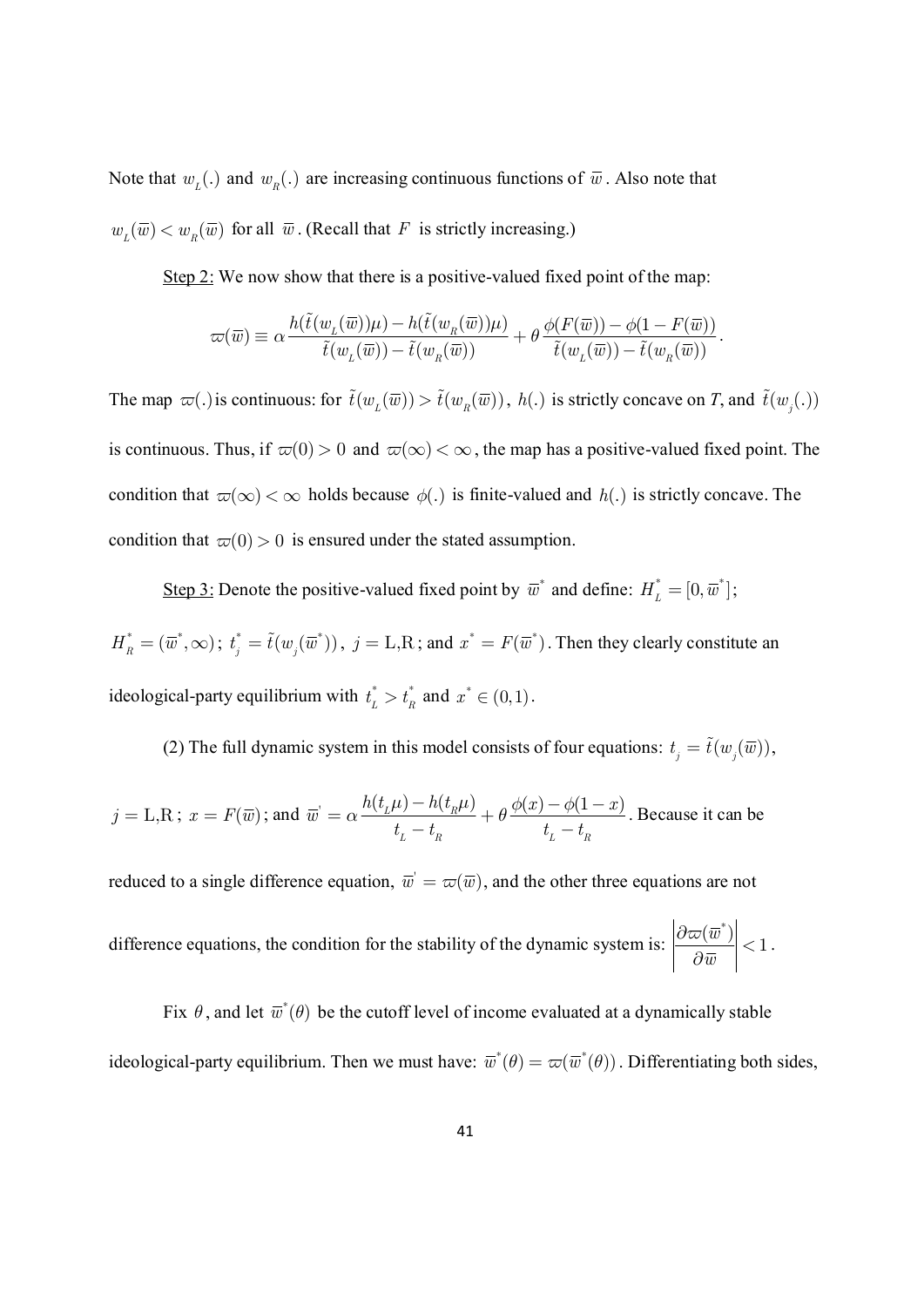we obtain:  $(t_{L} - t_{R})$ \*  $\phi(x^*)$   $\phi(1-x^*)$  $\left[\begin{array}{cc} \binom{*}{-} \end{array}\right]$   $\left( \begin{array}{cc} t^{*} & t^{*} \end{array}\right)$  $\phi(x^*) - \phi(1 - x^*)$  $\left| 1 - \frac{\partial \varpi (\overline{w}^*)}{\partial \overline{w}} \right| \left( t_L^* - t_R^* \right)$  $\overline{w}$  *z*  $\phi(x) - \phi(1-x)$  $\left|\frac{\bar{w}^*}{t}\right|$   $\left| \frac{t}{t_L} - t \right|$ *w*  $\phi(x^{\dagger}) - \phi$  $\theta$   $\begin{bmatrix} 1 & \partial \varpi \end{bmatrix}$  $\frac{\partial \overline{w}}{\partial \theta} = \frac{\phi(x^{\text{v}}) - \phi(1 - x^{\text{v}})}{\left(1 - \frac{\partial \varpi(\overline{w}^*)}{\partial \overline{w}}\right)(t^*_{\scriptscriptstyle{L}} - \right)}$ . The denominator is positive if the equilibrium is

stable. The numerator is positive if  $x^* > \frac{1}{2}$  and negative if  $x^* < \frac{1}{2}$ . Thus  $x^* - \frac{1}{2} > 0 \Rightarrow \frac{\partial \overline{w}}{\partial \theta}$  $x^* - \frac{1}{2} > 0 \Rightarrow \frac{\partial \overline{w}}{\partial \theta} > 0$  $\theta$  $-\frac{1}{2} > 0 \Rightarrow \frac{\partial \overline{w}}{\partial \theta} >$  $\partial$ 

and  $x^* - \frac{1}{2} < 0 \Rightarrow \frac{\partial \overline{w}}{\partial \theta} < 0$ *q*  $-\frac{1}{2} < 0 \Rightarrow \frac{\partial \overline{w}}{\partial \theta} <$  $\partial$ . The proof is complete by noting that  $t_i^*$  $t_j^*$  is a non-increasing function

of 
$$
\overline{w}^*
$$
.

\* *w* . █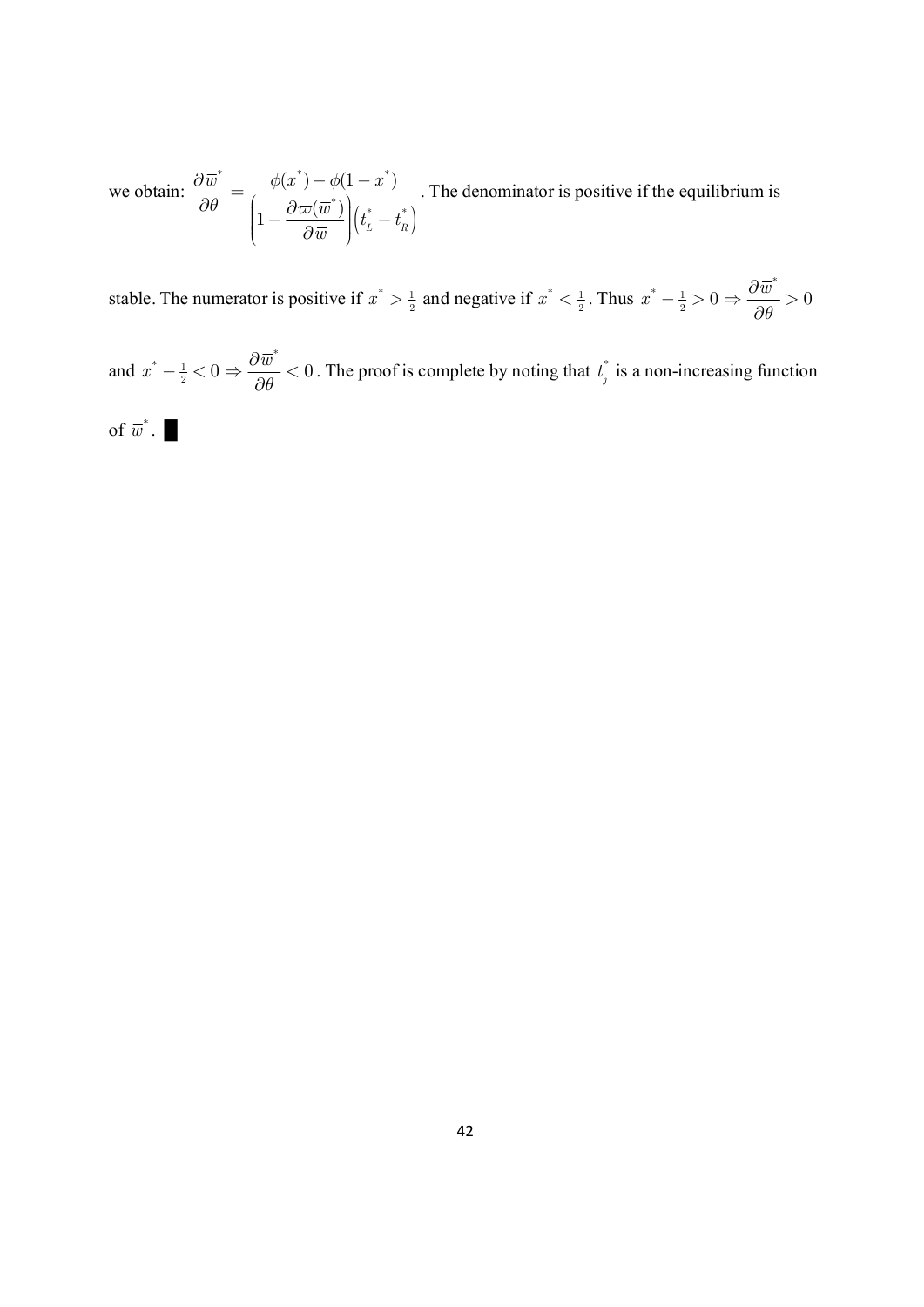**Figure 1: Actual membership shares**



**Note:** Dots represent the place where the policy of the opposition party is held. These figures are drawn while holding constant the policy of the opposition party and the expected membership share of party L.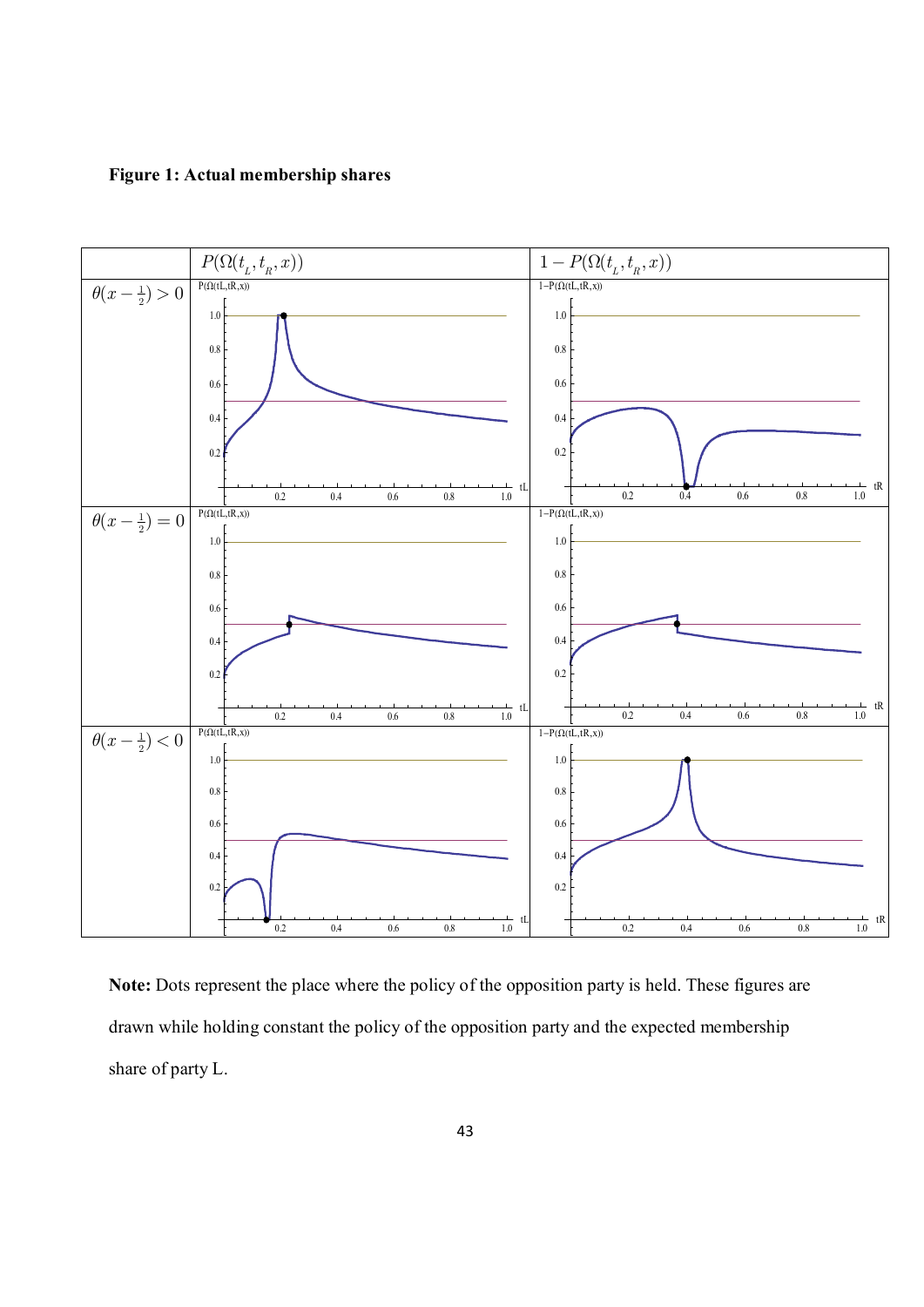Figure 2: Bandwagon and underdog when  $t_{\scriptscriptstyle L} > t_{\scriptscriptstyle R}$ 

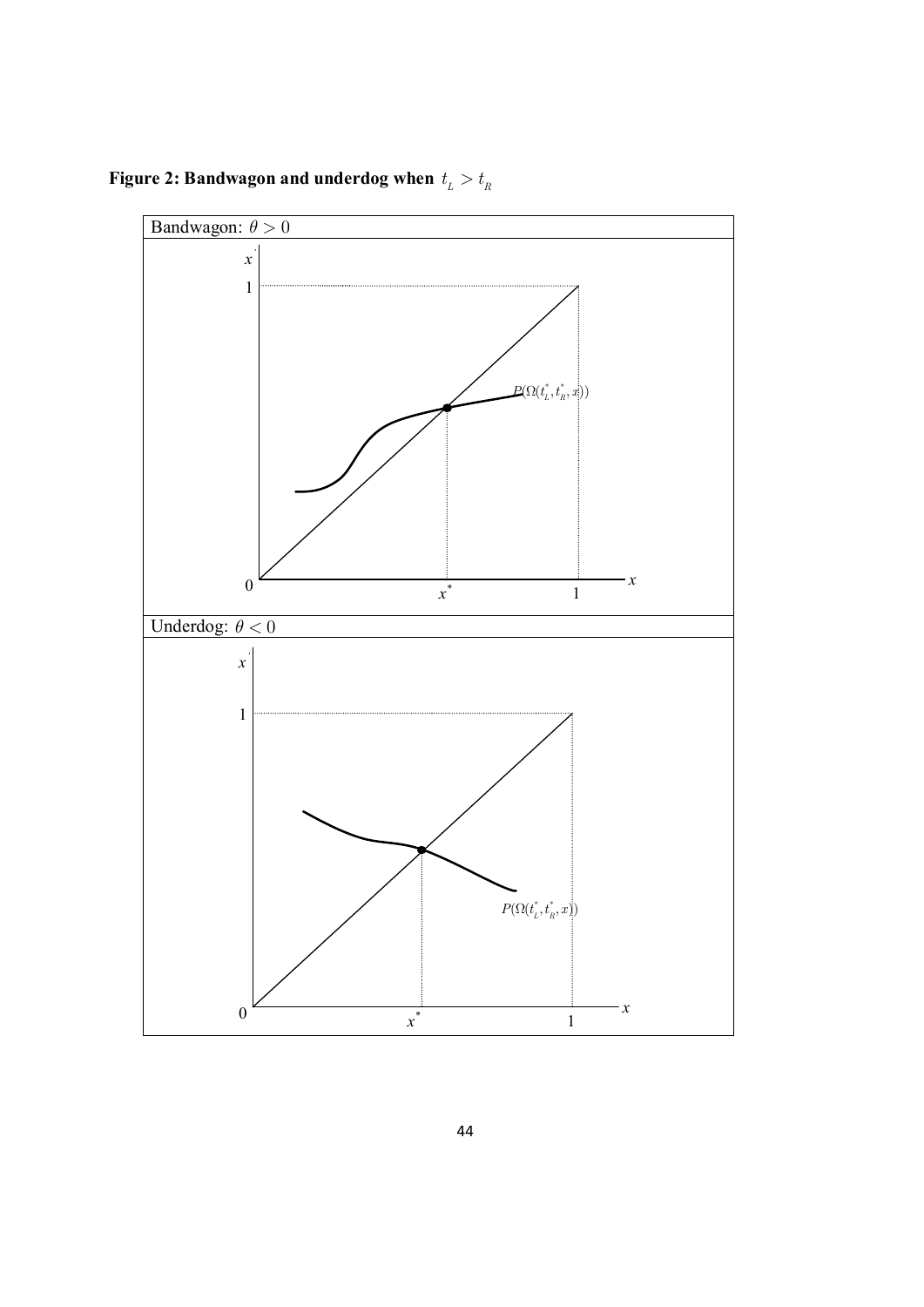**Figure 3: Bandwagon and underdog when**  $t_{\scriptscriptstyle L} = t_{\scriptscriptstyle R}$ 

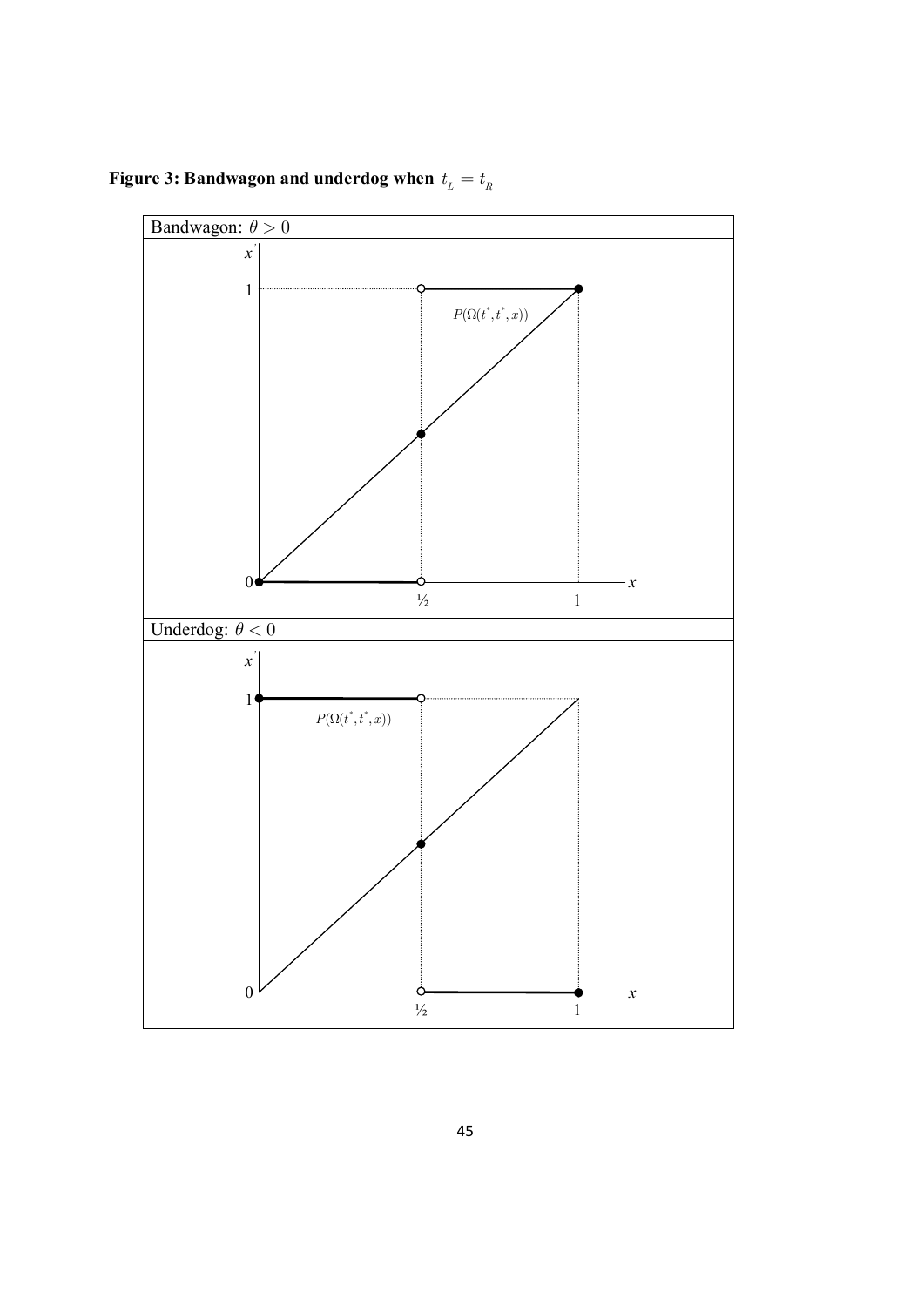

**Figure 4: The cutoff level of income that separates party membership in the ideologicalparty equilibrium**

**Note:** Parameter values are:  $m=1.40804$ ;  $s=0.8860$ ;  $k=1.5$ ;  $\alpha=1.0$ . The thick curve represents the

function, 
$$
\max[\alpha\frac{h(\tilde{t}(w_{L}(\overline{w}))\mu)-h(\tilde{t}(w_{R}(\overline{w}))\mu)}{\tilde{t}(w_{L}(\overline{w}))-\tilde{t}(w_{R}(\overline{w}))}+\theta\frac{\phi(F(\overline{w}))-\phi(1-F(\overline{w}))}{\tilde{t}(w_{L}(\overline{w}))-\tilde{t}(w_{R}(\overline{w}))},0],
$$
 and the thin line is

the 45 degree line.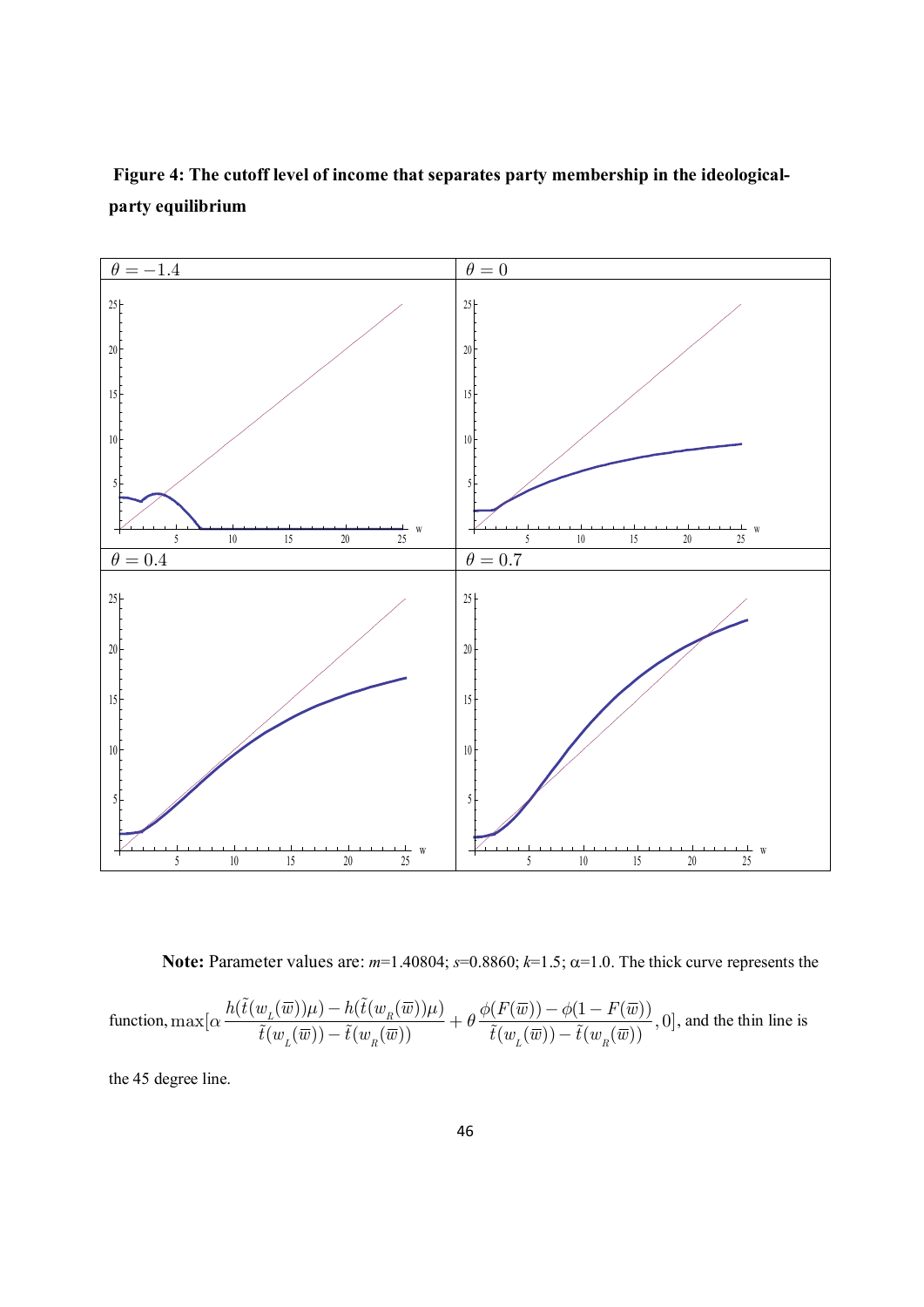



**Note:** Parameter values are: *m*=1.40804; *s*=0.8860; *a*=0; *b*=0.05; *k*=1.5; a=1.8.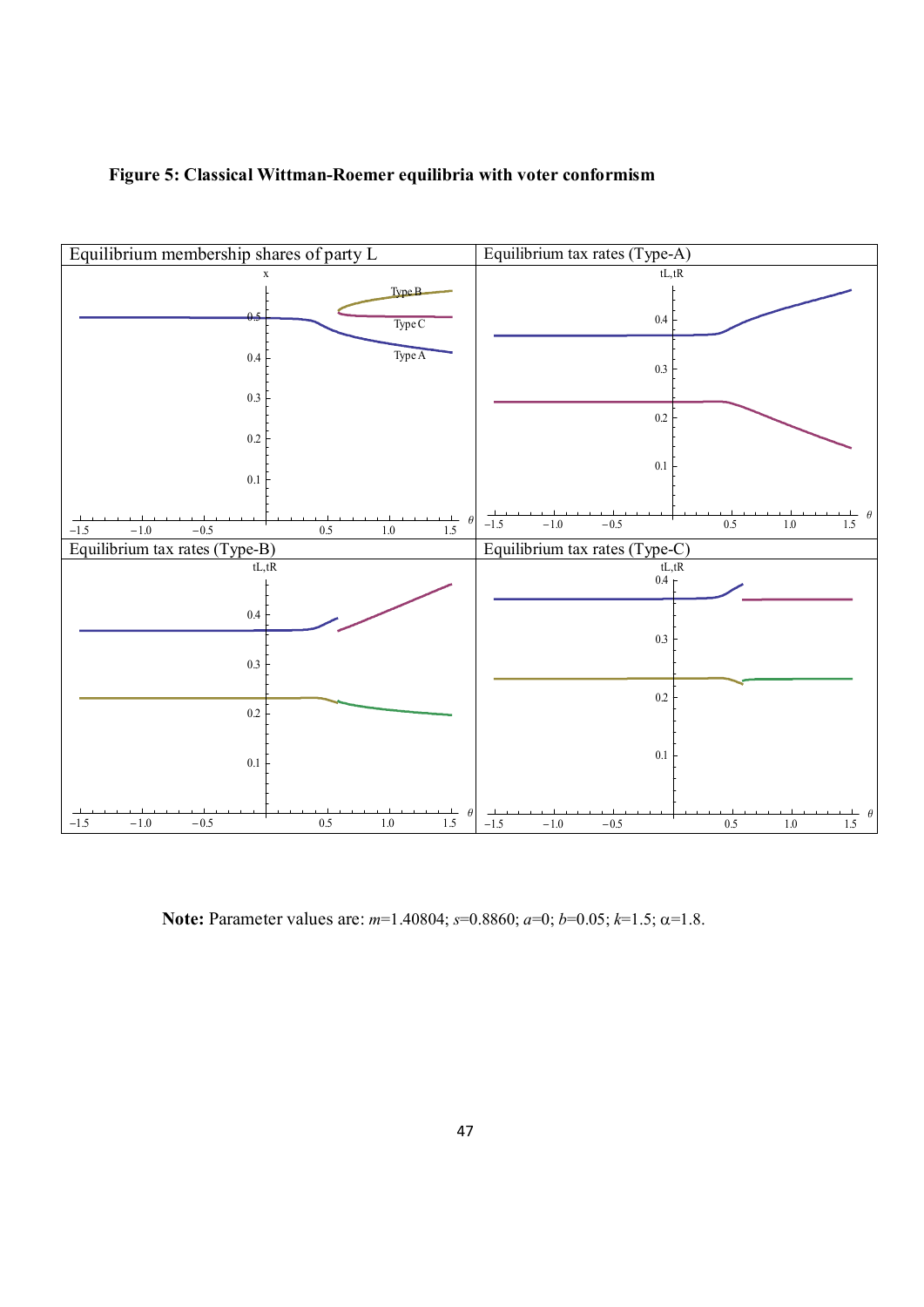**Figure 6: Equilibrium tax rates and the policies determining the boundaries of the Pareto mini frontier in the classical Wittman-Roemer model with voter conformism**



**Note:** Parameter values are: *m*=1.40804; *s*=0.8860; *a*=0; *b*=0.05; *k*=1.5; a=1.8. Figures are drawn at  $\theta = 0.9$ . Wiggly curves represent the payoff functions of the opportunists and smooth concave curves represent the payoff functions of the militants. Vertical lines represent equilibrium tax rates. Dots on both sides of the vertical lines represent the policies determining the boundaries of the Pareto mini frontier.